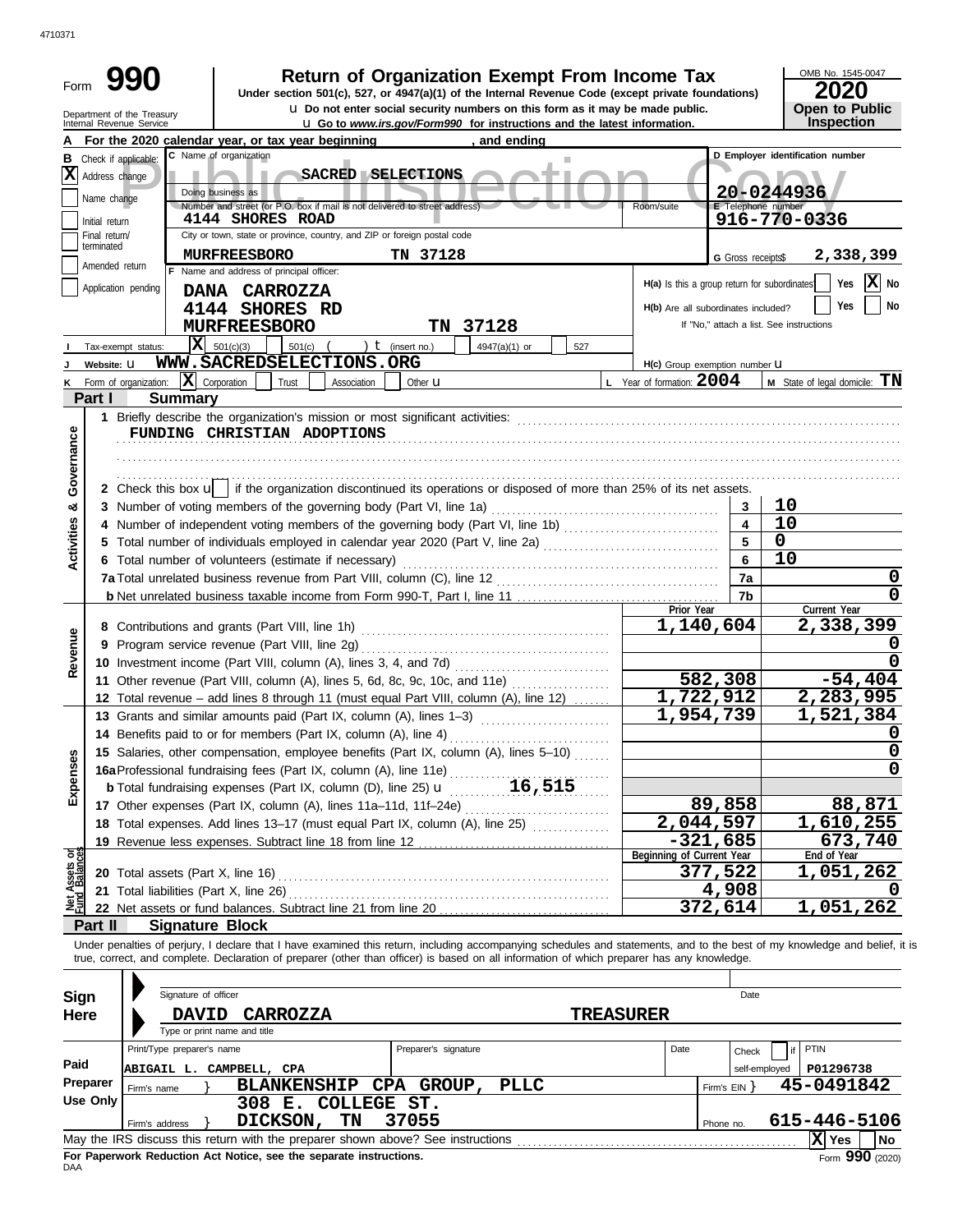| Form 990 (2020) <b>SACRED</b>                                                                  | <b>SELECTIONS</b>                                                                                              | 20-0244936                                                                                                                                         | Page 2                                                  |
|------------------------------------------------------------------------------------------------|----------------------------------------------------------------------------------------------------------------|----------------------------------------------------------------------------------------------------------------------------------------------------|---------------------------------------------------------|
| Part III                                                                                       | <b>Statement of Program Service Accomplishments</b>                                                            |                                                                                                                                                    |                                                         |
|                                                                                                |                                                                                                                | Check if Schedule O contains a response or note to any line in this Part III                                                                       | $\mathbf{x}$                                            |
| 1 Briefly describe the organization's mission:                                                 |                                                                                                                |                                                                                                                                                    |                                                         |
| SEE SCHEDULE O                                                                                 |                                                                                                                |                                                                                                                                                    |                                                         |
| <u>III AMII</u> I                                                                              | hehar<br>77.                                                                                                   |                                                                                                                                                    |                                                         |
|                                                                                                | va 30                                                                                                          | Maratta Al                                                                                                                                         |                                                         |
|                                                                                                | 2 Did the organization undertake any significant program services during the year which were not listed on the |                                                                                                                                                    |                                                         |
| prior Form 990 or 990-EZ?                                                                      |                                                                                                                |                                                                                                                                                    | Yes $\overline{X}$ No                                   |
| If "Yes," describe these new services on Schedule O.                                           |                                                                                                                |                                                                                                                                                    |                                                         |
| 3                                                                                              | Did the organization cease conducting, or make significant changes in how it conducts, any program             |                                                                                                                                                    |                                                         |
| services?                                                                                      |                                                                                                                |                                                                                                                                                    | $\overline{\phantom{x}}$ Yes $\overline{\mathrm{X}}$ No |
| If "Yes," describe these changes on Schedule O.                                                |                                                                                                                |                                                                                                                                                    |                                                         |
| 4                                                                                              |                                                                                                                | Describe the organization's program service accomplishments for each of its three largest program services, as measured by                         |                                                         |
|                                                                                                |                                                                                                                | expenses. Section 501(c)(3) and 501(c)(4) organizations are required to report the amount of grants and allocations to others,                     |                                                         |
|                                                                                                | the total expenses, and revenue, if any, for each program service reported.                                    |                                                                                                                                                    |                                                         |
| 4a (Code:<br>) (Expenses \$                                                                    |                                                                                                                | 1,521,384 including grants of\$ 1,521,384 ) (Revenue \$                                                                                            |                                                         |
| <b>ADMONITION OF</b>                                                                           | CONSTRAINED BY LIMITED FINANCIAL RESOURCES.                                                                    | HEARTS AND HOMES ARE OPEN TO LOVING AND RAISING A CHILD<br>THE LORD. THE DREAM OF PARENTING DOES NOT HAVE TO BE<br>THE ORGANIZATION,               | IN THE NURTURE AND<br>ITS BOARD,                        |
|                                                                                                |                                                                                                                | AND MANY GENEROUS DONORS ARE COMMITTED TO USING THE BLESSINGS WE'VE<br>RECEIVED TO ASSIST IN THE WONDERFUL EFFORT IN CREATING A CHRISTIAN HOME AND |                                                         |
| <b>FAMILY</b>                                                                                  |                                                                                                                |                                                                                                                                                    |                                                         |
|                                                                                                |                                                                                                                |                                                                                                                                                    |                                                         |
|                                                                                                |                                                                                                                |                                                                                                                                                    |                                                         |
|                                                                                                |                                                                                                                |                                                                                                                                                    |                                                         |
|                                                                                                |                                                                                                                |                                                                                                                                                    |                                                         |
|                                                                                                |                                                                                                                |                                                                                                                                                    |                                                         |
|                                                                                                |                                                                                                                |                                                                                                                                                    |                                                         |
|                                                                                                |                                                                                                                |                                                                                                                                                    |                                                         |
|                                                                                                |                                                                                                                |                                                                                                                                                    |                                                         |
|                                                                                                |                                                                                                                |                                                                                                                                                    |                                                         |
|                                                                                                |                                                                                                                |                                                                                                                                                    |                                                         |
|                                                                                                |                                                                                                                |                                                                                                                                                    |                                                         |
|                                                                                                |                                                                                                                |                                                                                                                                                    |                                                         |
|                                                                                                |                                                                                                                |                                                                                                                                                    |                                                         |
|                                                                                                |                                                                                                                |                                                                                                                                                    |                                                         |
|                                                                                                |                                                                                                                |                                                                                                                                                    |                                                         |
|                                                                                                |                                                                                                                |                                                                                                                                                    |                                                         |
|                                                                                                |                                                                                                                |                                                                                                                                                    |                                                         |
| ) (Expenses \$                                                                                 |                                                                                                                | including grants of\$<br>) (Revenue \$                                                                                                             |                                                         |
|                                                                                                |                                                                                                                |                                                                                                                                                    |                                                         |
|                                                                                                |                                                                                                                |                                                                                                                                                    |                                                         |
|                                                                                                |                                                                                                                |                                                                                                                                                    |                                                         |
|                                                                                                |                                                                                                                |                                                                                                                                                    |                                                         |
|                                                                                                |                                                                                                                |                                                                                                                                                    |                                                         |
|                                                                                                |                                                                                                                |                                                                                                                                                    |                                                         |
|                                                                                                |                                                                                                                |                                                                                                                                                    |                                                         |
|                                                                                                |                                                                                                                |                                                                                                                                                    |                                                         |
|                                                                                                |                                                                                                                |                                                                                                                                                    |                                                         |
|                                                                                                |                                                                                                                |                                                                                                                                                    |                                                         |
|                                                                                                |                                                                                                                |                                                                                                                                                    |                                                         |
| N/A<br>4c (Code:<br>N/A<br>4d Other program services (Describe on Schedule O.)<br>(Expenses \$ | including grants of\$                                                                                          | (Revenue \$                                                                                                                                        |                                                         |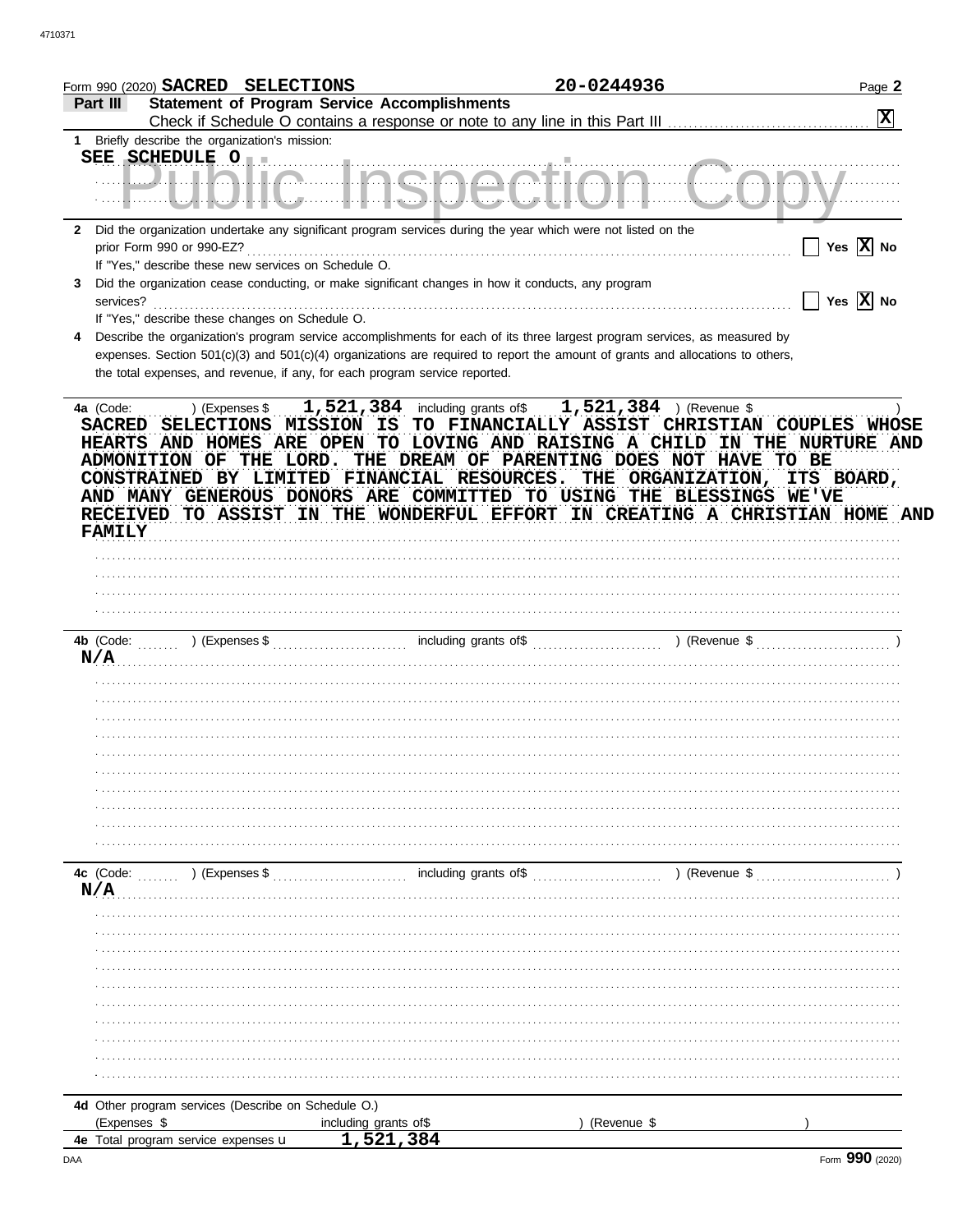|     | Form 990 (2020) SACRED SELECTIONS                                              |                                                                                                                                                                                                                | 20-0244936                                                                                                         |                 |              | Page 3      |
|-----|--------------------------------------------------------------------------------|----------------------------------------------------------------------------------------------------------------------------------------------------------------------------------------------------------------|--------------------------------------------------------------------------------------------------------------------|-----------------|--------------|-------------|
|     | Part IV<br><b>Checklist of Required Schedules</b>                              |                                                                                                                                                                                                                |                                                                                                                    |                 |              |             |
|     |                                                                                |                                                                                                                                                                                                                |                                                                                                                    |                 | Yes   No     |             |
| 1.  |                                                                                | Is the organization described in section $501(c)(3)$ or $4947(a)(1)$ (other than a private foundation)? If "Yes,"                                                                                              |                                                                                                                    |                 |              |             |
|     | complete Schedule A                                                            |                                                                                                                                                                                                                |                                                                                                                    | 1               | $\mathbf x$  |             |
| 2   |                                                                                | Is the organization required to complete Schedule B, Schedule of Contributors (see instructions)?                                                                                                              |                                                                                                                    | $\sqrt{2}$      | $\mathbf{X}$ |             |
| 3   | candidates for public office? If "Yes," complete Schedule C, Part I            | Did the organization engage in direct or indirect political campaign activities on behalf of or in opposition to                                                                                               |                                                                                                                    | 3               |              | X           |
| 4   |                                                                                | Section 501(c)(3) organizations. Did the organization engage in lobbying activities, or have a section 501(h)                                                                                                  |                                                                                                                    |                 |              |             |
|     | election in effect during the tax year? If "Yes," complete Schedule C, Part II |                                                                                                                                                                                                                |                                                                                                                    | 4               |              | X           |
| 5   |                                                                                | Is the organization a section $501(c)(4)$ , $501(c)(5)$ , or $501(c)(6)$ organization that receives membership dues,                                                                                           |                                                                                                                    |                 |              |             |
|     |                                                                                | assessments, or similar amounts as defined in Revenue Procedure 98-19? If "Yes," complete Schedule C, Part III                                                                                                 |                                                                                                                    | 5               |              | X           |
| 6   |                                                                                | Did the organization maintain any donor advised funds or any similar funds or accounts for which donors                                                                                                        |                                                                                                                    |                 |              |             |
|     |                                                                                | have the right to provide advice on the distribution or investment of amounts in such funds or accounts? If                                                                                                    |                                                                                                                    |                 |              | X           |
| 7   | "Yes," complete Schedule D, Part I                                             | Did the organization receive or hold a conservation easement, including easements to preserve open space,                                                                                                      |                                                                                                                    | 6               |              |             |
|     |                                                                                | the environment, historic land areas, or historic structures? If "Yes," complete Schedule D, Part II                                                                                                           |                                                                                                                    | 7               |              | X           |
| 8   |                                                                                | Did the organization maintain collections of works of art, historical treasures, or other similar assets? If "Yes,"                                                                                            |                                                                                                                    |                 |              |             |
|     | complete Schedule D, Part III                                                  |                                                                                                                                                                                                                |                                                                                                                    | 8               |              | X           |
| 9   |                                                                                | Did the organization report an amount in Part X, line 21, for escrow or custodial account liability, serve as a                                                                                                |                                                                                                                    |                 |              |             |
|     |                                                                                | custodian for amounts not listed in Part X; or provide credit counseling, debt management, credit repair, or                                                                                                   |                                                                                                                    |                 |              |             |
|     | debt negotiation services? If "Yes," complete Schedule D, Part IV              |                                                                                                                                                                                                                |                                                                                                                    | 9               |              | X           |
| 10  |                                                                                | Did the organization, directly or through a related organization, hold assets in donor-restricted endowments                                                                                                   |                                                                                                                    |                 |              |             |
|     | or in quasi endowments? If "Yes," complete Schedule D, Part V                  |                                                                                                                                                                                                                |                                                                                                                    | 10              |              | x           |
| 11  |                                                                                | If the organization's answer to any of the following questions is "Yes," then complete Schedule D, Parts VI,                                                                                                   |                                                                                                                    |                 |              |             |
|     | VII, VIII, IX, or X as applicable.                                             |                                                                                                                                                                                                                |                                                                                                                    |                 |              |             |
| a   |                                                                                | Did the organization report an amount for land, buildings, and equipment in Part X, line 10? If "Yes,"                                                                                                         |                                                                                                                    |                 |              |             |
|     | complete Schedule D, Part VI                                                   |                                                                                                                                                                                                                |                                                                                                                    | 11a             |              | X           |
|     |                                                                                | Did the organization report an amount for investments—other securities in Part X, line 12, that is 5% or more                                                                                                  |                                                                                                                    |                 |              |             |
|     |                                                                                | of its total assets reported in Part X, line 16? If "Yes," complete Schedule D, Part VII                                                                                                                       |                                                                                                                    | 11 <sub>b</sub> |              | X           |
|     |                                                                                | Did the organization report an amount for investments—program related in Part X, line 13, that is 5% or more                                                                                                   |                                                                                                                    |                 |              | X           |
| d   |                                                                                | of its total assets reported in Part X, line 16? If "Yes," complete Schedule D, Part VIII<br>Did the organization report an amount for other assets in Part X, line 15, that is 5% or more of its total assets |                                                                                                                    | 11c             |              |             |
|     | reported in Part X, line 16? If "Yes," complete Schedule D, Part IX            |                                                                                                                                                                                                                |                                                                                                                    | 11d             |              | $\mathbf x$ |
|     |                                                                                | Did the organization report an amount for other liabilities in Part X, line 25? If "Yes," complete Schedule D, Part X                                                                                          |                                                                                                                    | 11e             |              | X           |
| f   |                                                                                | Did the organization's separate or consolidated financial statements for the tax year include a footnote that addresses                                                                                        |                                                                                                                    |                 |              |             |
|     |                                                                                | the organization's liability for uncertain tax positions under FIN 48 (ASC 740)? If "Yes," complete Schedule D, Part X                                                                                         |                                                                                                                    | 11f             |              | X           |
|     |                                                                                | 12a Did the organization obtain separate, independent audited financial statements for the tax year? If "Yes," complete                                                                                        |                                                                                                                    |                 |              |             |
|     |                                                                                |                                                                                                                                                                                                                |                                                                                                                    | 12a             | X            |             |
|     |                                                                                | <b>b</b> Was the organization included in consolidated, independent audited financial statements for the tax year? If                                                                                          |                                                                                                                    |                 |              |             |
|     |                                                                                |                                                                                                                                                                                                                | "Yes," and if the organization answered "No" to line 12a, then completing Schedule D, Parts XI and XII is optional | 12b             |              | X           |
| 13  |                                                                                |                                                                                                                                                                                                                |                                                                                                                    | 13              |              | $\mathbf X$ |
| 14a |                                                                                | Did the organization maintain an office, employees, or agents outside of the United States?                                                                                                                    |                                                                                                                    | 14a             |              | X           |
| b   |                                                                                | Did the organization have aggregate revenues or expenses of more than \$10,000 from grantmaking,                                                                                                               |                                                                                                                    |                 |              |             |
|     |                                                                                | fundraising, business, investment, and program service activities outside the United States, or aggregate                                                                                                      |                                                                                                                    |                 |              |             |
|     |                                                                                |                                                                                                                                                                                                                |                                                                                                                    | 14b             |              | X           |
| 15  | for any foreign organization? If "Yes," complete Schedule F, Parts II and IV   | Did the organization report on Part IX, column (A), line 3, more than \$5,000 of grants or other assistance to or                                                                                              |                                                                                                                    | 15              |              | X           |
| 16  |                                                                                | Did the organization report on Part IX, column (A), line 3, more than \$5,000 of aggregate grants or other                                                                                                     |                                                                                                                    |                 |              |             |
|     |                                                                                |                                                                                                                                                                                                                |                                                                                                                    | 16              |              | X           |
| 17  |                                                                                | Did the organization report a total of more than \$15,000 of expenses for professional fundraising services on                                                                                                 |                                                                                                                    |                 |              |             |
|     |                                                                                |                                                                                                                                                                                                                |                                                                                                                    | 17              |              | X           |
| 18  |                                                                                | Did the organization report more than \$15,000 total of fundraising event gross income and contributions on                                                                                                    |                                                                                                                    |                 |              |             |
|     | Part VIII, lines 1c and 8a? If "Yes," complete Schedule G, Part II             |                                                                                                                                                                                                                |                                                                                                                    | 18              | X            |             |
| 19  |                                                                                | Did the organization report more than \$15,000 of gross income from gaming activities on Part VIII, line 9a?                                                                                                   |                                                                                                                    |                 |              |             |
|     |                                                                                |                                                                                                                                                                                                                |                                                                                                                    | 19              |              | <u>x</u>    |
| 20a |                                                                                | Did the organization operate one or more hospital facilities? If "Yes," complete Schedule H                                                                                                                    |                                                                                                                    | 20a             |              | $\mathbf X$ |
| b   |                                                                                |                                                                                                                                                                                                                |                                                                                                                    | 20b             |              |             |
| 21  |                                                                                | Did the organization report more than \$5,000 of grants or other assistance to any domestic organization or                                                                                                    |                                                                                                                    |                 |              |             |

domestic government on Part IX, column (A), line 1? *If "Yes," complete Schedule I, Parts I and II* . . . . . . . . . . . . . . . . . . . . . . . . . . . . . . .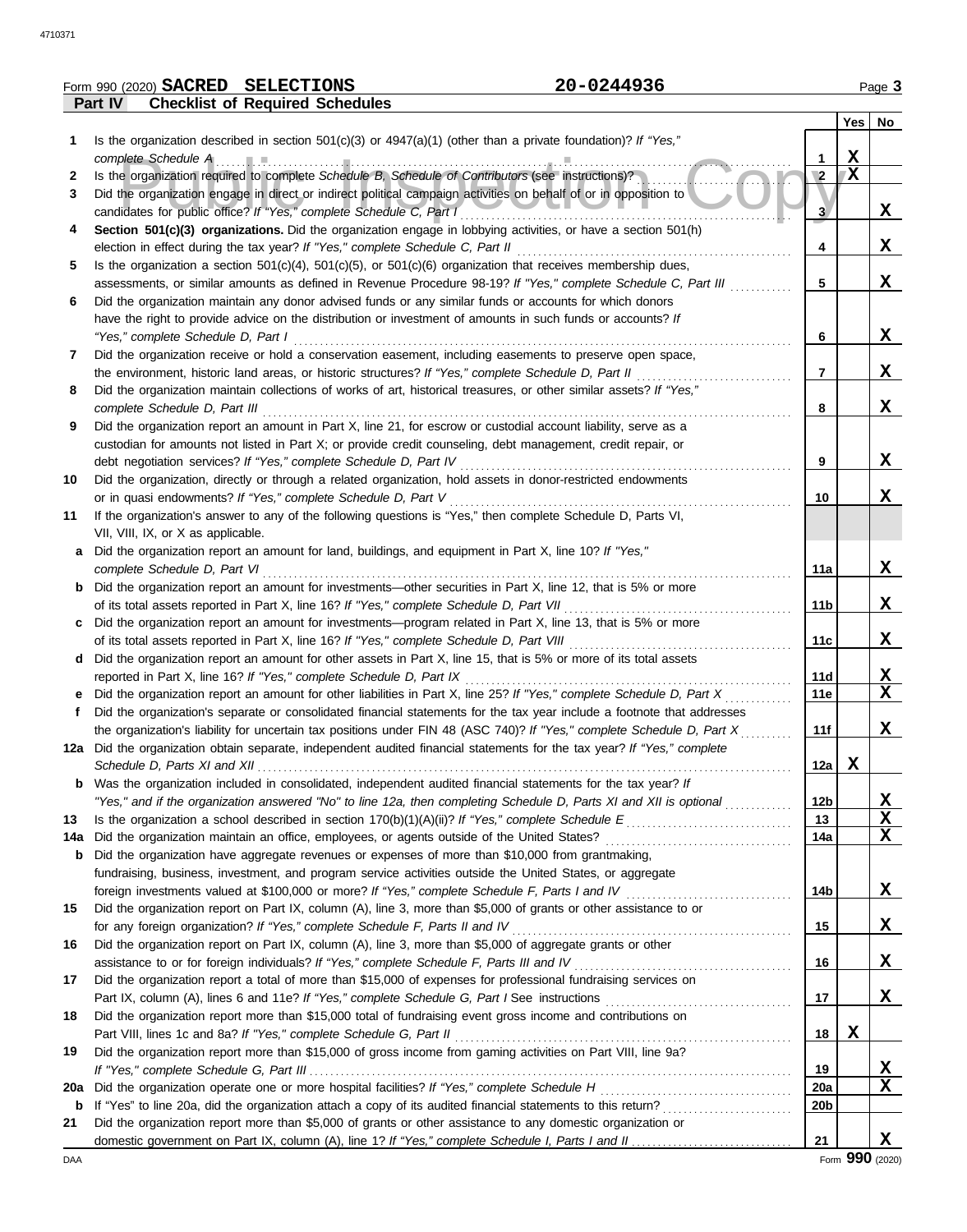|     | 20-0244936<br>Form 990 (2020) SACRED SELECTIONS                                                                                                                                                                                  |                 |             | Page 4      |
|-----|----------------------------------------------------------------------------------------------------------------------------------------------------------------------------------------------------------------------------------|-----------------|-------------|-------------|
|     | <b>Checklist of Required Schedules (continued)</b><br>Part IV                                                                                                                                                                    |                 |             |             |
|     |                                                                                                                                                                                                                                  |                 | Yes         | No          |
| 22  | Did the organization report more than \$5,000 of grants or other assistance to or for domestic individuals on                                                                                                                    |                 |             |             |
|     | Part IX, column (A), line 2? If "Yes," complete Schedule I, Parts I and III                                                                                                                                                      | 22              | $\mathbf X$ |             |
| 23  | Did the organization answer "Yes" to Part VII, Section A, line 3, 4, or 5 about compensation of the                                                                                                                              |                 |             |             |
|     | organization's current and former officers, directors, trustees, key employees, and highest compensated                                                                                                                          |                 |             |             |
|     | employees? If "Yes," complete Schedule J                                                                                                                                                                                         | 23              |             | X           |
|     | 24a Did the organization have a tax-exempt bond issue with an outstanding principal amount of more than                                                                                                                          |                 |             |             |
|     | \$100,000 as of the last day of the year, that was issued after December 31, 2002? If "Yes," answer lines 24b                                                                                                                    |                 |             |             |
|     | through 24d and complete Schedule K. If "No," go to line 25a                                                                                                                                                                     | 24a             |             | X           |
| b   | Did the organization invest any proceeds of tax-exempt bonds beyond a temporary period exception?                                                                                                                                | 24b             |             |             |
| c   | Did the organization maintain an escrow account other than a refunding escrow at any time during the year                                                                                                                        |                 |             |             |
|     | to defease any tax-exempt bonds?                                                                                                                                                                                                 | 24c             |             |             |
|     | d Did the organization act as an "on behalf of" issuer for bonds outstanding at any time during the year?                                                                                                                        | 24d             |             |             |
|     | 25a Section 501(c)(3), 501(c)(4), and 501(c)(29) organizations. Did the organization engage in an excess benefit                                                                                                                 |                 |             | X           |
|     | transaction with a disqualified person during the year? If "Yes," complete Schedule L, Part I                                                                                                                                    | 25a             |             |             |
| b   | Is the organization aware that it engaged in an excess benefit transaction with a disqualified person in a prior<br>year, and that the transaction has not been reported on any of the organization's prior Forms 990 or 990-EZ? |                 |             |             |
|     | If "Yes," complete Schedule L, Part I                                                                                                                                                                                            | 25b             |             | X           |
| 26  | Did the organization report any amount on Part X, line 5 or 22, for receivables from or payables to any current                                                                                                                  |                 |             |             |
|     | or former officer, director, trustee, key employee, creator or founder, substantial contributor, or 35%                                                                                                                          |                 |             |             |
|     | controlled entity or family member of any of these persons? If "Yes," complete Schedule L, Part II                                                                                                                               | 26              |             | X           |
| 27  | Did the organization provide a grant or other assistance to any current or former officer, director, trustee, key                                                                                                                |                 |             |             |
|     | employee, creator or founder, substantial contributor or employee thereof, a grant selection committee                                                                                                                           |                 |             |             |
|     | member, or to a 35% controlled entity (including an employee thereof) or family member of any of these                                                                                                                           |                 |             |             |
|     | persons? If "Yes," complete Schedule L, Part III                                                                                                                                                                                 | 27              |             | X           |
| 28  | Was the organization a party to a business transaction with one of the following parties (see Schedule L, Part                                                                                                                   |                 |             |             |
|     | IV instructions, for applicable filing thresholds, conditions, and exceptions):                                                                                                                                                  |                 |             |             |
| a   | A current or former officer, director, trustee, key employee, creator or founder, or substantial contributor? If                                                                                                                 |                 |             |             |
|     | "Yes," complete Schedule L, Part IV                                                                                                                                                                                              | 28a             |             | X           |
| b   | A family member of any individual described in line 28a? If "Yes," complete Schedule L, Part IV                                                                                                                                  | 28 <sub>b</sub> |             | $\mathbf x$ |
| c   | A 35% controlled entity of one or more individuals and/or organizations described in lines 28a or 28b? If                                                                                                                        |                 |             |             |
|     | "Yes," complete Schedule L, Part IV                                                                                                                                                                                              | 28c             |             | X           |
| 29  | Did the organization receive more than \$25,000 in non-cash contributions? If "Yes," complete Schedule M                                                                                                                         | 29              |             | X           |
| 30  | Did the organization receive contributions of art, historical treasures, or other similar assets, or qualified                                                                                                                   |                 |             |             |
|     | conservation contributions? If "Yes," complete Schedule M                                                                                                                                                                        | 30              |             | X           |
| 31  | Did the organization liquidate, terminate, or dissolve and cease operations? If "Yes," complete Schedule N, Part I                                                                                                               | 31              |             | X           |
| 32  | Did the organization sell, exchange, dispose of, or transfer more than 25% of its net assets? If "Yes,"                                                                                                                          |                 |             |             |
|     | complete Schedule N, Part II                                                                                                                                                                                                     | 32              |             | X           |
| 33  | Did the organization own 100% of an entity disregarded as separate from the organization under Regulations                                                                                                                       |                 |             |             |
|     | sections 301.7701-2 and 301.7701-3? If "Yes," complete Schedule R, Part I                                                                                                                                                        | 33              |             | X           |
| 34  | Was the organization related to any tax-exempt or taxable entity? If "Yes," complete Schedule R, Part II, III,                                                                                                                   |                 |             |             |
|     | or IV, and Part V, line 1                                                                                                                                                                                                        | 34              |             | <u>х</u>    |
| 35a | Did the organization have a controlled entity within the meaning of section 512(b)(13)?                                                                                                                                          | 35a             |             | X           |
| b   | If "Yes" to line 35a, did the organization receive any payment from or engage in any transaction with a                                                                                                                          |                 |             |             |
|     |                                                                                                                                                                                                                                  | 35 <sub>b</sub> |             |             |
| 36  | Section 501(c)(3) organizations. Did the organization make any transfers to an exempt non-charitable                                                                                                                             |                 |             |             |
|     | related organization? If "Yes," complete Schedule R, Part V, line 2                                                                                                                                                              | 36              |             | X           |
| 37  | Did the organization conduct more than 5% of its activities through an entity that is not a related organization                                                                                                                 |                 |             |             |
|     | and that is treated as a partnership for federal income tax purposes? If "Yes," complete Schedule R, Part VI<br>.                                                                                                                | 37              |             | X           |
| 38  | Did the organization complete Schedule O and provide explanations in Schedule O for Part VI, lines 11b and                                                                                                                       |                 |             |             |
|     | 19? Note: All Form 990 filers are required to complete Schedule O.                                                                                                                                                               | 38              | X           |             |
|     | Statements Regarding Other IRS Filings and Tax Compliance<br>Part V                                                                                                                                                              |                 |             |             |
|     |                                                                                                                                                                                                                                  |                 |             |             |
|     |                                                                                                                                                                                                                                  |                 | Yes         | No          |
| 1а  | $\mathbf 0$<br>Enter the number reported in Box 3 of Form 1096. Enter -0- if not applicable<br>1a<br>.                                                                                                                           |                 |             |             |
| b   | $\mathbf 0$<br>1 <sub>b</sub><br>Enter the number of Forms W-2G included in line 1a. Enter -0- if not applicable <i>minimum</i>                                                                                                  |                 |             |             |
| c   | Did the organization comply with backup withholding rules for reportable payments to vendors and                                                                                                                                 |                 |             |             |
|     |                                                                                                                                                                                                                                  | 1c              |             |             |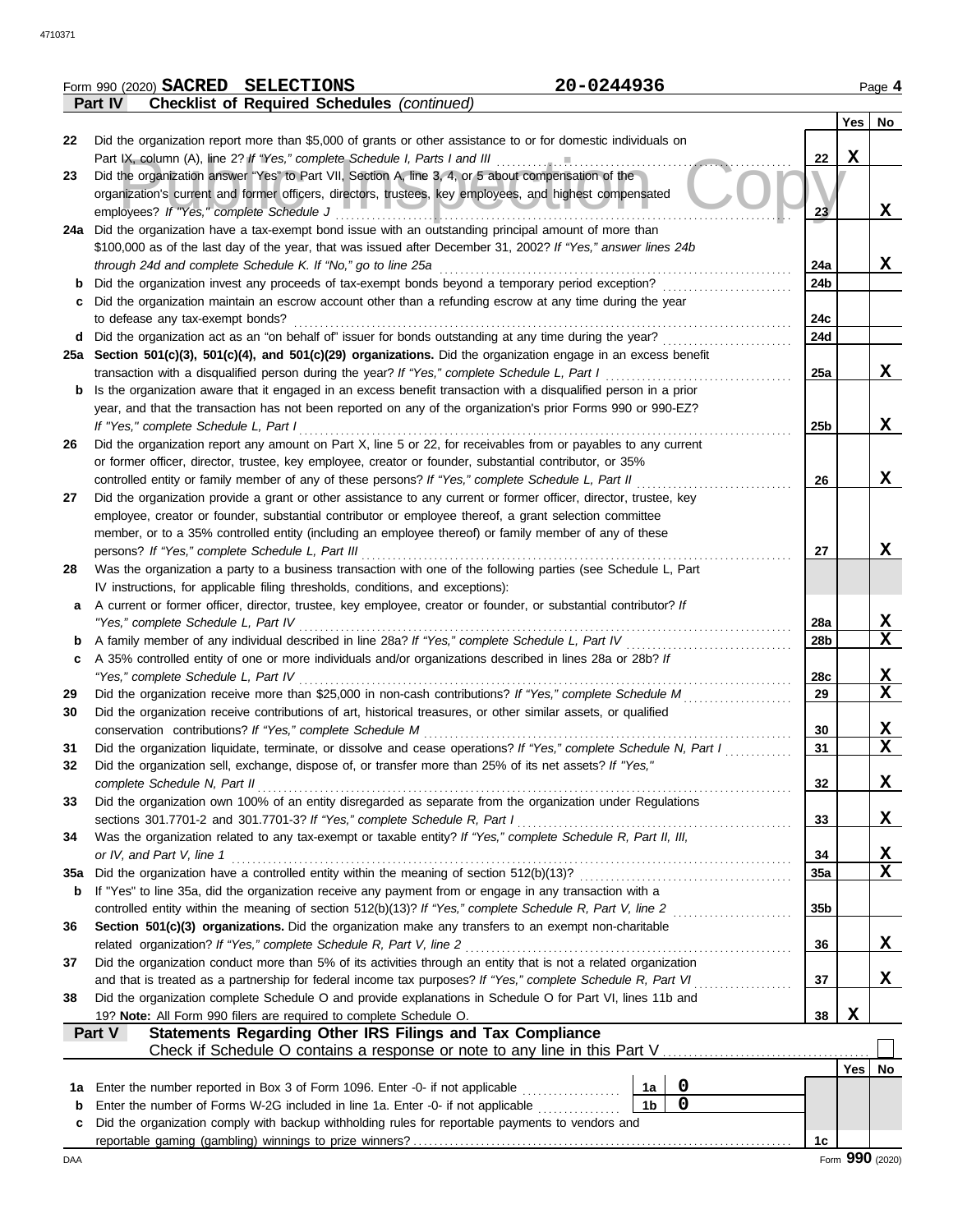|              | 20-0244936<br>Form 990 (2020) SACRED SELECTIONS                                                                                                              |                |                  | Page 5      |
|--------------|--------------------------------------------------------------------------------------------------------------------------------------------------------------|----------------|------------------|-------------|
|              | Statements Regarding Other IRS Filings and Tax Compliance (continued)<br>Part V                                                                              |                |                  |             |
|              |                                                                                                                                                              |                | Yes <sub>l</sub> | No          |
|              | 2a Enter the number of employees reported on Form W-3, Transmittal of Wage and Tax                                                                           |                |                  |             |
|              | 0<br>Statements, filed for the calendar year ending with or within the year covered by this return<br>2a                                                     |                |                  |             |
| b            | If at least one is reported on line 2a, did the organization file all required federal employment tax returns?                                               | 2 <sub>b</sub> |                  |             |
|              | Note: If the sum of lines 1a and 2a is greater than 250, you may be required to e-file (see instructions)                                                    |                |                  |             |
| за           | Did the organization have unrelated business gross income of \$1,000 or more during the year?                                                                | 3a             |                  | X           |
| b            | If "Yes," has it filed a Form 990-T for this year? If "No" to line 3b, provide an explanation on Schedule O                                                  | 3 <sub>b</sub> |                  |             |
| 4a           | At any time during the calendar year, did the organization have an interest in, or a signature or other authority over,                                      |                |                  |             |
|              | a financial account in a foreign country (such as a bank account, securities account, or other financial account)?                                           | 4a             |                  | X           |
| b            |                                                                                                                                                              |                |                  |             |
|              | See instructions for filing requirements for FinCEN Form 114, Report of Foreign Bank and Financial Accounts (FBAR).                                          |                |                  |             |
| 5a           |                                                                                                                                                              | 5a             |                  | $\mathbf x$ |
| b            |                                                                                                                                                              | 5 <sub>b</sub> |                  | $\mathbf x$ |
| c            | If "Yes" to line 5a or 5b, did the organization file Form 8886-T?                                                                                            | 5c             |                  |             |
| 6a           | Does the organization have annual gross receipts that are normally greater than \$100,000, and did the                                                       |                |                  |             |
|              |                                                                                                                                                              | 6a             |                  | X           |
| b            | If "Yes," did the organization include with every solicitation an express statement that such contributions or                                               |                |                  |             |
|              | gifts were not tax deductible?                                                                                                                               | 6b             |                  |             |
| 7            | Organizations that may receive deductible contributions under section 170(c).                                                                                |                |                  |             |
| a            | Did the organization receive a payment in excess of \$75 made partly as a contribution and partly for goods                                                  |                |                  |             |
|              | and services provided to the payor?                                                                                                                          | 7a             | X                |             |
| b            |                                                                                                                                                              | 7b             |                  | X           |
| c            | Did the organization sell, exchange, or otherwise dispose of tangible personal property for which it was                                                     |                |                  |             |
|              |                                                                                                                                                              | 7c             |                  | X           |
| d            | 7d<br>If "Yes," indicate the number of Forms 8282 filed during the year<br>[[[[[[[[[[[[[]]]]]]                                                               |                |                  |             |
| е            | Did the organization receive any funds, directly or indirectly, to pay premiums on a personal benefit contract?                                              | 7е             |                  | X           |
| Ť.           |                                                                                                                                                              | 7f             |                  | $\mathbf X$ |
| g            | If the organization received a contribution of qualified intellectual property, did the organization file Form 8899 as required?                             | 7g             |                  | $\mathbf x$ |
| h            | If the organization received a contribution of cars, boats, airplanes, or other vehicles, did the organization file a Form 1098-C?                           | 7h             |                  | $\mathbf X$ |
| 8            | Sponsoring organizations maintaining donor advised funds. Did a donor advised fund maintained by the                                                         |                |                  |             |
|              |                                                                                                                                                              | 8              |                  |             |
| 9            | Sponsoring organizations maintaining donor advised funds.                                                                                                    |                |                  |             |
| a            | Did the sponsoring organization make any taxable distributions under section 4966? [[[[[[[[[[[[[[[[[[[[[[[[[[[                                               | 9a             |                  |             |
| b            |                                                                                                                                                              | 9b             |                  |             |
| 10           | Section 501(c)(7) organizations. Enter:                                                                                                                      |                |                  |             |
| a            | $\frac{1}{2}$<br>10a                                                                                                                                         |                |                  |             |
| b            | Gross receipts, included on Form 990, Part VIII, line 12, for public use of club facilities<br>10b                                                           |                |                  |             |
| 11           | Section 501(c)(12) organizations. Enter:                                                                                                                     |                |                  |             |
| a            | 11a                                                                                                                                                          |                |                  |             |
| b            | Gross income from other sources (Do not net amounts due or paid to other sources                                                                             |                |                  |             |
|              | 11 <sub>b</sub><br>against amounts due or received from them.)                                                                                               |                |                  |             |
| 12a          | Section 4947(a)(1) non-exempt charitable trusts. Is the organization filing Form 990 in lieu of Form 1041?                                                   | 12a            |                  |             |
| b            | If "Yes," enter the amount of tax-exempt interest received or accrued during the year<br> 12b                                                                |                |                  |             |
| 13           | Section 501(c)(29) qualified nonprofit health insurance issuers.                                                                                             |                |                  |             |
| а            |                                                                                                                                                              | 13а            |                  |             |
|              | Note: See the instructions for additional information the organization must report on Schedule O.                                                            |                |                  |             |
| $\mathbf{p}$ | Enter the amount of reserves the organization is required to maintain by the states in which                                                                 |                |                  |             |
|              | 13 <sub>b</sub>                                                                                                                                              |                |                  |             |
|              |                                                                                                                                                              |                |                  |             |
| c            | 13c                                                                                                                                                          | 14a            |                  | X           |
| 14a          |                                                                                                                                                              | 14b            |                  |             |
| b            |                                                                                                                                                              |                |                  |             |
| 15           | Is the organization subject to the section 4960 tax on payment(s) of more than \$1,000,000 in remuneration or                                                |                |                  |             |
|              | excess parachute payment(s) during the year?                                                                                                                 | 15             |                  | X.          |
|              | If "Yes," see instructions and file Form 4720, Schedule N.                                                                                                   |                |                  | X           |
| 16           | Is the organization an educational institution subject to the section 4968 excise tax on net investment income?<br>If "Yes," complete Form 4720, Schedule O. | 16             |                  |             |
|              |                                                                                                                                                              |                |                  |             |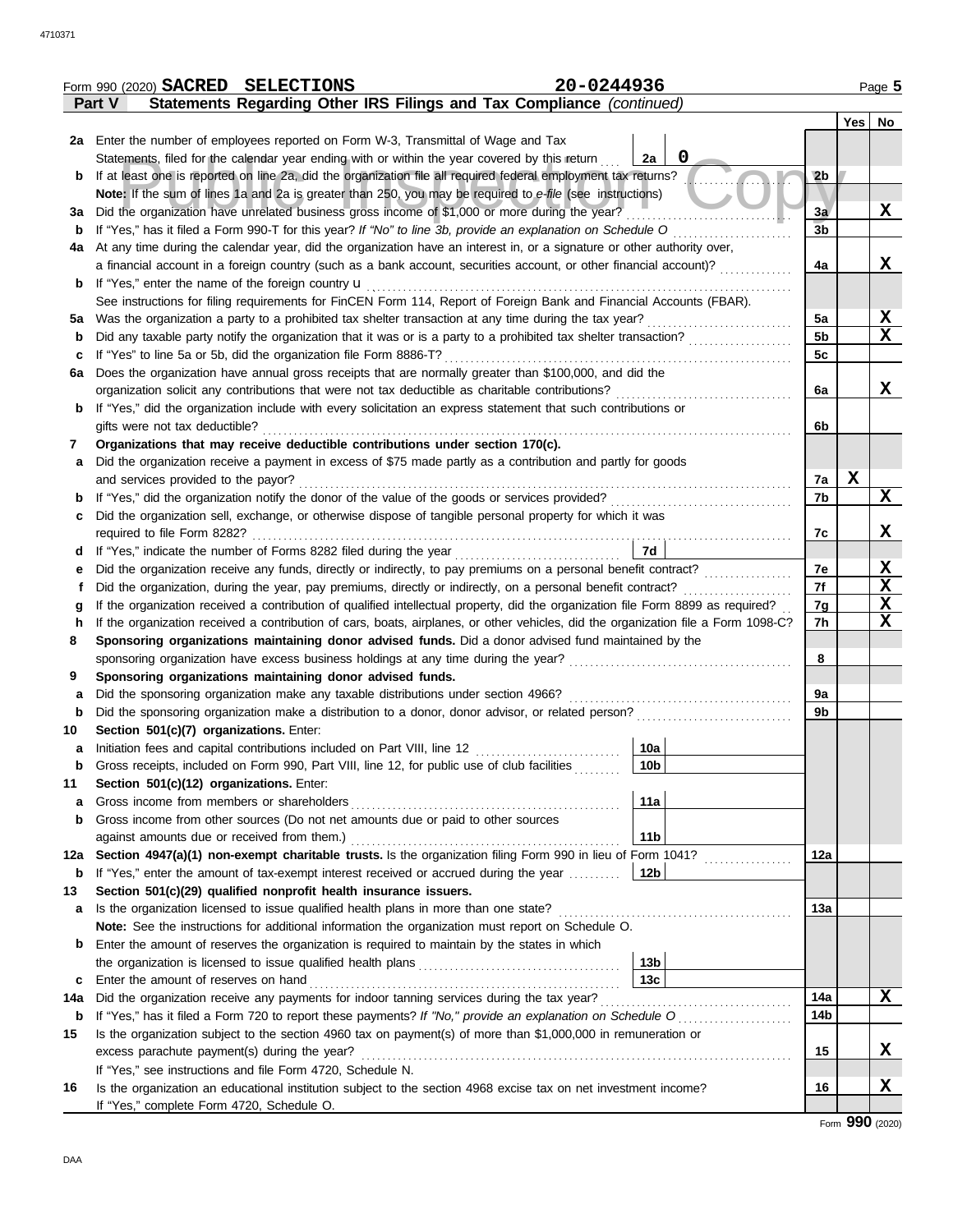|     | 20-0244936<br>Form 990 (2020) SACRED SELECTIONS                                                                                                                                 |                 |                 | Page 6 |
|-----|---------------------------------------------------------------------------------------------------------------------------------------------------------------------------------|-----------------|-----------------|--------|
|     | Governance, Management, and Disclosure For each "Yes" response to lines 2 through 7b below, and for a "No"<br><b>Part VI</b>                                                    |                 |                 |        |
|     | response to line 8a, 8b, or 10b below, describe the circumstances, processes, or changes on Schedule O. See instructions.                                                       |                 |                 |        |
|     |                                                                                                                                                                                 |                 |                 |        |
|     | Section A. Governing Body and Management                                                                                                                                        |                 |                 |        |
|     |                                                                                                                                                                                 |                 | Yes             | No.    |
| 1a  | 10<br>1a<br>Enter the number of voting members of the governing body at the end of the tax year                                                                                 |                 |                 |        |
|     | If there are material differences in voting rights among members of the governing body, or                                                                                      |                 |                 |        |
|     | if the governing body delegated broad authority to an executive committee or similar                                                                                            |                 |                 |        |
|     | committee, explain on Schedule O.                                                                                                                                               |                 |                 |        |
| b   | 10<br>Enter the number of voting members included on line 1a, above, who are independent<br>1b                                                                                  |                 |                 |        |
|     | Did any officer, director, trustee, or key employee have a family relationship or a business relationship with                                                                  |                 |                 |        |
| 2   |                                                                                                                                                                                 |                 | $\mathbf x$     |        |
|     | any other officer, director, trustee, or key employee?                                                                                                                          | 2               |                 |        |
| 3   | Did the organization delegate control over management duties customarily performed by or under the direct                                                                       |                 |                 |        |
|     | supervision of officers, directors, trustees, or key employees to a management company or other person?                                                                         | 3               |                 | X      |
| 4   | Did the organization make any significant changes to its governing documents since the prior Form 990 was filed?                                                                | 4               |                 | X      |
| 5   | Did the organization become aware during the year of a significant diversion of the organization's assets?                                                                      | 5               |                 | X      |
| 6   | Did the organization have members or stockholders?                                                                                                                              | 6               |                 | X      |
| 7a  | Did the organization have members, stockholders, or other persons who had the power to elect or appoint                                                                         |                 |                 |        |
|     | one or more members of the governing body?                                                                                                                                      | 7a              |                 | X      |
| b   | Are any governance decisions of the organization reserved to (or subject to approval by) members,                                                                               |                 |                 |        |
|     | stockholders, or persons other than the governing body?                                                                                                                         | 7b              |                 | X      |
| 8   | Did the organization contemporaneously document the meetings held or written actions undertaken during the year by the following:                                               |                 |                 |        |
| а   | The governing body?                                                                                                                                                             | 8a              | X               |        |
| b   | Each committee with authority to act on behalf of the governing body?                                                                                                           | 8b              | X               |        |
| 9   | Is there any officer, director, trustee, or key employee listed in Part VII, Section A, who cannot be reached at                                                                |                 |                 |        |
|     |                                                                                                                                                                                 | 9               |                 | X      |
|     | Section B. Policies (This Section B requests information about policies not required by the Internal Revenue Code.)                                                             |                 |                 |        |
|     |                                                                                                                                                                                 |                 | Yes             | No     |
|     | Did the organization have local chapters, branches, or affiliates?                                                                                                              | 10a             |                 | X      |
| 10a |                                                                                                                                                                                 |                 |                 |        |
| b   | If "Yes," did the organization have written policies and procedures governing the activities of such chapters,                                                                  |                 |                 |        |
|     | affiliates, and branches to ensure their operations are consistent with the organization's exempt purposes?                                                                     | 10 <sub>b</sub> |                 |        |
|     | 11a Has the organization provided a complete copy of this Form 990 to all members of its governing body before filing the form?                                                 | 11a             | X               |        |
| b   | Describe in Schedule O the process, if any, used by the organization to review this Form 990.                                                                                   |                 |                 |        |
| 12a | Did the organization have a written conflict of interest policy? If "No," go to line 13                                                                                         | 12a             | X               |        |
| b   | Were officers, directors, or trustees, and key employees required to disclose annually interests that could give rise to conflicts?                                             | 12b             | X               |        |
|     | Did the organization regularly and consistently monitor and enforce compliance with the policy? If "Yes,"                                                                       |                 |                 |        |
|     | describe in Schedule O how this was done                                                                                                                                        | 12c             | X               |        |
| 13  | Did the organization have a written whistleblower policy?                                                                                                                       | 13              |                 | X      |
| 14  | Did the organization have a written document retention and destruction policy?                                                                                                  | 14              | X               |        |
| 15  | Did the process for determining compensation of the following persons include a review and approval by                                                                          |                 |                 |        |
|     | independent persons, comparability data, and contemporaneous substantiation of the deliberation and decision?                                                                   |                 |                 |        |
| a   | The organization's CEO, Executive Director, or top management official                                                                                                          | 15a             |                 | X      |
| b   | Other officers or key employees of the organization                                                                                                                             | 15b             |                 | X      |
|     | If "Yes" to line 15a or 15b, describe the process in Schedule O (see instructions).                                                                                             |                 |                 |        |
| 16a | Did the organization invest in, contribute assets to, or participate in a joint venture or similar arrangement                                                                  |                 |                 |        |
|     | with a taxable entity during the year?                                                                                                                                          | 16a             |                 | X      |
| b   | If "Yes," did the organization follow a written policy or procedure requiring the organization to evaluate its                                                                  |                 |                 |        |
|     | participation in joint venture arrangements under applicable federal tax law, and take steps to safeguard the                                                                   |                 |                 |        |
|     |                                                                                                                                                                                 |                 |                 |        |
|     |                                                                                                                                                                                 | 16b             |                 |        |
|     | <b>Section C. Disclosure</b>                                                                                                                                                    |                 |                 |        |
| 17  | List the states with which a copy of this Form 990 is required to be filed $\mathbf{u}$ TN                                                                                      |                 |                 |        |
| 18  | Section 6104 requires an organization to make its Forms 1023 (1024 or 1024-A, if applicable), 990, and 990-T (Section 501(c)                                                    |                 |                 |        |
|     | (3)s only) available for public inspection. Indicate how you made these available. Check all that apply.                                                                        |                 |                 |        |
|     | Own website $\begin{vmatrix} \end{vmatrix}$ Another's website $\begin{vmatrix} X \\ Y \end{vmatrix}$ Upon request $\begin{vmatrix} \end{vmatrix}$ Other (explain on Schedule O) |                 |                 |        |
| 19  | Describe on Schedule O whether (and if so, how) the organization made its governing documents, conflict of interest policy, and                                                 |                 |                 |        |
|     | financial statements available to the public during the tax year.                                                                                                               |                 |                 |        |
| 20  | State the name, address, and telephone number of the person who possesses the organization's books and records u                                                                |                 |                 |        |
|     | 4144 SHORES RD<br>DAVID CARROZZA                                                                                                                                                |                 |                 |        |
|     | TN 37128<br><b>MURFREESBORO</b>                                                                                                                                                 | 916-770-0336    |                 |        |
| DAA |                                                                                                                                                                                 |                 | Form 990 (2020) |        |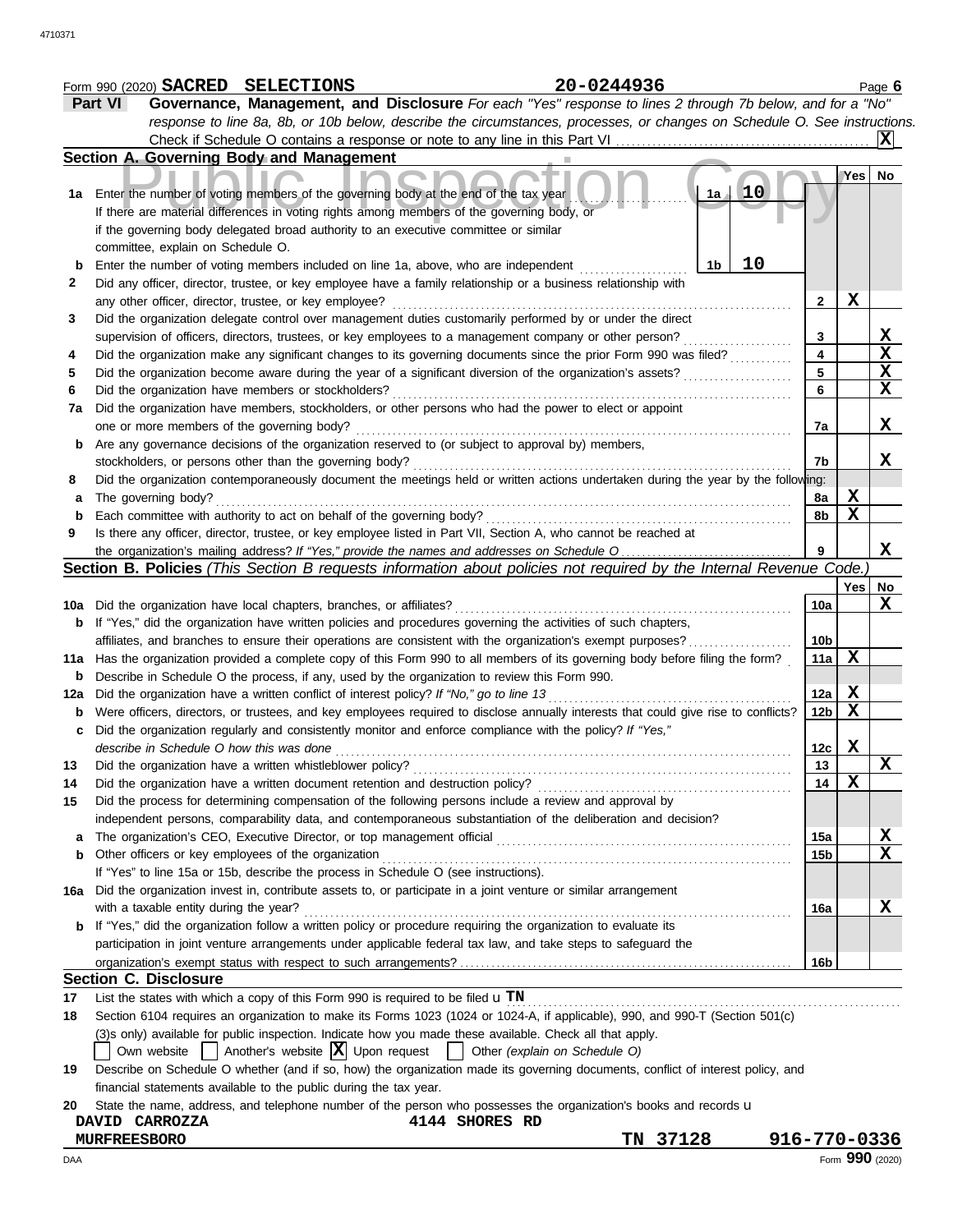| Form 990 (2020) SACRED SELECTIONS                                                                                                                                                                                                                                                                                             |                                                                |                       |                          |         |                                                               |                                                                    |                                                                 | 20-0244936                                                                   |                 | Page 7                                    |  |  |
|-------------------------------------------------------------------------------------------------------------------------------------------------------------------------------------------------------------------------------------------------------------------------------------------------------------------------------|----------------------------------------------------------------|-----------------------|--------------------------|---------|---------------------------------------------------------------|--------------------------------------------------------------------|-----------------------------------------------------------------|------------------------------------------------------------------------------|-----------------|-------------------------------------------|--|--|
| Part VII Compensation of Officers, Directors, Trustees, Key Employees, Highest Compensated Employees, and                                                                                                                                                                                                                     |                                                                |                       |                          |         |                                                               |                                                                    |                                                                 |                                                                              |                 |                                           |  |  |
| <b>Independent Contractors</b>                                                                                                                                                                                                                                                                                                |                                                                |                       |                          |         |                                                               |                                                                    |                                                                 |                                                                              |                 |                                           |  |  |
|                                                                                                                                                                                                                                                                                                                               |                                                                |                       |                          |         |                                                               |                                                                    |                                                                 | Check if Schedule O contains a response or note to any line in this Part VII |                 |                                           |  |  |
| Section A. Officers, Directors, Trustees, Key Employees, and Highest Compensated Employees                                                                                                                                                                                                                                    |                                                                |                       |                          |         |                                                               |                                                                    |                                                                 |                                                                              |                 |                                           |  |  |
| 1a Complete this table for all persons required to be listed. Report compensation for the calendar year ending with or within the<br>organization's tax year.                                                                                                                                                                 |                                                                |                       |                          |         |                                                               |                                                                    |                                                                 |                                                                              |                 |                                           |  |  |
| • List all of the organization's current officers, directors, trustees (whether individuals or organizations), regardless of amount of<br>compensation. Enter -0- in columns (D), (E), and (F) if no compensation was paid.                                                                                                   |                                                                |                       |                          |         |                                                               |                                                                    |                                                                 |                                                                              |                 |                                           |  |  |
| • List all of the organization's current key employees, if any. See instructions for definition of "key employee."                                                                                                                                                                                                            |                                                                |                       |                          |         |                                                               |                                                                    |                                                                 |                                                                              |                 |                                           |  |  |
| • List the organization's five current highest compensated employees (other than an officer, director, trustee, or key employee)<br>who received reportable compensation (Box 5 of Form W-2 and/or Box 7 of Form 1099-MISC) of more than \$100,000 from the<br>organization and any related organizations.                    |                                                                |                       |                          |         |                                                               |                                                                    |                                                                 |                                                                              |                 |                                           |  |  |
| • List all of the organization's former officers, key employees, and highest compensated employees who received more than<br>\$100,000 of reportable compensation from the organization and any related organizations.                                                                                                        |                                                                |                       |                          |         |                                                               |                                                                    |                                                                 |                                                                              |                 |                                           |  |  |
| • List all of the organization's former directors or trustees that received, in the capacity as a former director or trustee of the<br>organization, more than \$10,000 of reportable compensation from the organization and any related organizations.<br>See instructions for the order in which to list the persons above. |                                                                |                       |                          |         |                                                               |                                                                    |                                                                 |                                                                              |                 |                                           |  |  |
| $\overline{\mathbf{x}}$<br>Check this box if neither the organization nor any related organization compensated any current officer, director, or trustee.                                                                                                                                                                     |                                                                |                       |                          |         |                                                               |                                                                    |                                                                 |                                                                              |                 |                                           |  |  |
| (A)<br>(B)<br>(C)<br>Name and title<br>Position<br>Average<br>(do not check more than one<br>hours<br>box, unless person is both an<br>per week<br>officer and a director/trustee)<br>(list any                                                                                                                               |                                                                |                       |                          |         | (D)<br>Reportable<br>compensation<br>from the<br>organization | (E)<br>Reportable<br>compensation<br>from related<br>organizations | (F)<br>Estimated amount<br>of other<br>compensation<br>from the |                                                                              |                 |                                           |  |  |
|                                                                                                                                                                                                                                                                                                                               | hours for<br>related<br>organizations<br>below<br>dotted line) | Individual<br>trustee | Institutional<br>trustee | Officer | Key<br>employee                                               | Former<br>Highest compensated<br>employee                          |                                                                 | (W-2/1099-MISC)                                                              | (W-2/1099-MISC) | organization and<br>related organizations |  |  |
| (1) DANA CARROZZA                                                                                                                                                                                                                                                                                                             |                                                                |                       |                          |         |                                                               |                                                                    |                                                                 |                                                                              |                 |                                           |  |  |
|                                                                                                                                                                                                                                                                                                                               | 3.00                                                           |                       |                          |         |                                                               |                                                                    |                                                                 |                                                                              |                 |                                           |  |  |
| <b>PRESIDENT</b>                                                                                                                                                                                                                                                                                                              | 0.00                                                           | $\mathbf x$           |                          | X       |                                                               |                                                                    |                                                                 | 0                                                                            | 0               | 0                                         |  |  |
| (2) DAVID CARROZZA                                                                                                                                                                                                                                                                                                            |                                                                |                       |                          |         |                                                               |                                                                    |                                                                 |                                                                              |                 |                                           |  |  |
| <b>TREASURER</b>                                                                                                                                                                                                                                                                                                              | 12.00<br>0.00                                                  | $\mathbf x$           |                          | X       |                                                               |                                                                    |                                                                 | 0                                                                            | 0               | 0                                         |  |  |
| $(3)$ TODD COX                                                                                                                                                                                                                                                                                                                |                                                                |                       |                          |         |                                                               |                                                                    |                                                                 |                                                                              |                 |                                           |  |  |
|                                                                                                                                                                                                                                                                                                                               | 3.00                                                           |                       |                          |         |                                                               |                                                                    |                                                                 |                                                                              |                 |                                           |  |  |
| <b>DIRECTOR</b>                                                                                                                                                                                                                                                                                                               | 0.00                                                           | X                     |                          |         |                                                               |                                                                    |                                                                 | 0                                                                            | 0               | 0                                         |  |  |
| (4) KATHY COX                                                                                                                                                                                                                                                                                                                 |                                                                |                       |                          |         |                                                               |                                                                    |                                                                 |                                                                              |                 |                                           |  |  |
|                                                                                                                                                                                                                                                                                                                               | 3.00                                                           |                       |                          |         |                                                               |                                                                    |                                                                 |                                                                              |                 |                                           |  |  |
| <b>DIRECTOR</b><br>(5) STEVE DICKEY                                                                                                                                                                                                                                                                                           | 0.00                                                           | $\mathbf x$           |                          |         |                                                               |                                                                    |                                                                 | 0                                                                            | 0               | 0                                         |  |  |
|                                                                                                                                                                                                                                                                                                                               | 3.00                                                           |                       |                          |         |                                                               |                                                                    |                                                                 |                                                                              |                 |                                           |  |  |
| <b>DIRECTOR</b>                                                                                                                                                                                                                                                                                                               | 0.00                                                           | $\mathbf x$           |                          |         |                                                               |                                                                    |                                                                 | 0                                                                            | 0               | 0                                         |  |  |
| (6) MELODY DICKEY                                                                                                                                                                                                                                                                                                             |                                                                |                       |                          |         |                                                               |                                                                    |                                                                 |                                                                              |                 |                                           |  |  |

**0.00 X 0 0 0**

**0.00 X 0 0 0**

**0.00 X 0 0 0**

**0.00 X 0 0 0**

**0.00 X 0 0 0**

**(11)**

. . . . . . . . . . . . . . . . . . . . . . . . . . . . . . . . . . . . . . . . . . . . . . . . . . . . .

**DIRECTOR**

**DIRECTOR**

**(7) NATHAN JOHNSON**

. . . . . . . . . . . . . . . . . . . . . . . . . . . . . . . . . . . . . . . . . . . . . . . . . . . . . **DIRECTOR**

. . . . . . . . . . . . . . . . . . . . . . . . . . . . . . . . . . . . . . . . . . . . . . . . . . . . . **DIRECTOR**

. . . . . . . . . . . . . . . . . . . . . . . . . . . . . . . . . . . . . . . . . . . . . . . . . . . . . **DIRECTOR**

. . . . . . . . . . . . . . . . . . . . . . . . . . . . . . . . . . . . . . . . . . . . . . . . . . . . . **3.00**

 $\begin{array}{|c|c|c|c|c|}\n \hline\n 0.00\n \end{array}$ 

**3.00**

**3.00**

**3.00**

**3.00**

**(8) HAYES JOHNSON**

**(9) ROD WATERMAN**

**(10) LISA WATERMAN**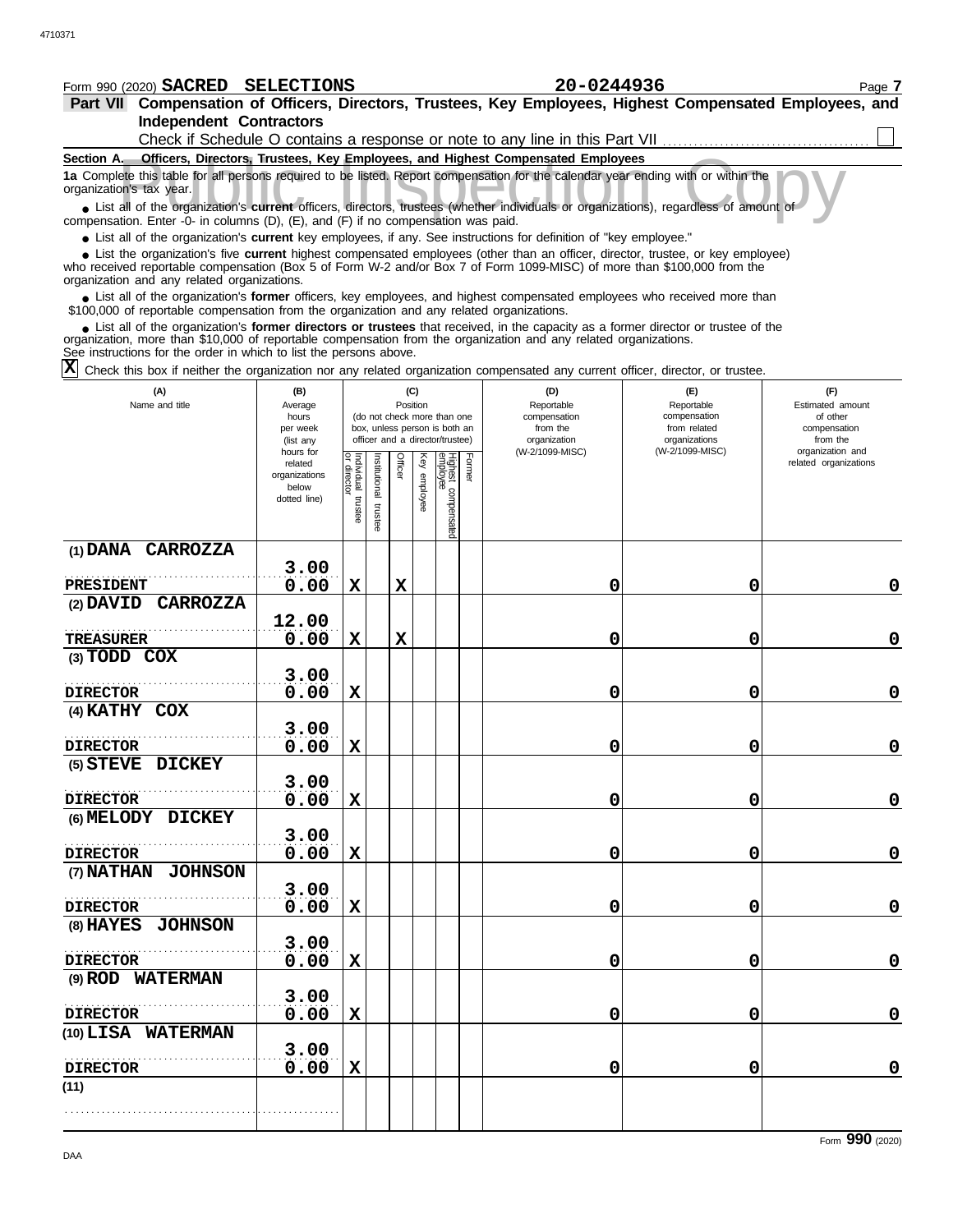|              | Form 990 (2020) SACRED                                                                                                                                   | <b>SELECTIONS</b>                                             |                                   |                      |          |              |                                                                                                 |              | 20-0244936                                                                       |                                                                                                        |                                                                 |                     | Page 8             |
|--------------|----------------------------------------------------------------------------------------------------------------------------------------------------------|---------------------------------------------------------------|-----------------------------------|----------------------|----------|--------------|-------------------------------------------------------------------------------------------------|--------------|----------------------------------------------------------------------------------|--------------------------------------------------------------------------------------------------------|-----------------------------------------------------------------|---------------------|--------------------|
|              | Part VII                                                                                                                                                 |                                                               |                                   |                      |          |              |                                                                                                 |              |                                                                                  | Section A. Officers, Directors, Trustees, Key Employees, and Highest Compensated Employees (continued) |                                                                 |                     |                    |
|              | (A)<br>Name and title                                                                                                                                    | (B)<br>Average<br>hours<br>per week<br>(list any<br>hours for |                                   |                      | Position | (C)          | (do not check more than one<br>box, unless person is both an<br>officer and a director/trustee) |              | (D)<br>Reportable<br>compensation<br>from the<br>organization<br>(W-2/1099-MISC) | (E)<br>Reportable<br>compensation<br>from related<br>organizations<br>(W-2/1099-MISC)                  | (F)<br>Estimated amount<br>of other<br>compensation<br>from the | organization and    |                    |
|              | Put                                                                                                                                                      | related<br>organizations<br>below<br>dotted line)             | Individual trustee<br>or director | nstitutional trustee | Officer  | Key employee | Highest compensate<br>employee                                                                  | Former       |                                                                                  |                                                                                                        | related organizations                                           |                     |                    |
|              |                                                                                                                                                          |                                                               |                                   |                      |          |              |                                                                                                 |              |                                                                                  |                                                                                                        |                                                                 |                     |                    |
|              |                                                                                                                                                          |                                                               |                                   |                      |          |              |                                                                                                 |              |                                                                                  |                                                                                                        |                                                                 |                     |                    |
|              |                                                                                                                                                          |                                                               |                                   |                      |          |              |                                                                                                 |              |                                                                                  |                                                                                                        |                                                                 |                     |                    |
|              |                                                                                                                                                          |                                                               |                                   |                      |          |              |                                                                                                 |              |                                                                                  |                                                                                                        |                                                                 |                     |                    |
|              |                                                                                                                                                          |                                                               |                                   |                      |          |              |                                                                                                 |              |                                                                                  |                                                                                                        |                                                                 |                     |                    |
|              |                                                                                                                                                          |                                                               |                                   |                      |          |              |                                                                                                 |              |                                                                                  |                                                                                                        |                                                                 |                     |                    |
|              |                                                                                                                                                          |                                                               |                                   |                      |          |              |                                                                                                 |              |                                                                                  |                                                                                                        |                                                                 |                     |                    |
|              |                                                                                                                                                          |                                                               |                                   |                      |          |              |                                                                                                 |              |                                                                                  |                                                                                                        |                                                                 |                     |                    |
|              |                                                                                                                                                          |                                                               |                                   |                      |          |              |                                                                                                 | u            |                                                                                  |                                                                                                        |                                                                 |                     |                    |
|              | Total from continuation sheets to Part VII, Section A                                                                                                    |                                                               |                                   |                      |          |              |                                                                                                 | u            |                                                                                  |                                                                                                        |                                                                 |                     |                    |
| $\mathbf{2}$ | Total number of individuals (including but not limited to those listed above) who received more than \$100,000 of                                        |                                                               |                                   |                      |          |              |                                                                                                 | $\mathbf{u}$ |                                                                                  |                                                                                                        |                                                                 |                     |                    |
|              | reportable compensation from the organization $\mathbf{u}$                                                                                               |                                                               |                                   |                      |          |              |                                                                                                 |              |                                                                                  |                                                                                                        |                                                                 |                     |                    |
|              |                                                                                                                                                          |                                                               |                                   |                      |          |              |                                                                                                 |              |                                                                                  |                                                                                                        |                                                                 | Yes                 | $\overline{N_{0}}$ |
| 3            | Did the organization list any former officer, director, trustee, key employee, or highest compensated                                                    |                                                               |                                   |                      |          |              |                                                                                                 |              |                                                                                  |                                                                                                        | 3                                                               |                     | X                  |
| 4            | For any individual listed on line 1a, is the sum of reportable compensation and other compensation from the                                              |                                                               |                                   |                      |          |              |                                                                                                 |              |                                                                                  |                                                                                                        |                                                                 |                     |                    |
|              | organization and related organizations greater than \$150,000? If "Yes," complete Schedule J for such                                                    |                                                               |                                   |                      |          |              |                                                                                                 |              |                                                                                  |                                                                                                        | 4                                                               |                     | X                  |
| 5            | Did any person listed on line 1a receive or accrue compensation from any unrelated organization or individual                                            |                                                               |                                   |                      |          |              |                                                                                                 |              |                                                                                  |                                                                                                        |                                                                 |                     |                    |
|              |                                                                                                                                                          |                                                               |                                   |                      |          |              |                                                                                                 |              |                                                                                  |                                                                                                        | 5                                                               |                     | x                  |
| 1            | Section B. Independent Contractors<br>Complete this table for your five highest compensated independent contractors that received more than \$100,000 of |                                                               |                                   |                      |          |              |                                                                                                 |              |                                                                                  |                                                                                                        |                                                                 |                     |                    |
|              | compensation from the organization. Report compensation for the calendar year ending with or within the organization's tax year.                         |                                                               |                                   |                      |          |              |                                                                                                 |              |                                                                                  |                                                                                                        |                                                                 |                     |                    |
|              |                                                                                                                                                          | (A)<br>Name and business address                              |                                   |                      |          |              |                                                                                                 |              |                                                                                  | (B)<br>Description of services                                                                         |                                                                 | (C)<br>Compensation |                    |
|              |                                                                                                                                                          |                                                               |                                   |                      |          |              |                                                                                                 |              |                                                                                  |                                                                                                        |                                                                 |                     |                    |
|              |                                                                                                                                                          |                                                               |                                   |                      |          |              |                                                                                                 |              |                                                                                  |                                                                                                        |                                                                 |                     |                    |
|              |                                                                                                                                                          |                                                               |                                   |                      |          |              |                                                                                                 |              |                                                                                  |                                                                                                        |                                                                 |                     |                    |
|              |                                                                                                                                                          |                                                               |                                   |                      |          |              |                                                                                                 |              |                                                                                  |                                                                                                        |                                                                 |                     |                    |
|              |                                                                                                                                                          |                                                               |                                   |                      |          |              |                                                                                                 |              |                                                                                  |                                                                                                        |                                                                 |                     |                    |
|              |                                                                                                                                                          |                                                               |                                   |                      |          |              |                                                                                                 |              |                                                                                  |                                                                                                        |                                                                 |                     |                    |
| $\mathbf{2}$ | Total number of independent contractors (including but not limited to those listed above) who                                                            |                                                               |                                   |                      |          |              |                                                                                                 |              |                                                                                  |                                                                                                        |                                                                 |                     |                    |

received more than \$100,000 of compensation from the organization u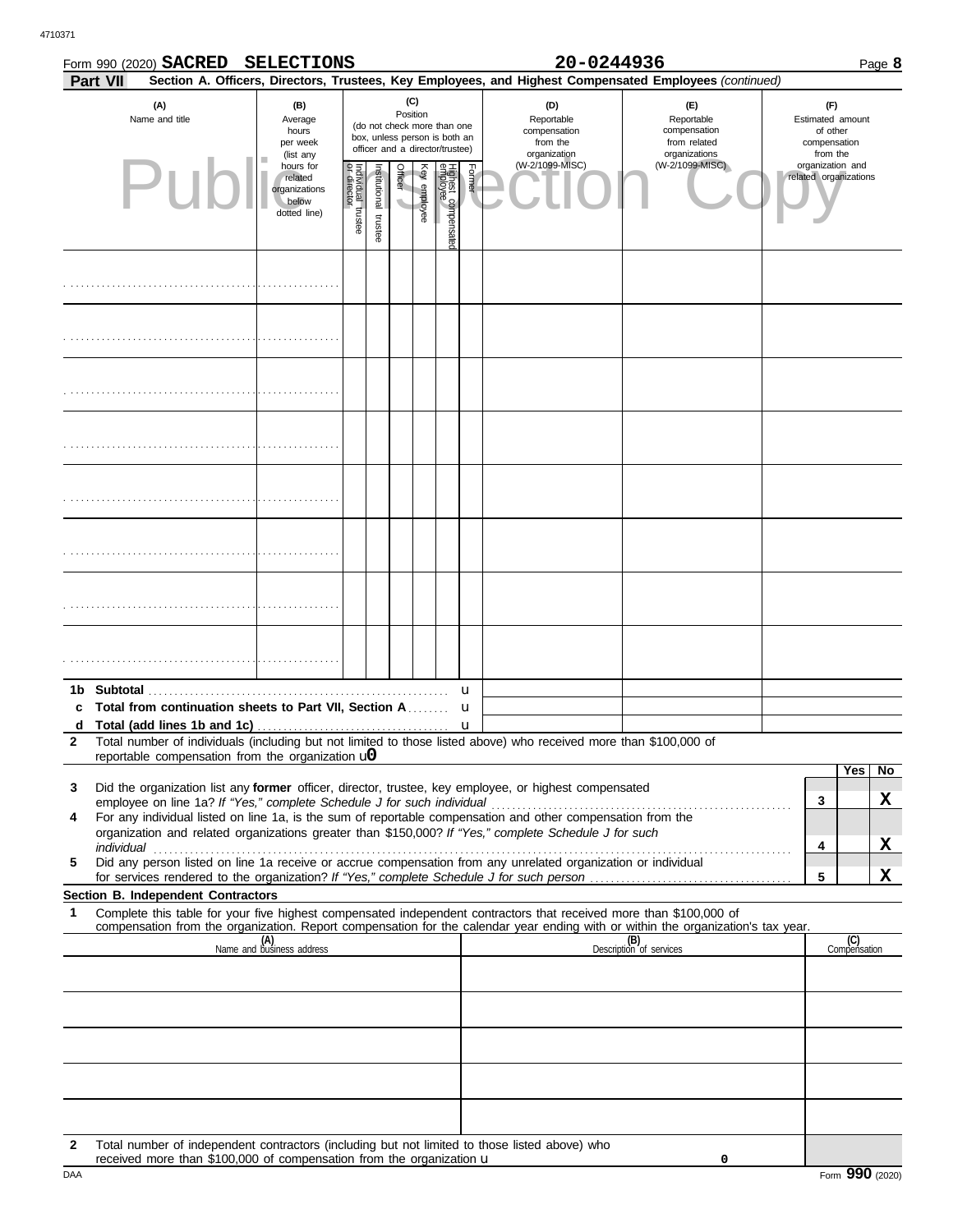|                                                           |                  | Form 990 (2020) SACRED SELECTIONS                       |    |                             |                 |  |                      |                      | 20-0244936               |                                                                               | Page 9                             |
|-----------------------------------------------------------|------------------|---------------------------------------------------------|----|-----------------------------|-----------------|--|----------------------|----------------------|--------------------------|-------------------------------------------------------------------------------|------------------------------------|
|                                                           | <b>Part VIII</b> |                                                         |    | <b>Statement of Revenue</b> |                 |  |                      |                      |                          |                                                                               |                                    |
|                                                           |                  |                                                         |    |                             |                 |  |                      |                      |                          | Check if Schedule O contains a response or note to any line in this Part VIII |                                    |
|                                                           |                  |                                                         |    |                             |                 |  |                      | (A)<br>Total revenue | (B)<br>Related or exempt | (C)<br>Unrelated                                                              | (D)<br>Revenue excluded            |
|                                                           |                  |                                                         |    |                             |                 |  |                      |                      | function revenue         | business revenue                                                              | from tax under<br>sections 512-514 |
|                                                           |                  |                                                         |    |                             |                 |  |                      |                      |                          |                                                                               |                                    |
|                                                           |                  | 1a Federated campaigns                                  |    |                             | 1a              |  |                      |                      |                          |                                                                               |                                    |
|                                                           |                  | b Membership dues                                       |    |                             | 1 <sub>b</sub>  |  |                      |                      |                          |                                                                               |                                    |
| Contributions, Gifts, Grants<br>and Other Similar Amounts |                  | c Fundraising events                                    |    |                             | 1 <sub>c</sub>  |  | 832,570              |                      |                          |                                                                               |                                    |
|                                                           |                  | d Related organizations                                 |    | .                           | 1 <sub>d</sub>  |  |                      |                      |                          |                                                                               |                                    |
|                                                           |                  | e Government grants (contributions)                     |    |                             | 1e              |  |                      |                      |                          |                                                                               |                                    |
|                                                           |                  | f All other contributions, gifts, grants,               |    |                             |                 |  |                      |                      |                          |                                                                               |                                    |
|                                                           |                  | and similar amounts not included above<br>1f            |    |                             |                 |  | 1,505,829            |                      |                          |                                                                               |                                    |
|                                                           |                  | <b>g</b> Noncash contributions included in lines 1a-1f. |    |                             | 1g  \$          |  |                      |                      |                          |                                                                               |                                    |
|                                                           | $\mathbf{u}$     |                                                         |    |                             |                 |  |                      | 2,338,399            |                          |                                                                               |                                    |
|                                                           |                  |                                                         |    |                             |                 |  | <b>Business Code</b> |                      |                          |                                                                               |                                    |
|                                                           | 2a               |                                                         |    |                             |                 |  |                      |                      |                          |                                                                               |                                    |
|                                                           | b                |                                                         |    |                             |                 |  |                      |                      |                          |                                                                               |                                    |
|                                                           |                  |                                                         |    |                             |                 |  |                      |                      |                          |                                                                               |                                    |
|                                                           | d                |                                                         |    |                             |                 |  |                      |                      |                          |                                                                               |                                    |
| Program Service<br>Revenue                                |                  |                                                         |    |                             |                 |  |                      |                      |                          |                                                                               |                                    |
|                                                           |                  | f All other program service revenue                     |    |                             |                 |  |                      |                      |                          |                                                                               |                                    |
|                                                           |                  |                                                         |    |                             |                 |  | $\mathbf u$          |                      |                          |                                                                               |                                    |
|                                                           | 3                | Investment income (including dividends, interest, and   |    |                             |                 |  |                      |                      |                          |                                                                               |                                    |
|                                                           |                  |                                                         |    |                             |                 |  | u                    |                      |                          |                                                                               |                                    |
|                                                           | 4                | Income from investment of tax-exempt bond proceeds      |    |                             |                 |  | u                    |                      |                          |                                                                               |                                    |
|                                                           | 5                |                                                         |    |                             |                 |  | u                    |                      |                          |                                                                               |                                    |
|                                                           |                  |                                                         |    | (i) Real                    |                 |  | (ii) Personal        |                      |                          |                                                                               |                                    |
|                                                           |                  | 6a Gross rents                                          | 6a |                             |                 |  |                      |                      |                          |                                                                               |                                    |
|                                                           |                  | <b>b</b> Less: rental expenses                          | 6b |                             |                 |  |                      |                      |                          |                                                                               |                                    |
|                                                           |                  | <b>c</b> Rental inc. or (loss)                          | 6c |                             |                 |  |                      |                      |                          |                                                                               |                                    |
|                                                           |                  |                                                         |    |                             |                 |  | u                    |                      |                          |                                                                               |                                    |
|                                                           |                  | <b>7a</b> Gross amount from<br>sales of assets          |    | (i) Securities              |                 |  | (ii) Other           |                      |                          |                                                                               |                                    |
|                                                           |                  | other than inventory                                    | 7a |                             |                 |  |                      |                      |                          |                                                                               |                                    |
| Revenue                                                   |                  | <b>b</b> Less: cost or other                            |    |                             |                 |  |                      |                      |                          |                                                                               |                                    |
|                                                           |                  | basis and sales exps.                                   | 7b |                             |                 |  |                      |                      |                          |                                                                               |                                    |
|                                                           |                  | c Gain or (loss)                                        | 7c |                             |                 |  |                      |                      |                          |                                                                               |                                    |
|                                                           |                  | d Net gain or (loss)                                    |    |                             |                 |  |                      |                      |                          |                                                                               |                                    |
| $\tilde{\vec{a}}$                                         |                  | 8a Gross income from fundraising events                 |    |                             |                 |  |                      |                      |                          |                                                                               |                                    |
|                                                           |                  | (not including \$832,570)                               |    |                             |                 |  |                      |                      |                          |                                                                               |                                    |
|                                                           |                  | of contributions reported on line 1c).                  |    |                             |                 |  |                      |                      |                          |                                                                               |                                    |
|                                                           |                  | See Part IV, line 18                                    |    |                             | 8а              |  |                      |                      |                          |                                                                               |                                    |
|                                                           |                  | <b>b</b> Less: direct expenses                          |    |                             | 8b              |  | 54,404               |                      |                          |                                                                               |                                    |
|                                                           |                  |                                                         |    |                             |                 |  |                      | $-54,404$            |                          |                                                                               |                                    |
|                                                           |                  | 9a Gross income from gaming activities.                 |    |                             |                 |  |                      |                      |                          |                                                                               |                                    |
|                                                           |                  | See Part IV, line 19                                    |    |                             | 9a              |  |                      |                      |                          |                                                                               |                                    |
|                                                           |                  | <b>b</b> Less: direct expenses                          |    |                             | 9 <sub>b</sub>  |  |                      |                      |                          |                                                                               |                                    |
|                                                           |                  |                                                         |    |                             |                 |  |                      |                      |                          |                                                                               |                                    |
|                                                           |                  | 10a Gross sales of inventory, less                      |    |                             |                 |  |                      |                      |                          |                                                                               |                                    |
|                                                           |                  | returns and allowances                                  |    |                             | 10a             |  |                      |                      |                          |                                                                               |                                    |
|                                                           |                  | <b>b</b> Less: cost of goods sold                       |    |                             | 10 <sub>b</sub> |  |                      |                      |                          |                                                                               |                                    |
|                                                           |                  | c Net income or (loss) from sales of inventory          |    |                             |                 |  | $\mathbf{u}$         |                      |                          |                                                                               |                                    |
|                                                           |                  |                                                         |    |                             |                 |  | <b>Business Code</b> |                      |                          |                                                                               |                                    |
|                                                           | 11a              |                                                         |    |                             |                 |  |                      |                      |                          |                                                                               |                                    |
|                                                           | b                |                                                         |    |                             |                 |  |                      |                      |                          |                                                                               |                                    |
| Miscellaneous<br>Revenue                                  |                  |                                                         |    |                             |                 |  |                      |                      |                          |                                                                               |                                    |
|                                                           | d                |                                                         |    |                             |                 |  |                      |                      |                          |                                                                               |                                    |
|                                                           |                  |                                                         |    |                             |                 |  | $\mathbf{u}$         |                      |                          |                                                                               |                                    |
|                                                           |                  |                                                         |    |                             |                 |  | $\mathbf{u}$         | 2,283,995            | $\Omega$                 | 0                                                                             | 0                                  |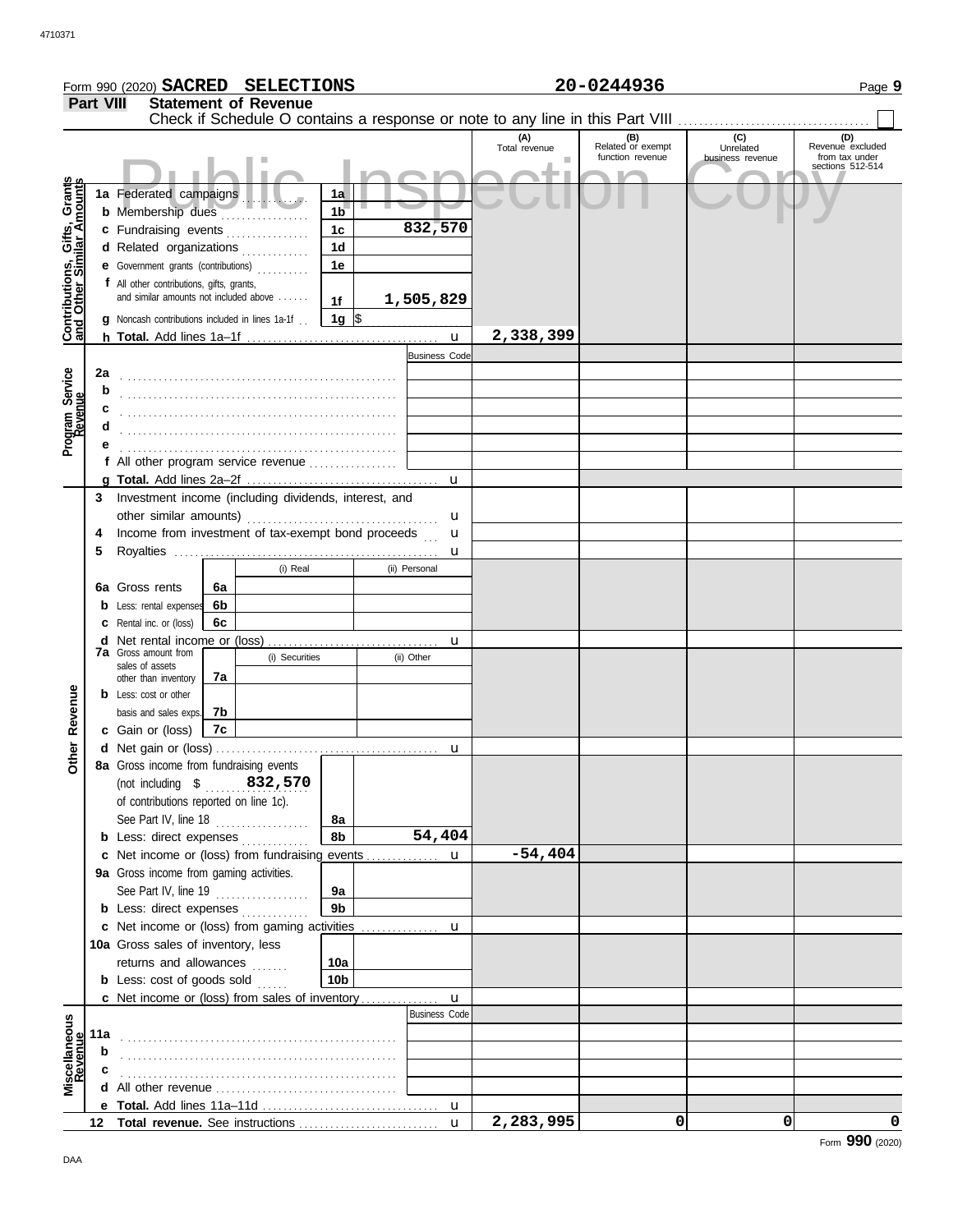|              | Part IX<br><b>Statement of Functional Expenses</b>                                                                                                                                                                             |                        |                                    |                                           |                                |
|--------------|--------------------------------------------------------------------------------------------------------------------------------------------------------------------------------------------------------------------------------|------------------------|------------------------------------|-------------------------------------------|--------------------------------|
|              | Section 501(c)(3) and 501(c)(4) organizations must complete all columns. All other organizations must complete column (A).                                                                                                     |                        |                                    |                                           |                                |
|              | Check if Schedule O contains a response or note to any line in this Part IX                                                                                                                                                    |                        |                                    |                                           |                                |
|              | Do not include amounts reported on lines 6b,<br>7b, 8b, 9b, and 10b of Part VIII.                                                                                                                                              | (A)<br>Total expenses  | (B)<br>Program service<br>expenses | (C)<br>Management and<br>general expenses | (D)<br>Fundraising<br>expenses |
| 1.           | Grants and other assistance to domestic organizations<br>and domestic governments. See Part IV, line 21                                                                                                                        |                        |                                    |                                           |                                |
| $\mathbf{2}$ | Grants and other assistance to domestic                                                                                                                                                                                        |                        |                                    |                                           |                                |
|              | individuals. See Part IV, line 22                                                                                                                                                                                              | 1,521,384              | 1,521,384                          |                                           |                                |
| 3            | Grants and other assistance to foreign                                                                                                                                                                                         |                        |                                    |                                           |                                |
|              | organizations, foreign governments, and foreign                                                                                                                                                                                |                        |                                    |                                           |                                |
|              | individuals. See Part IV, lines 15 and 16                                                                                                                                                                                      |                        |                                    |                                           |                                |
| 4            | Benefits paid to or for members                                                                                                                                                                                                |                        |                                    |                                           |                                |
| 5            | Compensation of current officers, directors,                                                                                                                                                                                   |                        |                                    |                                           |                                |
|              | trustees, and key employees                                                                                                                                                                                                    |                        |                                    |                                           |                                |
| 6            | Compensation not included above to disqualified                                                                                                                                                                                |                        |                                    |                                           |                                |
|              | persons (as defined under section 4958(f)(1)) and                                                                                                                                                                              |                        |                                    |                                           |                                |
|              | persons described in section 4958(c)(3)(B)                                                                                                                                                                                     |                        |                                    |                                           |                                |
| 7            | Other salaries and wages                                                                                                                                                                                                       |                        |                                    |                                           |                                |
| 8            | Pension plan accruals and contributions (include                                                                                                                                                                               |                        |                                    |                                           |                                |
|              | section 401(k) and 403(b) employer contributions)                                                                                                                                                                              |                        |                                    |                                           |                                |
| 9            | Other employee benefits                                                                                                                                                                                                        |                        |                                    |                                           |                                |
| 10           | Payroll taxes                                                                                                                                                                                                                  |                        |                                    |                                           |                                |
| 11           | Fees for services (nonemployees):                                                                                                                                                                                              |                        |                                    |                                           |                                |
| a            |                                                                                                                                                                                                                                |                        |                                    |                                           |                                |
| b            |                                                                                                                                                                                                                                |                        |                                    |                                           |                                |
| c            |                                                                                                                                                                                                                                |                        |                                    |                                           |                                |
| d            | Lobbying                                                                                                                                                                                                                       |                        |                                    |                                           |                                |
| е<br>f       | Professional fundraising services. See Part IV, line 17<br>Investment management fees                                                                                                                                          |                        |                                    |                                           |                                |
| g            | Other. (If line 11g amount exceeds 10% of line 25, column                                                                                                                                                                      |                        |                                    |                                           |                                |
|              | (A) amount, list line 11g expenses on Schedule O.)                                                                                                                                                                             |                        |                                    | <u>1,280</u>                              |                                |
| 12           | Advertising and promotion                                                                                                                                                                                                      | <u>1,280</u><br>10,153 |                                    | 10,153                                    |                                |
| 13           | Office expenses                                                                                                                                                                                                                | 57,542                 |                                    | 42,941                                    | 14,601                         |
| 14           | Information technology                                                                                                                                                                                                         |                        |                                    |                                           |                                |
| 15           | Royalties                                                                                                                                                                                                                      |                        |                                    |                                           |                                |
| 16           |                                                                                                                                                                                                                                |                        |                                    |                                           |                                |
|              | 17 Travel                                                                                                                                                                                                                      |                        |                                    |                                           |                                |
| 18           | Payments of travel or entertainment expenses                                                                                                                                                                                   |                        |                                    |                                           |                                |
|              | for any federal, state, or local public officials                                                                                                                                                                              |                        |                                    |                                           |                                |
| 19           | Conferences, conventions, and meetings                                                                                                                                                                                         |                        |                                    |                                           |                                |
| 20           | Interest                                                                                                                                                                                                                       |                        |                                    |                                           |                                |
| 21           | Payments to affiliates [11] production of the system of the system of the system of the system of the system of the system of the system of the system of the system of the system of the system of the system of the system o |                        |                                    |                                           |                                |
| 22           | Depreciation, depletion, and amortization                                                                                                                                                                                      |                        |                                    |                                           |                                |
| 23           |                                                                                                                                                                                                                                |                        |                                    |                                           |                                |
| 24           | Other expenses. Itemize expenses not covered                                                                                                                                                                                   |                        |                                    |                                           |                                |
|              | above (List miscellaneous expenses on line 24e. If                                                                                                                                                                             |                        |                                    |                                           |                                |
|              | line 24e amount exceeds 10% of line 25, column                                                                                                                                                                                 |                        |                                    |                                           |                                |
|              | (A) amount, list line 24e expenses on Schedule O.)                                                                                                                                                                             |                        |                                    |                                           |                                |
| а            | <b>MISCELLANEOUS</b>                                                                                                                                                                                                           | 17,982                 |                                    | 17,982                                    |                                |
| b            | WORKSHOP EXPENSES                                                                                                                                                                                                              | 1,914                  |                                    |                                           | 1,914                          |
| c            |                                                                                                                                                                                                                                |                        |                                    |                                           |                                |
| d            |                                                                                                                                                                                                                                |                        |                                    |                                           |                                |

Form 990 (2020) Page **10 SACRED SELECTIONS 20-0244936**

**1,610,255 1,521,384 72,356 16,515**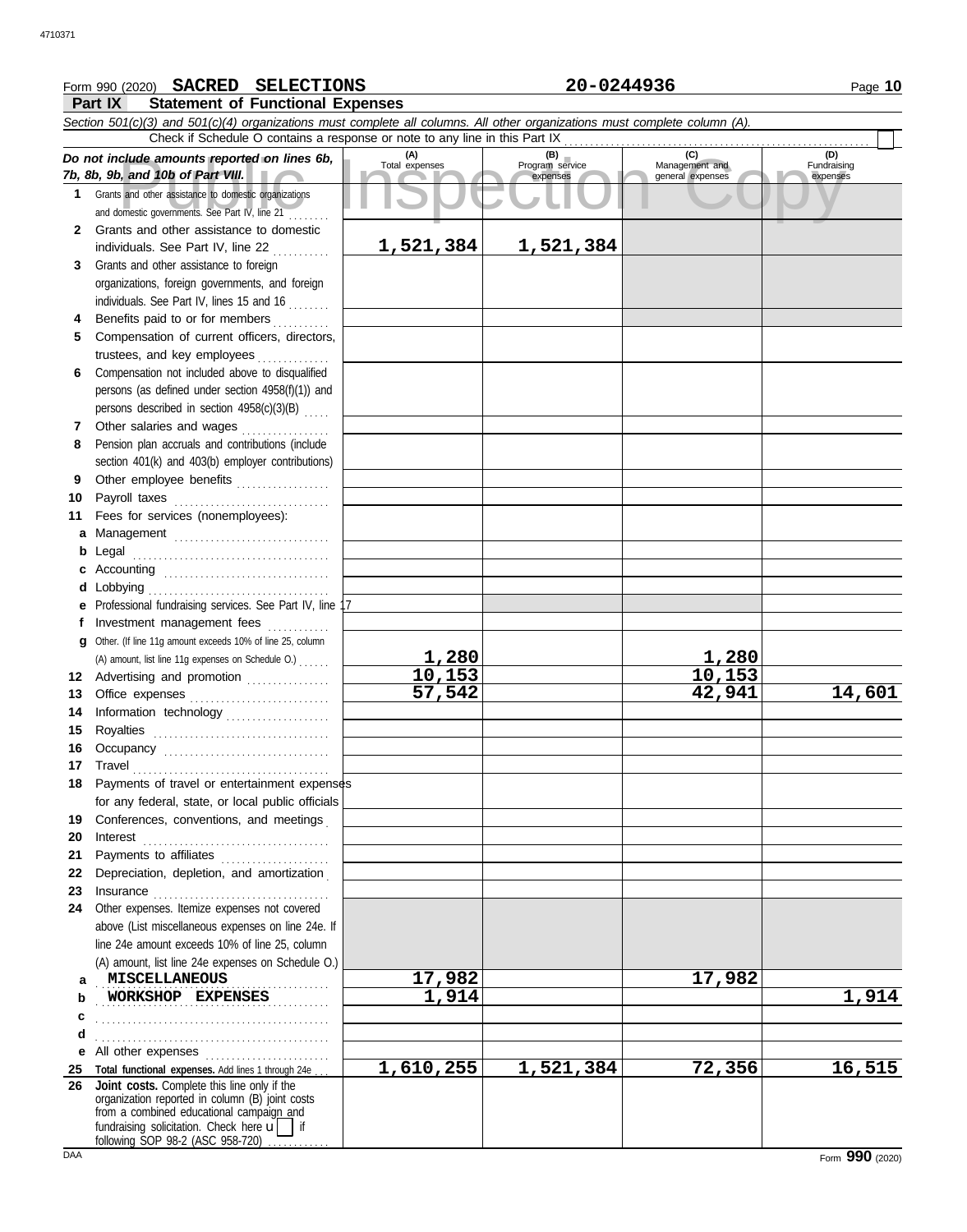|               |                      | Form 990 $(2020)$ <b>SACRED SELECTIONS</b> | 20-0244936 | Page 11    |
|---------------|----------------------|--------------------------------------------|------------|------------|
| <b>Part X</b> | <b>Balance Sheet</b> |                                            |            |            |
|               |                      |                                            |            |            |
|               |                      |                                            | 1.1        | $\sqrt{2}$ |

|                         | Part X<br><b>Balance Sheet</b> |                                                                              |                 |                   |                |                        |
|-------------------------|--------------------------------|------------------------------------------------------------------------------|-----------------|-------------------|----------------|------------------------|
|                         |                                | Check if Schedule O contains a response or note to any line in this Part X   |                 |                   |                |                        |
|                         |                                |                                                                              |                 | (A)               |                | (B)                    |
|                         |                                |                                                                              |                 | Beginning of year |                | End of year            |
|                         | 1                              | Cash—non-interest-bearing                                                    |                 | 377,522           | $\sqrt{2}$     | 1,051,262              |
|                         | 2                              |                                                                              |                 |                   | $\overline{2}$ |                        |
|                         | 3                              |                                                                              |                 |                   | $\overline{3}$ |                        |
|                         | 4                              | Accounts receivable, net                                                     |                 |                   | 4              |                        |
|                         | 5                              | Loans and other receivables from any current or former officer, director,    |                 |                   |                |                        |
|                         |                                | trustee, key employee, creator or founder, substantial contributor, or 35%   |                 |                   |                |                        |
|                         |                                | controlled entity or family member of any of these persons                   |                 |                   | 5              |                        |
|                         | 6                              | Loans and other receivables from other disqualified persons (as defined      |                 |                   |                |                        |
|                         |                                | under section 4958(f)(1)), and persons described in section $4958(c)(3)(B)$  |                 |                   | 6              |                        |
| Assets                  | 7                              |                                                                              |                 |                   | $\overline{7}$ |                        |
|                         | 8                              | Inventories for sale or use                                                  |                 |                   | 8              |                        |
|                         | 9                              | Prepaid expenses and deferred charges                                        |                 |                   | 9              |                        |
|                         |                                | 10a Land, buildings, and equipment: cost or other                            |                 |                   |                |                        |
|                         |                                |                                                                              | 10a             |                   |                |                        |
|                         | b                              | Less: accumulated depreciation<br>.                                          | 10 <sub>b</sub> |                   | 10c            |                        |
|                         | 11                             | Investments-publicly traded securities                                       |                 |                   | 11             |                        |
|                         | 12                             |                                                                              |                 |                   | 12             |                        |
|                         | 13                             |                                                                              |                 |                   | 13             |                        |
|                         | 14                             | Intangible assets                                                            |                 |                   | 14             |                        |
|                         | 15                             |                                                                              |                 |                   | 15             |                        |
|                         | 16                             |                                                                              |                 | 377,522           | 16             | 1,051,262              |
|                         | 17                             |                                                                              |                 | 4,908             | 17             |                        |
|                         | 18                             | Grants payable                                                               |                 |                   | 18             |                        |
|                         | 19                             | Deferred revenue                                                             |                 |                   | 19             |                        |
|                         | 20                             |                                                                              |                 |                   | 20             |                        |
|                         | 21                             | Escrow or custodial account liability. Complete Part IV of Schedule D        |                 |                   | 21             |                        |
|                         | 22                             | Loans and other payables to any current or former officer, director,         |                 |                   |                |                        |
|                         |                                | trustee, key employee, creator or founder, substantial contributor, or 35%   |                 |                   |                |                        |
| Liabilities             |                                | controlled entity or family member of any of these persons                   |                 |                   | 22             |                        |
|                         | 23                             | Secured mortgages and notes payable to unrelated third parties               |                 |                   | 23             |                        |
|                         | 24                             | Unsecured notes and loans payable to unrelated third parties                 | .               |                   | 24             |                        |
|                         | 25                             | Other liabilities (including federal income tax, payables to related third   |                 |                   |                |                        |
|                         |                                | parties, and other liabilities not included on lines 17-24). Complete Part X |                 |                   |                |                        |
|                         |                                | of Schedule D                                                                |                 | 4,908             | 25<br>26       | $\mathbf 0$            |
|                         | 26                             | Organizations that follow FASB ASC 958, check here $\boxed{\mathbf{X}}$      |                 |                   |                |                        |
|                         |                                | and complete lines 27, 28, 32, and 33.                                       |                 |                   |                |                        |
| Assets or Fund Balances | 27                             | Net assets without donor restrictions                                        |                 | 372,614           | 27             | 751,262                |
|                         | 28                             | Net assets with donor restrictions                                           |                 |                   | 28             | 300,000                |
|                         |                                | Organizations that do not follow FASB ASC 958, check here $\mathbf{u}$       |                 |                   |                |                        |
|                         |                                | and complete lines 29 through 33.                                            |                 |                   |                |                        |
|                         | 29                             | Capital stock or trust principal, or current funds                           |                 |                   | 29             |                        |
|                         | 30                             | Paid-in or capital surplus, or land, building, or equipment fund             |                 |                   | 30             |                        |
|                         | 31                             | Retained earnings, endowment, accumulated income, or other funds             |                 |                   | 31             |                        |
| <b>PA</b>               | 32                             | Total net assets or fund balances                                            |                 | 372,614           | 32             | $\overline{1,051,262}$ |
|                         | 33                             |                                                                              |                 | 377,522           | 33             | 1,051,262              |
|                         |                                |                                                                              |                 |                   |                |                        |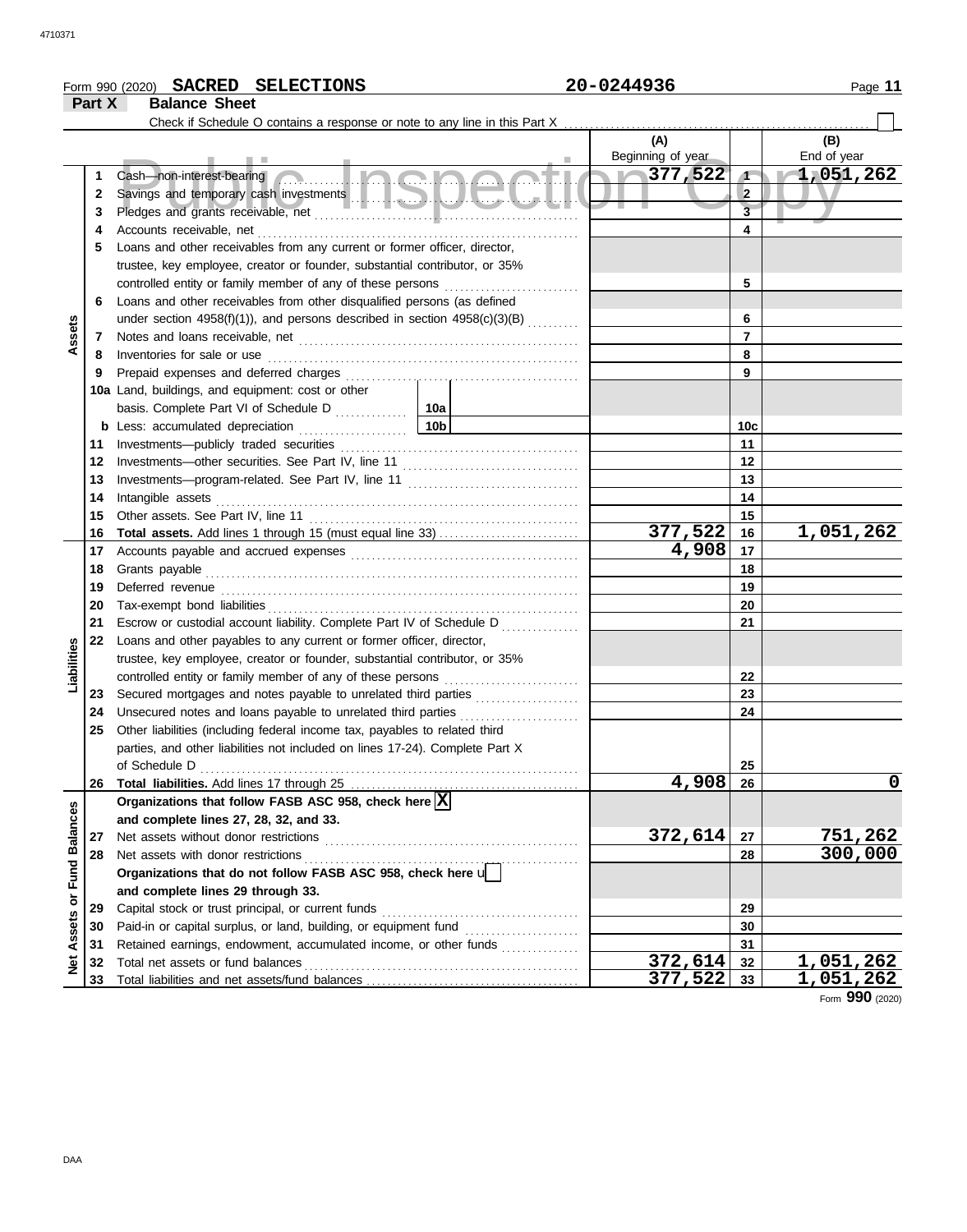| Part XI<br><b>Reconciliation of Net Assets</b><br>Check if Schedule O contains a response or note to any line in this Part XI<br>$\mathbf{1}$<br>1<br>$\overline{2}$<br>2<br>Revenue less expenses. Subtract line 2 from line 1<br>$3 -$<br>3<br>Net assets or fund balances at beginning of year (must equal Part X, line 32, column (A))<br>4<br>4<br>$\overline{5}$<br>Net unrealized gains (losses) on investments entertainments and all the contract of the contract of the contract of<br>5<br>6<br>Donated services and use of facilities [[11] matter contracts and the service of facilities [11] matter contracts and use of facilities [11] matter contracts and the service of facilities [11] matter contracts and the serv<br>6<br>$\overline{7}$<br>Investment expenses<br>7 | Page 12                 |
|----------------------------------------------------------------------------------------------------------------------------------------------------------------------------------------------------------------------------------------------------------------------------------------------------------------------------------------------------------------------------------------------------------------------------------------------------------------------------------------------------------------------------------------------------------------------------------------------------------------------------------------------------------------------------------------------------------------------------------------------------------------------------------------------|-------------------------|
|                                                                                                                                                                                                                                                                                                                                                                                                                                                                                                                                                                                                                                                                                                                                                                                              |                         |
|                                                                                                                                                                                                                                                                                                                                                                                                                                                                                                                                                                                                                                                                                                                                                                                              |                         |
|                                                                                                                                                                                                                                                                                                                                                                                                                                                                                                                                                                                                                                                                                                                                                                                              | 2,283,995               |
|                                                                                                                                                                                                                                                                                                                                                                                                                                                                                                                                                                                                                                                                                                                                                                                              | 1,610,255               |
|                                                                                                                                                                                                                                                                                                                                                                                                                                                                                                                                                                                                                                                                                                                                                                                              | 673,740                 |
|                                                                                                                                                                                                                                                                                                                                                                                                                                                                                                                                                                                                                                                                                                                                                                                              | 372,614                 |
|                                                                                                                                                                                                                                                                                                                                                                                                                                                                                                                                                                                                                                                                                                                                                                                              |                         |
|                                                                                                                                                                                                                                                                                                                                                                                                                                                                                                                                                                                                                                                                                                                                                                                              |                         |
|                                                                                                                                                                                                                                                                                                                                                                                                                                                                                                                                                                                                                                                                                                                                                                                              |                         |
| 8<br>Prior period adjustments<br>8                                                                                                                                                                                                                                                                                                                                                                                                                                                                                                                                                                                                                                                                                                                                                           | 4,908                   |
| Other changes in net assets or fund balances (explain on Schedule O)<br>9<br>9                                                                                                                                                                                                                                                                                                                                                                                                                                                                                                                                                                                                                                                                                                               |                         |
| Net assets or fund balances at end of year. Combine lines 3 through 9 (must equal Part X, line<br>10                                                                                                                                                                                                                                                                                                                                                                                                                                                                                                                                                                                                                                                                                         |                         |
| 10<br>32, column (B))                                                                                                                                                                                                                                                                                                                                                                                                                                                                                                                                                                                                                                                                                                                                                                        | 1,051,262               |
| <b>Financial Statements and Reporting</b><br>Part XII                                                                                                                                                                                                                                                                                                                                                                                                                                                                                                                                                                                                                                                                                                                                        |                         |
|                                                                                                                                                                                                                                                                                                                                                                                                                                                                                                                                                                                                                                                                                                                                                                                              |                         |
|                                                                                                                                                                                                                                                                                                                                                                                                                                                                                                                                                                                                                                                                                                                                                                                              | <b>Yes</b><br><b>No</b> |
| Accounting method used to prepare the Form 990: $ X $ Cash<br>Accrual<br>Other<br>1.                                                                                                                                                                                                                                                                                                                                                                                                                                                                                                                                                                                                                                                                                                         |                         |
| If the organization changed its method of accounting from a prior year or checked "Other," explain in                                                                                                                                                                                                                                                                                                                                                                                                                                                                                                                                                                                                                                                                                        |                         |
| Schedule O.                                                                                                                                                                                                                                                                                                                                                                                                                                                                                                                                                                                                                                                                                                                                                                                  |                         |
| 2a Were the organization's financial statements compiled or reviewed by an independent accountant?<br>2a                                                                                                                                                                                                                                                                                                                                                                                                                                                                                                                                                                                                                                                                                     | X                       |
| If "Yes," check a box below to indicate whether the financial statements for the year were compiled or                                                                                                                                                                                                                                                                                                                                                                                                                                                                                                                                                                                                                                                                                       |                         |
| reviewed on a separate basis, consolidated basis, or both:                                                                                                                                                                                                                                                                                                                                                                                                                                                                                                                                                                                                                                                                                                                                   |                         |
| Separate basis<br>Consolidated basis<br>Both consolidated and separate basis                                                                                                                                                                                                                                                                                                                                                                                                                                                                                                                                                                                                                                                                                                                 |                         |
| <b>b</b> Were the organization's financial statements audited by an independent accountant?<br>2 <sub>b</sub>                                                                                                                                                                                                                                                                                                                                                                                                                                                                                                                                                                                                                                                                                | x                       |
| If "Yes," check a box below to indicate whether the financial statements for the year were audited on a                                                                                                                                                                                                                                                                                                                                                                                                                                                                                                                                                                                                                                                                                      |                         |
| separate basis, consolidated basis, or both:                                                                                                                                                                                                                                                                                                                                                                                                                                                                                                                                                                                                                                                                                                                                                 |                         |
| $ X $ Separate basis<br>Consolidated basis<br>  Both consolidated and separate basis<br>$\mathbf{1}$                                                                                                                                                                                                                                                                                                                                                                                                                                                                                                                                                                                                                                                                                         |                         |
| c If "Yes" to line 2a or 2b, does the organization have a committee that assumes responsibility for oversight of                                                                                                                                                                                                                                                                                                                                                                                                                                                                                                                                                                                                                                                                             |                         |
| the audit, review, or compilation of its financial statements and selection of an independent accountant?<br>2с                                                                                                                                                                                                                                                                                                                                                                                                                                                                                                                                                                                                                                                                              | X                       |
| If the organization changed either its oversight process or selection process during the tax year, explain on                                                                                                                                                                                                                                                                                                                                                                                                                                                                                                                                                                                                                                                                                |                         |
| Schedule O.                                                                                                                                                                                                                                                                                                                                                                                                                                                                                                                                                                                                                                                                                                                                                                                  |                         |
| 3a As a result of a federal award, was the organization required to undergo an audit or audits as set forth in the                                                                                                                                                                                                                                                                                                                                                                                                                                                                                                                                                                                                                                                                           |                         |
| Single Audit Act and OMB Circular A-133?<br>3a                                                                                                                                                                                                                                                                                                                                                                                                                                                                                                                                                                                                                                                                                                                                               | X                       |
| b If "Yes," did the organization undergo the required audit or audits? If the organization did not undergo the                                                                                                                                                                                                                                                                                                                                                                                                                                                                                                                                                                                                                                                                               |                         |
| 3 <sub>b</sub><br>required audit or audits, explain why on Schedule O and describe any steps taken to undergo such audits                                                                                                                                                                                                                                                                                                                                                                                                                                                                                                                                                                                                                                                                    |                         |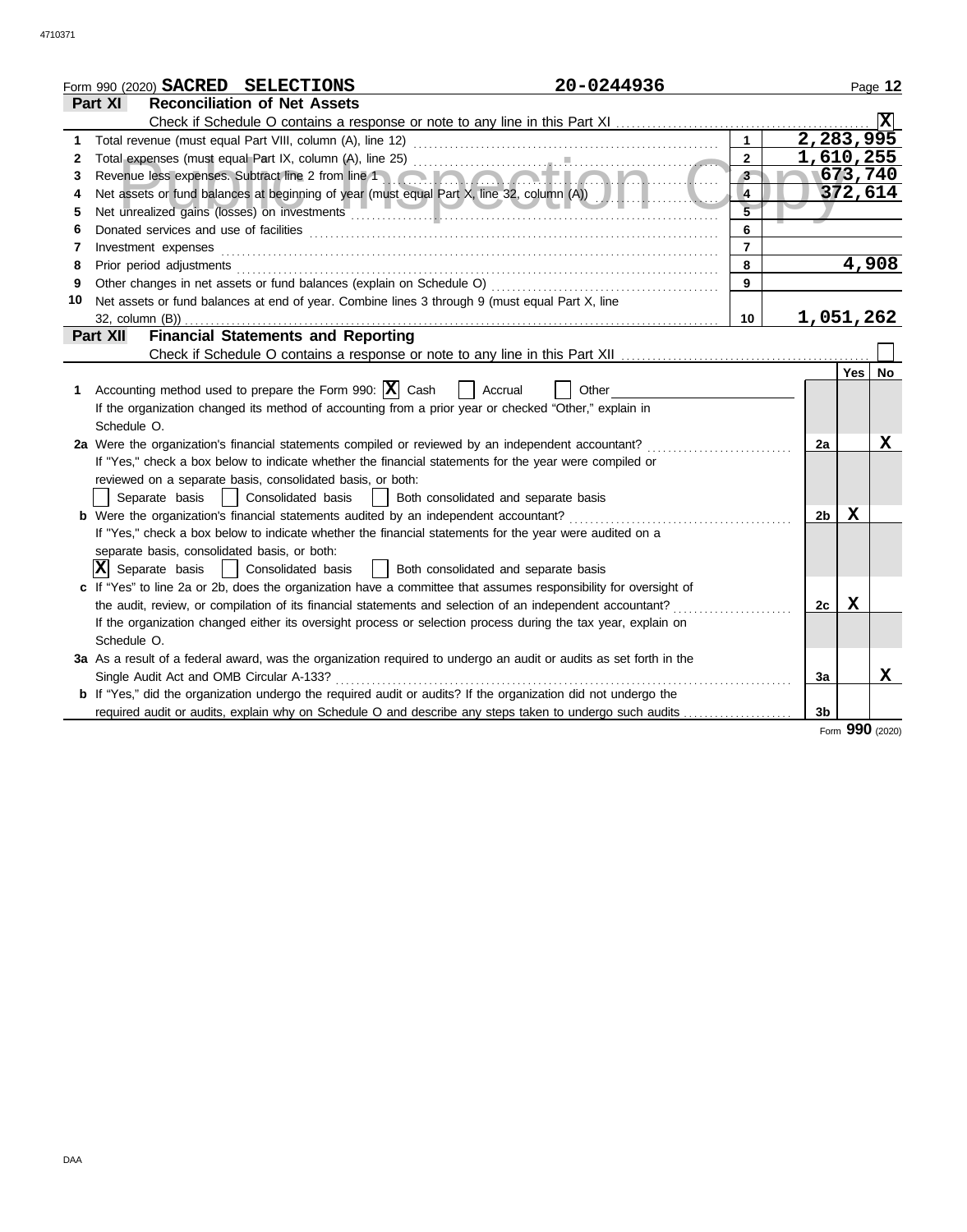| <b>SCHEDULE A</b>          |                                                                                                                                                                                                      | <b>Public Charity Status and Public Support</b>                                                                                                                                                                                                                 |                                       |                                       |                               |  | OMB No. 1545-0047                   |
|----------------------------|------------------------------------------------------------------------------------------------------------------------------------------------------------------------------------------------------|-----------------------------------------------------------------------------------------------------------------------------------------------------------------------------------------------------------------------------------------------------------------|---------------------------------------|---------------------------------------|-------------------------------|--|-------------------------------------|
| (Form 990 or 990-EZ)       |                                                                                                                                                                                                      | Complete if the organization is a section $501(c)(3)$ organization or a section $4947(a)(1)$ nonexempt charitable trust.                                                                                                                                        |                                       |                                       |                               |  |                                     |
| Department of the Treasury |                                                                                                                                                                                                      |                                                                                                                                                                                                                                                                 | La Attach to Form 990 or Form 990-EZ. |                                       |                               |  | Open to Public                      |
| Internal Revenue Service   |                                                                                                                                                                                                      | <b>u</b> Go to <i>www.irs.gov/Form990</i> for instructions and the latest information.                                                                                                                                                                          |                                       |                                       |                               |  | Inspection                          |
| Name of the organization   | Employer identification number<br><b>SELECTIONS</b><br>20-0244936<br><b>SACRED</b>                                                                                                                   |                                                                                                                                                                                                                                                                 |                                       |                                       |                               |  |                                     |
| Part I                     |                                                                                                                                                                                                      | Reason for Public Charity Status. (All organizations must complete this part.) See instructions.                                                                                                                                                                |                                       |                                       |                               |  |                                     |
|                            |                                                                                                                                                                                                      | The organization is not a private foundation because it is: (For lines 1 through 12, check only one box.)                                                                                                                                                       |                                       |                                       |                               |  |                                     |
| 2                          | A church, convention of churches, or association of churches described in section 170(b)(1)(A)(i).<br>1<br>A school described in section 170(b)(1)(A)(ii). (Attach Schedule E (Form 990 or 990-EZ).) |                                                                                                                                                                                                                                                                 |                                       |                                       |                               |  |                                     |
| 3                          |                                                                                                                                                                                                      | A hospital or a cooperative hospital service organization described in section 170(b)(1)(A)(iii).                                                                                                                                                               |                                       |                                       |                               |  |                                     |
| 4                          |                                                                                                                                                                                                      | A medical research organization operated in conjunction with a hospital described in section 170(b)(1)(A)(iii). Enter the hospital's name,                                                                                                                      |                                       |                                       |                               |  |                                     |
| city, and state:           |                                                                                                                                                                                                      |                                                                                                                                                                                                                                                                 |                                       |                                       |                               |  |                                     |
| 5                          |                                                                                                                                                                                                      | An organization operated for the benefit of a college or university owned or operated by a governmental unit described in                                                                                                                                       |                                       |                                       |                               |  |                                     |
| 6                          | section 170(b)(1)(A)(iv). (Complete Part II.)                                                                                                                                                        | A federal, state, or local government or governmental unit described in section 170(b)(1)(A)(v).                                                                                                                                                                |                                       |                                       |                               |  |                                     |
| X<br>7                     |                                                                                                                                                                                                      | An organization that normally receives a substantial part of its support from a governmental unit or from the general public                                                                                                                                    |                                       |                                       |                               |  |                                     |
|                            | described in section 170(b)(1)(A)(vi). (Complete Part II.)                                                                                                                                           |                                                                                                                                                                                                                                                                 |                                       |                                       |                               |  |                                     |
| 8<br>9                     |                                                                                                                                                                                                      | A community trust described in section 170(b)(1)(A)(vi). (Complete Part II.)<br>An agricultural research organization described in section 170(b)(1)(A)(ix) operated in conjunction with a land-grant college                                                   |                                       |                                       |                               |  |                                     |
| university:                |                                                                                                                                                                                                      | or university or a non-land-grant college of agriculture (see instructions). Enter the name, city, and state of the college or                                                                                                                                  |                                       |                                       |                               |  |                                     |
| 10                         |                                                                                                                                                                                                      | An organization that normally receives: (1) more than 33 1/3% of its support from contributions, membership fees, and gross                                                                                                                                     |                                       |                                       |                               |  |                                     |
|                            |                                                                                                                                                                                                      | receipts from activities related to its exempt functions, subject to certain exceptions; and (2) no more than 331/3% of its<br>support from gross investment income and unrelated business taxable income (less section 511 tax) from businesses                |                                       |                                       |                               |  |                                     |
|                            |                                                                                                                                                                                                      | acquired by the organization after June 30, 1975. See section 509(a)(2). (Complete Part III.)                                                                                                                                                                   |                                       |                                       |                               |  |                                     |
| 11                         |                                                                                                                                                                                                      | An organization organized and operated exclusively to test for public safety. See section 509(a)(4).                                                                                                                                                            |                                       |                                       |                               |  |                                     |
| 12                         |                                                                                                                                                                                                      | An organization organized and operated exclusively for the benefit of, to perform the functions of, or to carry out the purposes<br>of one or more publicly supported organizations described in section 509(a)(1) or section 509(a)(2). See section 509(a)(3). |                                       |                                       |                               |  |                                     |
|                            |                                                                                                                                                                                                      | Check the box in lines 12a through 12d that describes the type of supporting organization and complete lines 12e, 12f, and 12g.                                                                                                                                 |                                       |                                       |                               |  |                                     |
| a                          |                                                                                                                                                                                                      | Type I. A supporting organization operated, supervised, or controlled by its supported organization(s), typically by giving                                                                                                                                     |                                       |                                       |                               |  |                                     |
|                            |                                                                                                                                                                                                      | the supported organization(s) the power to regularly appoint or elect a majority of the directors or trustees of the<br>supporting organization. You must complete Part IV, Sections A and B.                                                                   |                                       |                                       |                               |  |                                     |
| b                          |                                                                                                                                                                                                      | Type II. A supporting organization supervised or controlled in connection with its supported organization(s), by having                                                                                                                                         |                                       |                                       |                               |  |                                     |
|                            |                                                                                                                                                                                                      | control or management of the supporting organization vested in the same persons that control or manage the supported                                                                                                                                            |                                       |                                       |                               |  |                                     |
|                            |                                                                                                                                                                                                      | organization(s). You must complete Part IV, Sections A and C.<br>Type III functionally integrated. A supporting organization operated in connection with, and functionally integrated with,                                                                     |                                       |                                       |                               |  |                                     |
| c                          |                                                                                                                                                                                                      | its supported organization(s) (see instructions). You must complete Part IV, Sections A, D, and E.                                                                                                                                                              |                                       |                                       |                               |  |                                     |
| d                          |                                                                                                                                                                                                      | Type III non-functionally integrated. A supporting organization operated in connection with its supported organization(s)                                                                                                                                       |                                       |                                       |                               |  |                                     |
|                            |                                                                                                                                                                                                      | that is not functionally integrated. The organization generally must satisfy a distribution requirement and an attentiveness<br>requirement (see instructions). You must complete Part IV, Sections A and D, and Part V.                                        |                                       |                                       |                               |  |                                     |
| е                          |                                                                                                                                                                                                      | Check this box if the organization received a written determination from the IRS that it is a Type I, Type II, Type III                                                                                                                                         |                                       |                                       |                               |  |                                     |
|                            |                                                                                                                                                                                                      | functionally integrated, or Type III non-functionally integrated supporting organization.                                                                                                                                                                       |                                       |                                       |                               |  |                                     |
| f<br>g                     | Enter the number of supported organizations                                                                                                                                                          | Provide the following information about the supported organization(s).                                                                                                                                                                                          |                                       |                                       |                               |  |                                     |
| (i) Name of supported      | (ii) EIN                                                                                                                                                                                             | (iii) Type of organization                                                                                                                                                                                                                                      |                                       | (iv) Is the organization              | (v) Amount of monetary        |  | (vi) Amount of                      |
| organization               |                                                                                                                                                                                                      | (described on lines 1-10<br>above (see instructions))                                                                                                                                                                                                           |                                       | listed in your governing<br>document? | support (see<br>instructions) |  | other support (see<br>instructions) |
|                            |                                                                                                                                                                                                      |                                                                                                                                                                                                                                                                 | Yes                                   | No                                    |                               |  |                                     |
| (A)                        |                                                                                                                                                                                                      |                                                                                                                                                                                                                                                                 |                                       |                                       |                               |  |                                     |
|                            |                                                                                                                                                                                                      |                                                                                                                                                                                                                                                                 |                                       |                                       |                               |  |                                     |
| (B)                        |                                                                                                                                                                                                      |                                                                                                                                                                                                                                                                 |                                       |                                       |                               |  |                                     |
| (C)                        |                                                                                                                                                                                                      |                                                                                                                                                                                                                                                                 |                                       |                                       |                               |  |                                     |
|                            |                                                                                                                                                                                                      |                                                                                                                                                                                                                                                                 |                                       |                                       |                               |  |                                     |
| (D)                        |                                                                                                                                                                                                      |                                                                                                                                                                                                                                                                 |                                       |                                       |                               |  |                                     |
| (E)                        |                                                                                                                                                                                                      |                                                                                                                                                                                                                                                                 |                                       |                                       |                               |  |                                     |
| Total                      |                                                                                                                                                                                                      |                                                                                                                                                                                                                                                                 |                                       |                                       |                               |  |                                     |

**For Paperwork Reduction Act Notice, see the Instructions for Form 990 or 990-EZ.**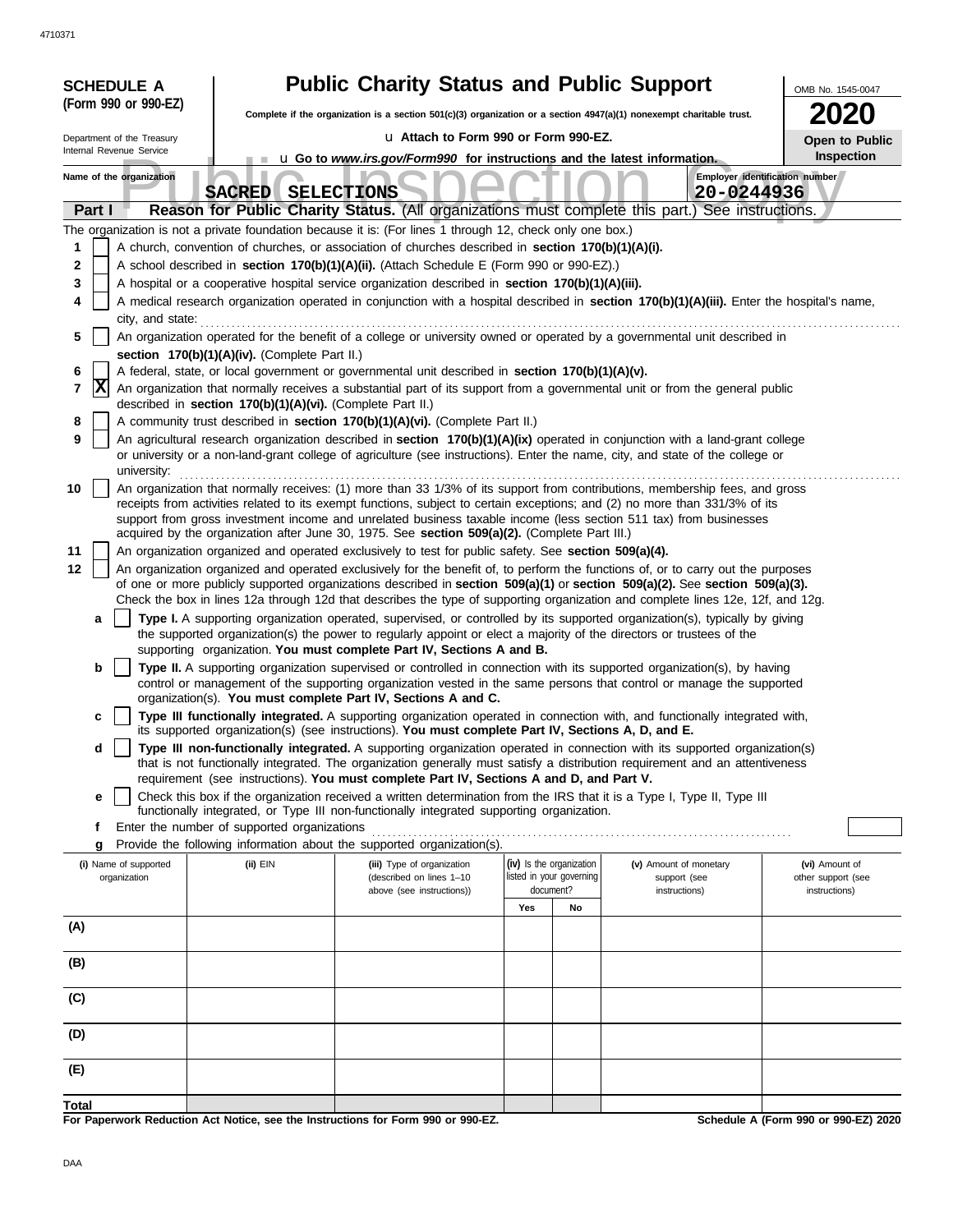|              | Schedule A (Form 990 or 990-EZ) 2020                                                                                            | SACRED SELECTIONS |          |            |            | 20-0244936 | Page 2                             |
|--------------|---------------------------------------------------------------------------------------------------------------------------------|-------------------|----------|------------|------------|------------|------------------------------------|
|              | Support Schedule for Organizations Described in Sections 170(b)(1)(A)(iv) and 170(b)(1)(A)(vi)<br>Part II                       |                   |          |            |            |            |                                    |
|              | (Complete only if you checked the box on line 5, 7, or 8 of Part I or if the organization failed to qualify under               |                   |          |            |            |            |                                    |
|              | Part III. If the organization fails to qualify under the tests listed below, please complete Part III.)                         |                   |          |            |            |            |                                    |
|              | Section A. Public Support                                                                                                       |                   |          |            |            |            |                                    |
|              | Calendar year (or fiscal year beginning in) u                                                                                   | (a) 2016          | (b) 2017 | (c) 2018   | $(d)$ 2019 | (e) 2020   | (f) Total                          |
|              |                                                                                                                                 |                   |          |            |            |            |                                    |
| 1            | Gifts, grants, contributions, and                                                                                               |                   |          |            |            |            |                                    |
|              | membership fees received. (Do not                                                                                               |                   |          |            |            |            |                                    |
|              | include any "unusual grants.")                                                                                                  | 643,431           | 829,322  | 1,248,067  | 1,140,604  | 2,338,399  | 6,199,823                          |
| $\mathbf{2}$ | Tax revenues levied for the                                                                                                     |                   |          |            |            |            |                                    |
|              | organization's benefit and either paid                                                                                          |                   |          |            |            |            |                                    |
|              | to or expended on its behalf                                                                                                    |                   |          |            |            |            |                                    |
| 3            | The value of services or facilities                                                                                             |                   |          |            |            |            |                                    |
|              | furnished by a governmental unit to the                                                                                         |                   |          |            |            |            |                                    |
|              | organization without charge                                                                                                     |                   |          |            |            |            |                                    |
| 4            | Total. Add lines 1 through 3                                                                                                    | 643,431           | 829,322  | 1,248,067  | 1,140,604  | 2,338,399  | 6,199,823                          |
| 5            | The portion of total contributions by                                                                                           |                   |          |            |            |            |                                    |
|              | each person (other than a<br>governmental unit or publicly                                                                      |                   |          |            |            |            |                                    |
|              | supported organization) included on                                                                                             |                   |          |            |            |            |                                    |
|              | line 1 that exceeds 2% of the amount                                                                                            |                   |          |            |            |            |                                    |
|              | shown on line 11, column (f)                                                                                                    |                   |          |            |            |            | 355,316                            |
| 6            | Public support. Subtract line 5 from line 4                                                                                     |                   |          |            |            |            | 5,844,507                          |
|              | <b>Section B. Total Support</b>                                                                                                 |                   |          |            |            |            |                                    |
|              | Calendar year (or fiscal year beginning in) <b>u</b>                                                                            | (a) 2016          | (b) 2017 | $(c)$ 2018 | $(d)$ 2019 | (e) $2020$ | (f) Total                          |
| 7            | Amounts from line 4                                                                                                             | 643,431           | 829,322  | 1,248,067  | 1,140,604  | 2,338,399  | 6,199,823                          |
| 8            | Gross income from interest, dividends,                                                                                          |                   |          |            |            |            |                                    |
|              | payments received on securities loans,<br>rents, royalties, and income from                                                     |                   |          |            |            |            |                                    |
|              | similar sources                                                                                                                 |                   |          |            |            |            |                                    |
| 9            | Net income from unrelated business                                                                                              |                   |          |            |            |            |                                    |
|              | activities, whether or not the business                                                                                         |                   |          |            |            |            |                                    |
|              | is regularly carried on                                                                                                         |                   |          |            |            |            |                                    |
| 10           | Other income. Do not include gain or                                                                                            |                   |          |            |            |            |                                    |
|              | loss from the sale of capital assets                                                                                            |                   |          |            |            |            |                                    |
|              | (Explain in Part VI.)                                                                                                           | 547,594           | 427,061  | 718,575    | 765,320    |            | 2,458,550                          |
| 11           | Total support. Add lines 7 through 10                                                                                           |                   |          |            |            |            | 8,658,373                          |
| 12           | Gross receipts from related activities, etc. (see instructions)                                                                 |                   |          |            |            | $12 \,$    |                                    |
| 13           | First 5 years. If the Form 990 is for the organization's first, second, third, fourth, or fifth tax year as a section 501(c)(3) |                   |          |            |            |            |                                    |
|              | organization, check this box and stop here <b>construction and construction</b> construction and a construction of the          |                   |          |            |            |            |                                    |
|              | Section C. Computation of Public Support Percentage                                                                             |                   |          |            |            |            |                                    |
| 14           |                                                                                                                                 |                   |          |            |            | 14         | 67.50%                             |
| 15           |                                                                                                                                 |                   |          |            |            | 15         | 64.20%                             |
| 16a          | 33 1/3% support test-2020. If the organization did not check the box on line 13, and line 14 is 33 1/3% or more, check this     |                   |          |            |            |            |                                    |
|              |                                                                                                                                 |                   |          |            |            |            | $\blacktriangleright \overline{X}$ |
| b            | 33 1/3% support test-2019. If the organization did not check a box on line 13 or 16a, and line 15 is 33 1/3% or more, check     |                   |          |            |            |            |                                    |
|              |                                                                                                                                 |                   |          |            |            |            |                                    |
| 17а          | 10%-facts-and-circumstances test-2020. If the organization did not check a box on line 13, 16a, or 16b, and line 14 is          |                   |          |            |            |            |                                    |
|              | 10% or more, and if the organization meets the "facts-and-circumstances" test, check this box and stop here. Explain in         |                   |          |            |            |            |                                    |
|              | Part VI how the organization meets the "facts-and-circumstances" test. The organization qualifies as a publicly supported       |                   |          |            |            |            |                                    |
|              | organization                                                                                                                    |                   |          |            |            |            |                                    |
| b            | 10%-facts-and-circumstances test-2019. If the organization did not check a box on line 13, 16a, 16b, or 17a, and line           |                   |          |            |            |            |                                    |
|              | 15 is 10% or more, and if the organization meets the "facts-and-circumstances" test, check this box and stop here. Explain      |                   |          |            |            |            |                                    |
|              | in Part VI how the organization meets the "facts-and-circumstances" test. The organization qualifies as a publicly supported    |                   |          |            |            |            |                                    |
|              | organization www.commutation.com/www.commutation.com/www.commutation.com/www.commutation.com/www.commutation.com                |                   |          |            |            |            |                                    |
| 18           | Private foundation. If the organization did not check a box on line 13, 16a, 16b, 17a, or 17b, check this box and see           |                   |          |            |            |            |                                    |
|              |                                                                                                                                 |                   |          |            |            |            |                                    |
|              |                                                                                                                                 |                   |          |            |            |            |                                    |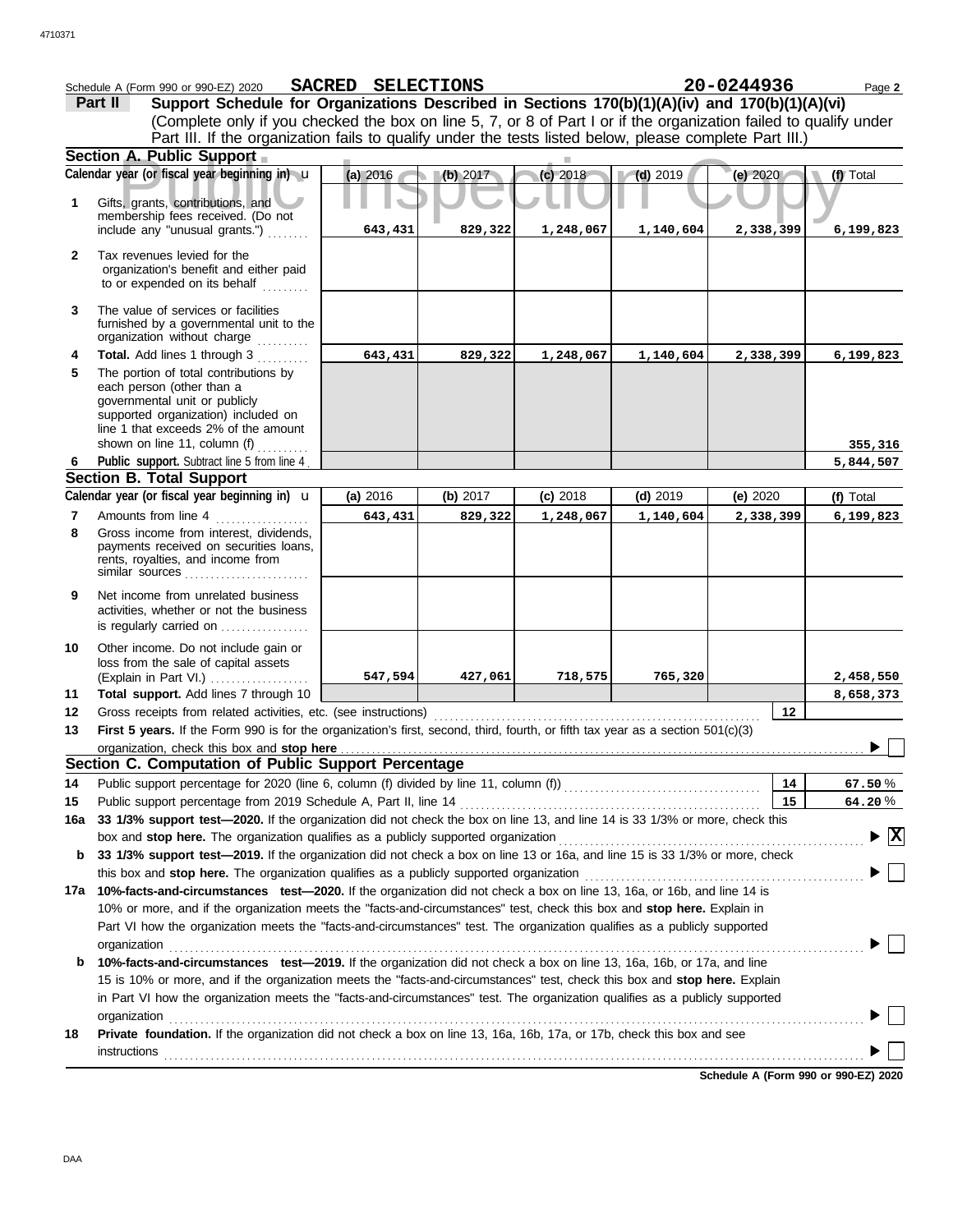| Schedule A (Form 990 or 990-EZ) 2020 | <b>SACRED</b> | <b>SELECTIONS</b> | 20-0244936 | Page ? |
|--------------------------------------|---------------|-------------------|------------|--------|
|                                      |               |                   |            |        |

| Part III | Support Schedule for Organizations Described in Section 509(a)(2)                                                  |
|----------|--------------------------------------------------------------------------------------------------------------------|
|          | (Complete only if you checked the box on line 10 of Part I or if the organization failed to qualify under Part II. |
|          | If the organization fails to qualify under the tests listed below, please complete Part II.)                       |

|              | Section A. Public Support                                                                                                                                                                                                                                        |          |          |            |            |          |    |           |
|--------------|------------------------------------------------------------------------------------------------------------------------------------------------------------------------------------------------------------------------------------------------------------------|----------|----------|------------|------------|----------|----|-----------|
|              | Calendar year (or fiscal year beginning in) u                                                                                                                                                                                                                    | (a) 2016 | (b) 2017 | $(c)$ 2018 | $(d)$ 2019 | (e) 2020 |    | (f) Total |
| 1            | Gifts, grants, contributions, and membership fees<br>received. (Do not include any "unusual grants.")                                                                                                                                                            |          |          |            |            |          |    |           |
| $\mathbf{2}$ | Gross receipts from admissions, merchandise<br>sold or services performed, or facilities<br>furnished in any activity that is related to the<br>organization's tax-exempt purpose                                                                                |          |          |            |            |          |    |           |
| 3            | Gross receipts from activities that are not an<br>unrelated trade or business under section 513                                                                                                                                                                  |          |          |            |            |          |    |           |
| 4            | Tax revenues levied for the<br>organization's benefit and either paid<br>to or expended on its behalf                                                                                                                                                            |          |          |            |            |          |    |           |
| 5            | The value of services or facilities<br>furnished by a governmental unit to the<br>organization without charge<br>.                                                                                                                                               |          |          |            |            |          |    |           |
| 6            | Total. Add lines 1 through 5                                                                                                                                                                                                                                     |          |          |            |            |          |    |           |
|              | <b>7a</b> Amounts included on lines 1, 2, and 3<br>received from disqualified persons                                                                                                                                                                            |          |          |            |            |          |    |           |
| b            | Amounts included on lines 2 and 3<br>received from other than disqualified<br>persons that exceed the greater of \$5,000<br>or 1% of the amount on line 13 for the year                                                                                          |          |          |            |            |          |    |           |
| c            | Add lines 7a and 7b<br>.                                                                                                                                                                                                                                         |          |          |            |            |          |    |           |
| 8            | Public support. (Subtract line 7c from                                                                                                                                                                                                                           |          |          |            |            |          |    |           |
|              | line $6.$ )<br><b>Section B. Total Support</b>                                                                                                                                                                                                                   |          |          |            |            |          |    |           |
|              | Calendar year (or fiscal year beginning in) $\mathbf u$                                                                                                                                                                                                          |          |          |            |            |          |    |           |
|              |                                                                                                                                                                                                                                                                  | (a) 2016 | (b) 2017 | $(c)$ 2018 | $(d)$ 2019 | (e) 2020 |    | (f) Total |
| 9            | Amounts from line 6                                                                                                                                                                                                                                              |          |          |            |            |          |    |           |
| 10a          | Gross income from interest, dividends,<br>payments received on securities loans, rents,<br>royalties, and income from similar sources.                                                                                                                           |          |          |            |            |          |    |           |
|              | Unrelated business taxable income (less<br>section 511 taxes) from businesses<br>acquired after June 30, 1975                                                                                                                                                    |          |          |            |            |          |    |           |
| c            | Add lines 10a and 10b                                                                                                                                                                                                                                            |          |          |            |            |          |    |           |
| 11           | Net income from unrelated business<br>activities not included in line 10b, whether<br>or not the business is regularly carried on                                                                                                                                |          |          |            |            |          |    |           |
| 12           | Other income. Do not include gain or<br>loss from the sale of capital assets<br>(Explain in Part VI.)                                                                                                                                                            |          |          |            |            |          |    |           |
| 13           | Total support. (Add lines 9, 10c, 11,                                                                                                                                                                                                                            |          |          |            |            |          |    |           |
|              | and 12.)                                                                                                                                                                                                                                                         |          |          |            |            |          |    |           |
| 14           | First 5 years. If the Form 990 is for the organization's first, second, third, fourth, or fifth tax year as a section 501(c)(3)                                                                                                                                  |          |          |            |            |          |    |           |
|              | organization, check this box and stop here                                                                                                                                                                                                                       |          |          |            |            |          |    |           |
|              | Section C. Computation of Public Support Percentage                                                                                                                                                                                                              |          |          |            |            |          |    |           |
| 15           |                                                                                                                                                                                                                                                                  |          |          |            |            |          | 15 | %         |
| 16           |                                                                                                                                                                                                                                                                  |          |          |            |            |          | 16 | $\%$      |
|              | Section D. Computation of Investment Income Percentage                                                                                                                                                                                                           |          |          |            |            |          | 17 | %         |
| 17           |                                                                                                                                                                                                                                                                  |          |          |            |            |          |    |           |
|              | 18 Investment income percentage from 2019 Schedule A, Part III, line 17<br>19a 33 1/3% support tests-2020. If the organization did not check the box on line 14, and line 15 is more than 33 1/3%, and line                                                      |          |          |            |            |          | 18 | %         |
|              |                                                                                                                                                                                                                                                                  |          |          |            |            |          |    |           |
| b            | 17 is not more than 33 1/3%, check this box and stop here. The organization qualifies as a publicly supported organization.<br>33 1/3% support tests-2019. If the organization did not check a box on line 14 or line 19a, and line 16 is more than 33 1/3%, and |          |          |            |            |          |    |           |
|              | line 18 is not more than 33 1/3%, check this box and stop here. The organization qualifies as a publicly supported organization                                                                                                                                  |          |          |            |            |          |    |           |
| 20           |                                                                                                                                                                                                                                                                  |          |          |            |            |          |    |           |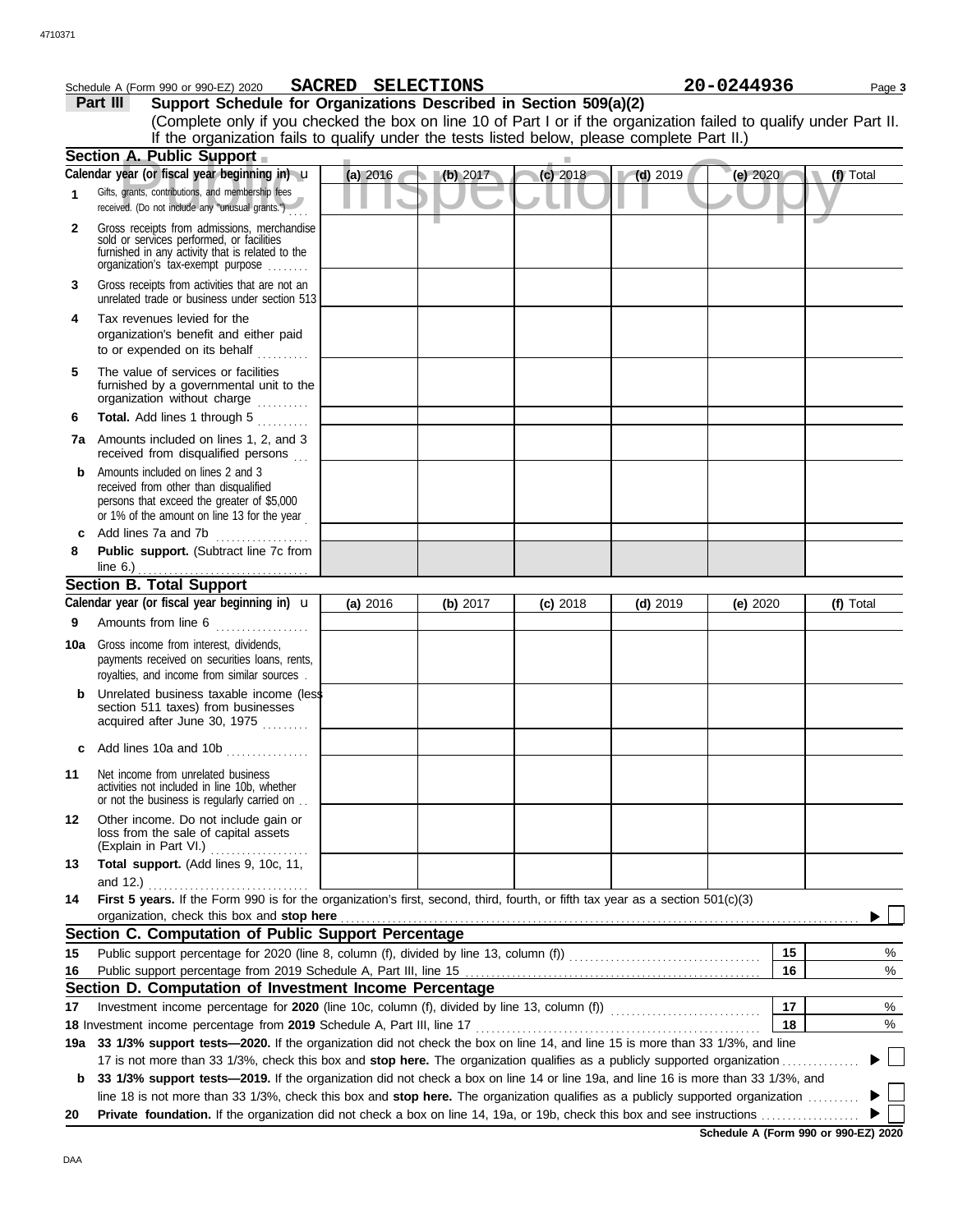|     | SACRED<br><b>SELECTIONS</b><br>Schedule A (Form 990 or 990-EZ) 2020                                                                                                                                                       | 20-0244936                           | Page 4    |
|-----|---------------------------------------------------------------------------------------------------------------------------------------------------------------------------------------------------------------------------|--------------------------------------|-----------|
|     | <b>Part IV</b><br><b>Supporting Organizations</b>                                                                                                                                                                         |                                      |           |
|     | (Complete only if you checked a box in line 12 on Part I. If you checked box 12a, Part I, complete Sections A                                                                                                             |                                      |           |
|     | and B. If you checked box 12b, Part I, complete Sections A and C. If you checked box 12c, Part I, complete                                                                                                                |                                      |           |
|     | Sections A, D, and E. If you checked box 12d, Part I, complete Sections A and D, and complete Part V.)                                                                                                                    |                                      |           |
|     | Section A. All Supporting Organizations                                                                                                                                                                                   |                                      |           |
| 1   | Are all of the organization's supported organizations listed by name in the organization's governing                                                                                                                      |                                      | Yes<br>No |
|     | documents? If "No," describe in Part VI how the supported organizations are designated. If designated by                                                                                                                  |                                      |           |
|     | class or purpose, describe the designation. If historic and continuing relationship, explain.                                                                                                                             | 1                                    |           |
| 2   | Did the organization have any supported organization that does not have an IRS determination of status<br>under section 509(a)(1) or (2)? If "Yes," explain in Part VI how the organization determined that the supported |                                      |           |
|     | organization was described in section 509(a)(1) or (2).                                                                                                                                                                   | $\mathbf{2}$                         |           |
| 3a  | Did the organization have a supported organization described in section 501(c)(4), (5), or (6)? If "Yes," answer                                                                                                          |                                      |           |
|     | lines 3b and 3c below.                                                                                                                                                                                                    | 3a                                   |           |
| b   | Did the organization confirm that each supported organization qualified under section $501(c)(4)$ , (5), or (6) and                                                                                                       |                                      |           |
|     | satisfied the public support tests under section 509(a)(2)? If "Yes," describe in Part VI when and how the                                                                                                                |                                      |           |
|     | organization made the determination.                                                                                                                                                                                      | 3b                                   |           |
| c   | Did the organization ensure that all support to such organizations was used exclusively for section $170(c)(2)(B)$                                                                                                        |                                      |           |
|     | purposes? If "Yes," explain in Part VI what controls the organization put in place to ensure such use.                                                                                                                    | 3c                                   |           |
| 4a  | Was any supported organization not organized in the United States ("foreign supported organization")? If                                                                                                                  |                                      |           |
|     | "Yes," and if you checked 12a or 12b in Part I, answer (b) and (c) below.                                                                                                                                                 | 4a                                   |           |
| b   | Did the organization have ultimate control and discretion in deciding whether to make grants to the foreign                                                                                                               |                                      |           |
|     | supported organization? If "Yes," describe in Part VI how the organization had such control and discretion                                                                                                                |                                      |           |
|     | despite being controlled or supervised by or in connection with its supported organizations.                                                                                                                              | 4b                                   |           |
| c   | Did the organization support any foreign supported organization that does not have an IRS determination                                                                                                                   |                                      |           |
|     | under sections $501(c)(3)$ and $509(a)(1)$ or (2)? If "Yes," explain in Part VI what controls the organization used                                                                                                       |                                      |           |
|     | to ensure that all support to the foreign supported organization was used exclusively for section $170(c)(2)(B)$                                                                                                          |                                      |           |
|     | purposes.                                                                                                                                                                                                                 | 4c                                   |           |
| 5a  | Did the organization add, substitute, or remove any supported organizations during the tax year? If "Yes,"                                                                                                                |                                      |           |
|     | answer lines 5b and 5c below (if applicable). Also, provide detail in Part VI, including (i) the names and EIN                                                                                                            |                                      |           |
|     | numbers of the supported organizations added, substituted, or removed; (ii) the reasons for each such action;                                                                                                             |                                      |           |
|     | (iii) the authority under the organization's organizing document authorizing such action; and (iv) how the action                                                                                                         |                                      |           |
| b   | was accomplished (such as by amendment to the organizing document).<br>Type I or Type II only. Was any added or substituted supported organization part of a class already                                                | 5a                                   |           |
|     | designated in the organization's organizing document?                                                                                                                                                                     | 5b                                   |           |
|     | Substitutions only. Was the substitution the result of an event beyond the organization's control?                                                                                                                        | 5c                                   |           |
| 6   | Did the organization provide support (whether in the form of grants or the provision of services or facilities) to                                                                                                        |                                      |           |
|     | anyone other than (i) its supported organizations, (ii) individuals that are part of the charitable class benefited                                                                                                       |                                      |           |
|     | by one or more of its supported organizations, or (iii) other supporting organizations that also support or                                                                                                               |                                      |           |
|     | benefit one or more of the filing organization's supported organizations? If "Yes," provide detail in Part VI.                                                                                                            | 6                                    |           |
| 7   | Did the organization provide a grant, loan, compensation, or other similar payment to a substantial contributor                                                                                                           |                                      |           |
|     | (as defined in section $4958(c)(3)(C)$ ), a family member of a substantial contributor, or a 35% controlled entity                                                                                                        |                                      |           |
|     | with regard to a substantial contributor? If "Yes," complete Part I of Schedule L (Form 990 or 990-EZ).                                                                                                                   | 7                                    |           |
| 8   | Did the organization make a loan to a disqualified person (as defined in section 4958) not described in line 7?                                                                                                           |                                      |           |
|     | If "Yes," complete Part I of Schedule L (Form 990 or 990-EZ).                                                                                                                                                             | 8                                    |           |
| 9a  | Was the organization controlled directly or indirectly at any time during the tax year by one or more                                                                                                                     |                                      |           |
|     | disqualified persons, as defined in section 4946 (other than foundation managers and organizations                                                                                                                        |                                      |           |
|     | described in section 509(a)(1) or (2))? If "Yes," provide detail in Part VI.                                                                                                                                              | 9а                                   |           |
| b   | Did one or more disqualified persons (as defined in line 9a) hold a controlling interest in any entity in which                                                                                                           |                                      |           |
|     | the supporting organization had an interest? If "Yes," provide detail in Part VI.                                                                                                                                         | 9b                                   |           |
| с   | Did a disqualified person (as defined in line 9a) have an ownership interest in, or derive any personal benefit                                                                                                           |                                      |           |
| 10a | from, assets in which the supporting organization also had an interest? If "Yes," provide detail in Part VI.                                                                                                              | 9c                                   |           |
|     | Was the organization subject to the excess business holdings rules of section 4943 because of section<br>4943(f) (regarding certain Type II supporting organizations, and all Type III non-functionally integrated        |                                      |           |
|     | supporting organizations)? If "Yes," answer line 10b below.                                                                                                                                                               | 10a                                  |           |
| b   | Did the organization have any excess business holdings in the tax year? (Use Schedule C, Form 4720, to                                                                                                                    |                                      |           |
|     | determine whether the organization had excess business holdings.)                                                                                                                                                         | 10b                                  |           |
|     |                                                                                                                                                                                                                           | Schedule A (Form 990 or 990-EZ) 2020 |           |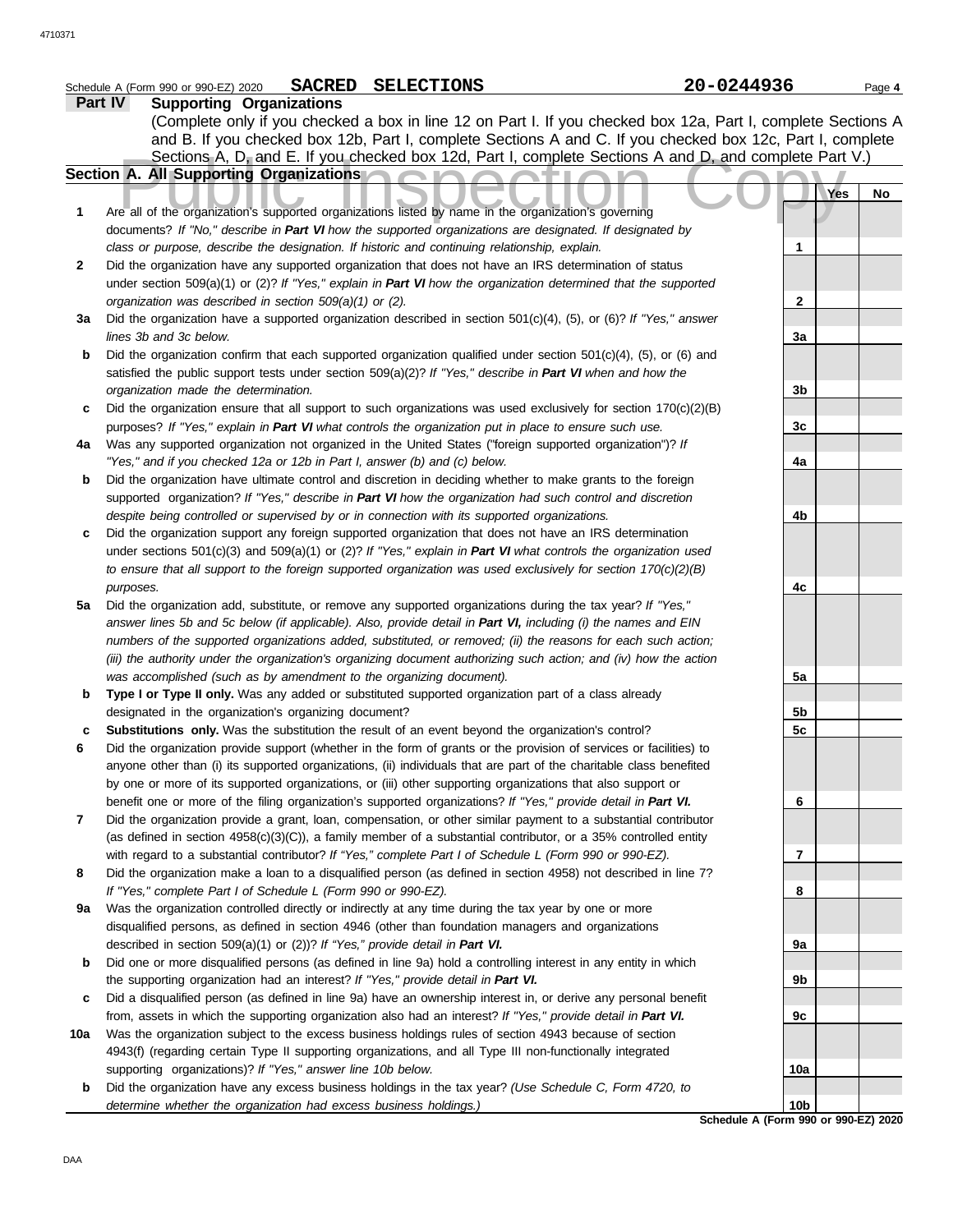| 20-0244936<br><b>SACRED</b><br><b>SELECTIONS</b><br>Schedule A (Form 990 or 990-EZ) 2020<br>Page 5 |                                                                                                                                                                                                                                                          |                 |     |    |  |
|----------------------------------------------------------------------------------------------------|----------------------------------------------------------------------------------------------------------------------------------------------------------------------------------------------------------------------------------------------------------|-----------------|-----|----|--|
|                                                                                                    | <b>Supporting Organizations (continued)</b><br><b>Part IV</b>                                                                                                                                                                                            |                 |     |    |  |
|                                                                                                    |                                                                                                                                                                                                                                                          |                 | Yes | No |  |
| 11                                                                                                 | Has the organization accepted a gift or contribution from any of the following persons?                                                                                                                                                                  |                 |     |    |  |
| a                                                                                                  | A person who directly or indirectly controls, either alone or together with persons described in lines 11b and                                                                                                                                           |                 |     |    |  |
|                                                                                                    | 11c below, the governing body of a supported organization?                                                                                                                                                                                               | 11a             |     |    |  |
| b                                                                                                  | A family member of a person described in line 11a above?                                                                                                                                                                                                 | 11 <sub>b</sub> |     |    |  |
| c                                                                                                  | A 35% controlled entity of a person described in line 11a or 11b above? If "Yes" to line 11a, 11b, or 11c, provide                                                                                                                                       |                 |     |    |  |
|                                                                                                    | detail in Part VI.                                                                                                                                                                                                                                       | 11c             |     |    |  |
|                                                                                                    | <b>Section B. Type I Supporting Organizations</b>                                                                                                                                                                                                        |                 |     |    |  |
|                                                                                                    |                                                                                                                                                                                                                                                          |                 | Yes | No |  |
| 1                                                                                                  | Did the governing body, members of the governing body, officers acting in their official capacity, or membership of one or                                                                                                                               |                 |     |    |  |
|                                                                                                    | more supported organizations have the power to regularly appoint or elect at least a majority of the organization's officers,<br>directors, or trustees at all times during the tax year? If "No," describe in Part VI how the supported organization(s) |                 |     |    |  |
|                                                                                                    | effectively operated, supervised, or controlled the organization's activities. If the organization had more than one supported                                                                                                                           |                 |     |    |  |
|                                                                                                    | organization, describe how the powers to appoint and/or remove officers, directors, or trustees were allocated among the                                                                                                                                 |                 |     |    |  |
|                                                                                                    | supported organizations and what conditions or restrictions, if any, applied to such powers during the tax year.                                                                                                                                         | 1               |     |    |  |
| $\mathbf{2}$                                                                                       | Did the organization operate for the benefit of any supported organization other than the supported                                                                                                                                                      |                 |     |    |  |
|                                                                                                    | organization(s) that operated, supervised, or controlled the supporting organization? If "Yes," explain in Part                                                                                                                                          |                 |     |    |  |
|                                                                                                    | VI how providing such benefit carried out the purposes of the supported organization(s) that operated,                                                                                                                                                   |                 |     |    |  |
|                                                                                                    | supervised, or controlled the supporting organization.                                                                                                                                                                                                   | 2               |     |    |  |
|                                                                                                    | Section C. Type II Supporting Organizations                                                                                                                                                                                                              |                 |     |    |  |
|                                                                                                    |                                                                                                                                                                                                                                                          |                 | Yes | No |  |
| 1                                                                                                  | Were a majority of the organization's directors or trustees during the tax year also a majority of the directors                                                                                                                                         |                 |     |    |  |
|                                                                                                    | or trustees of each of the organization's supported organization(s)? If "No," describe in Part VI how control                                                                                                                                            |                 |     |    |  |
|                                                                                                    | or management of the supporting organization was vested in the same persons that controlled or managed                                                                                                                                                   |                 |     |    |  |
|                                                                                                    | the supported organization(s).                                                                                                                                                                                                                           | 1               |     |    |  |
|                                                                                                    | Section D. All Type III Supporting Organizations                                                                                                                                                                                                         |                 |     |    |  |
|                                                                                                    |                                                                                                                                                                                                                                                          |                 | Yes | No |  |
| 1                                                                                                  | Did the organization provide to each of its supported organizations, by the last day of the fifth month of the                                                                                                                                           |                 |     |    |  |
|                                                                                                    | organization's tax year, (i) a written notice describing the type and amount of support provided during the prior tax                                                                                                                                    |                 |     |    |  |
|                                                                                                    | year, (ii) a copy of the Form 990 that was most recently filed as of the date of notification, and (iii) copies of the                                                                                                                                   |                 |     |    |  |
|                                                                                                    | organization's governing documents in effect on the date of notification, to the extent not previously provided?                                                                                                                                         | 1               |     |    |  |
| $\mathbf{2}$                                                                                       | Were any of the organization's officers, directors, or trustees either (i) appointed or elected by the supported                                                                                                                                         |                 |     |    |  |
|                                                                                                    | organization(s) or (ii) serving on the governing body of a supported organization? If "No," explain in Part VI how<br>the organization maintained a close and continuous working relationship with the supported organization(s).                        | 2               |     |    |  |
| 3                                                                                                  | By reason of the relationship described in line 2, above, did the organization's supported organizations have                                                                                                                                            |                 |     |    |  |
|                                                                                                    | a significant voice in the organization's investment policies and in directing the use of the organization's                                                                                                                                             |                 |     |    |  |
|                                                                                                    | income or assets at all times during the tax year? If "Yes," describe in Part VI the role the organization's                                                                                                                                             |                 |     |    |  |
|                                                                                                    | supported organizations played in this regard.                                                                                                                                                                                                           | 3               |     |    |  |
|                                                                                                    | Section E. Type III Functionally-Integrated Supporting Organizations                                                                                                                                                                                     |                 |     |    |  |
| 1                                                                                                  | Check the box next to the method that the organization used to satisfy the Integral Part Test during the year (see instructions).                                                                                                                        |                 |     |    |  |
| a                                                                                                  | The organization satisfied the Activities Test. Complete line 2 below.                                                                                                                                                                                   |                 |     |    |  |
| b                                                                                                  | The organization is the parent of each of its supported organizations. Complete line 3 below.                                                                                                                                                            |                 |     |    |  |
| c                                                                                                  | The organization supported a governmental entity. Describe in Part VI how you supported a governmental entity (see instructions).                                                                                                                        |                 |     |    |  |
| 2                                                                                                  | Activities Test. Answer lines 2a and 2b below.                                                                                                                                                                                                           |                 | Yes | No |  |
| а                                                                                                  | Did substantially all of the organization's activities during the tax year directly further the exempt purposes of                                                                                                                                       |                 |     |    |  |
|                                                                                                    | the supported organization(s) to which the organization was responsive? If "Yes," then in Part VI identify                                                                                                                                               |                 |     |    |  |
|                                                                                                    | those supported organizations and explain how these activities directly furthered their exempt purposes,                                                                                                                                                 |                 |     |    |  |
|                                                                                                    | how the organization was responsive to those supported organizations, and how the organization determined                                                                                                                                                |                 |     |    |  |
|                                                                                                    | that these activities constituted substantially all of its activities.                                                                                                                                                                                   | 2a              |     |    |  |
| b                                                                                                  | Did the activities described in line 2a, above, constitute activities that, but for the organization's involvement,                                                                                                                                      |                 |     |    |  |
|                                                                                                    | one or more of the organization's supported organization(s) would have been engaged in? If "Yes," explain in                                                                                                                                             |                 |     |    |  |
|                                                                                                    | Part VI the reasons for the organization's position that its supported organization(s) would have engaged in                                                                                                                                             |                 |     |    |  |
|                                                                                                    | these activities but for the organization's involvement.                                                                                                                                                                                                 | 2b              |     |    |  |
| 3                                                                                                  | Parent of Supported Organizations. Answer lines 3a and 3b below.                                                                                                                                                                                         |                 |     |    |  |
| a                                                                                                  | Did the organization have the power to regularly appoint or elect a majority of the officers, directors, or                                                                                                                                              |                 |     |    |  |
|                                                                                                    | trustees of each of the supported organizations? If "Yes" or "No," provide details in Part VI.                                                                                                                                                           | За              |     |    |  |
| b                                                                                                  | Did the organization exercise a substantial degree of direction over the policies, programs, and activities of each                                                                                                                                      |                 |     |    |  |
|                                                                                                    | of its supported organizations? If "Yes," describe in Part VI the role played by the organization in this regard.                                                                                                                                        | 3b              |     |    |  |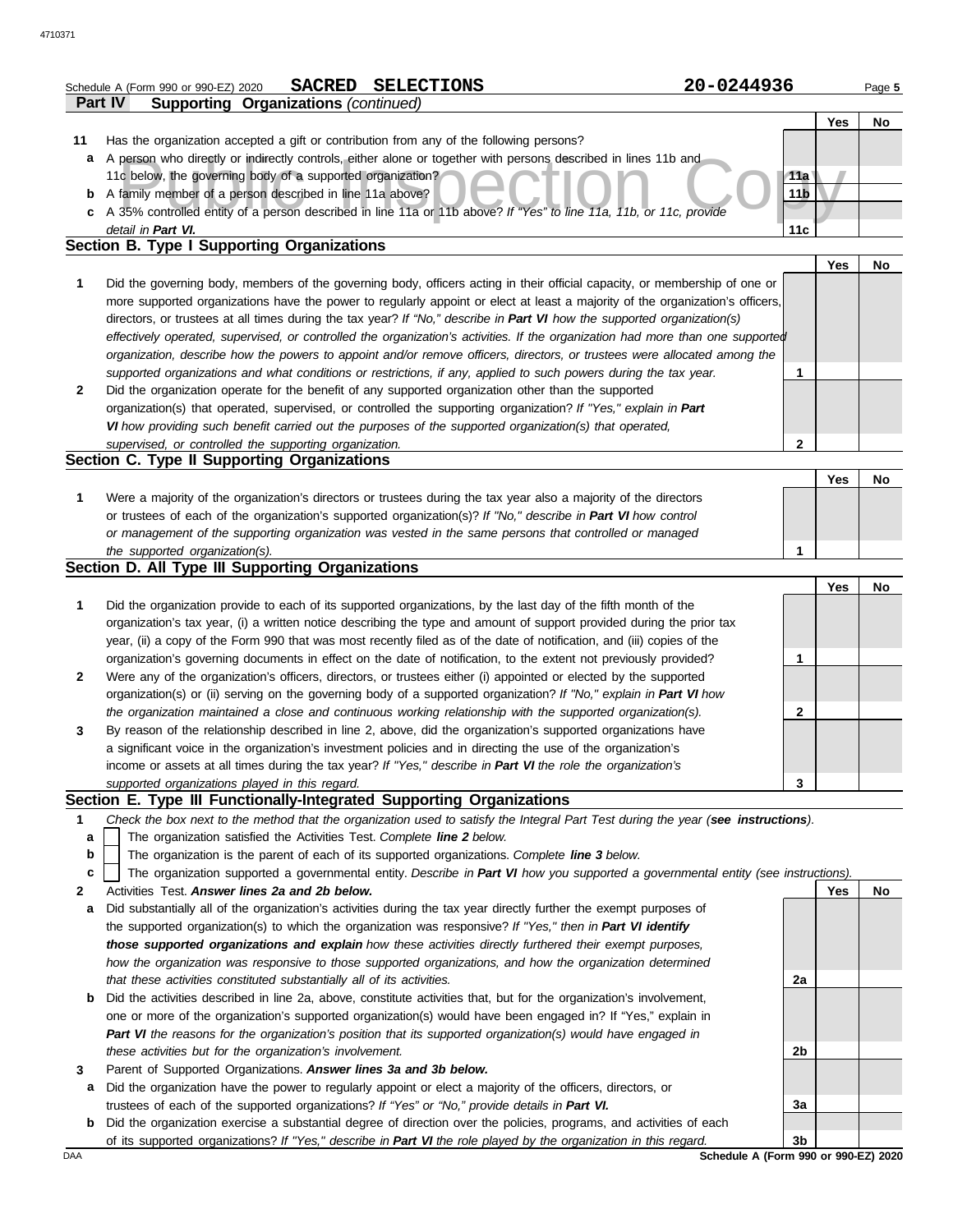|                                                                                          | 20-0244936<br>SACRED SELECTIONS<br>Schedule A (Form 990 or 990-EZ) 2020<br>Page 6                                                |                |                |                                |  |
|------------------------------------------------------------------------------------------|----------------------------------------------------------------------------------------------------------------------------------|----------------|----------------|--------------------------------|--|
| Type III Non-Functionally Integrated 509(a)(3) Supporting Organizations<br><b>Part V</b> |                                                                                                                                  |                |                |                                |  |
| 1                                                                                        | Check here if the organization satisfied the Integral Part Test as a qualifying trust on Nov. 20, 1970 (explain in Part VI). See |                |                |                                |  |
|                                                                                          | instructions. All other Type III non-functionally integrated supporting organizations must complete Sections A through E.        |                |                |                                |  |
|                                                                                          | Section A - Adjusted Net Income                                                                                                  |                | (A) Prior Year | (B) Current Year               |  |
|                                                                                          |                                                                                                                                  |                |                | (optional)                     |  |
| 1                                                                                        | Net short-term capital gain                                                                                                      |                |                |                                |  |
| 2                                                                                        | Recoveries of prior-year distributions                                                                                           | $\overline{2}$ | ٠              |                                |  |
| 3                                                                                        | Other gross income (see instructions)                                                                                            | 3              |                |                                |  |
| 4                                                                                        | Add lines 1 through 3.                                                                                                           | 4              |                |                                |  |
| 5                                                                                        | Depreciation and depletion                                                                                                       | 5              |                |                                |  |
| 6                                                                                        | Portion of operating expenses paid or incurred for production or collection of                                                   |                |                |                                |  |
|                                                                                          | gross income or for management, conservation, or maintenance of property                                                         |                |                |                                |  |
|                                                                                          | held for production of income (see instructions)                                                                                 | 6              |                |                                |  |
| 7                                                                                        | Other expenses (see instructions)                                                                                                | $\overline{7}$ |                |                                |  |
| 8                                                                                        | Adjusted Net Income (subtract lines 5, 6, and 7 from line 4)                                                                     | 8              |                |                                |  |
|                                                                                          | Section B - Minimum Asset Amount                                                                                                 |                | (A) Prior Year | (B) Current Year<br>(optional) |  |
| 1                                                                                        | Aggregate fair market value of all non-exempt-use assets (see                                                                    |                |                |                                |  |
|                                                                                          | instructions for short tax year or assets held for part of year):                                                                |                |                |                                |  |
|                                                                                          | a Average monthly value of securities                                                                                            | 1a             |                |                                |  |
|                                                                                          | <b>b</b> Average monthly cash balances                                                                                           | 1b             |                |                                |  |
|                                                                                          | c Fair market value of other non-exempt-use assets                                                                               | 1c             |                |                                |  |
|                                                                                          | <b>d Total</b> (add lines 1a, 1b, and 1c)                                                                                        | 1d             |                |                                |  |
|                                                                                          | e Discount claimed for blockage or other factors                                                                                 |                |                |                                |  |
|                                                                                          | (explain in detail in Part VI):                                                                                                  |                |                |                                |  |
| $\mathbf{2}$                                                                             | Acquisition indebtedness applicable to non-exempt-use assets                                                                     | $\mathbf{2}$   |                |                                |  |
| 3                                                                                        | Subtract line 2 from line 1d.                                                                                                    | 3              |                |                                |  |
| 4                                                                                        | Cash deemed held for exempt use. Enter 0.015 of line 3 (for greater amount,                                                      |                |                |                                |  |
|                                                                                          | see instructions)                                                                                                                | 4              |                |                                |  |
| 5                                                                                        | Net value of non-exempt-use assets (subtract line 4 from line 3)                                                                 | 5              |                |                                |  |
| 6                                                                                        | Multiply line 5 by 0.035.                                                                                                        | 6              |                |                                |  |
| 7                                                                                        | Recoveries of prior-year distributions                                                                                           | $\overline{7}$ |                |                                |  |
| 8                                                                                        | Minimum Asset Amount (add line 7 to line 6)                                                                                      | 8              |                |                                |  |
|                                                                                          | Section C - Distributable Amount                                                                                                 |                |                | <b>Current Year</b>            |  |
| 1                                                                                        | Adjusted net income for prior year (from Section A, line 8, column A)                                                            | 1              |                |                                |  |
| 2                                                                                        | Enter 0.85 of line 1.                                                                                                            | 2              |                |                                |  |
| 3                                                                                        | Minimum asset amount for prior year (from Section B, line 8, column A)                                                           | 3              |                |                                |  |
| 4                                                                                        | Enter greater of line 2 or line 3.                                                                                               | 4              |                |                                |  |
| 5                                                                                        | Income tax imposed in prior year                                                                                                 | 5              |                |                                |  |
| 6                                                                                        | Distributable Amount. Subtract line 5 from line 4, unless subject to                                                             |                |                |                                |  |
|                                                                                          | emergency temporary reduction (see instructions).                                                                                | 6              |                |                                |  |
| 7                                                                                        | Check here if the current year is the organization's first as a non-functionally integrated Type III supporting organization     |                |                |                                |  |
|                                                                                          | (see instructions).                                                                                                              |                |                |                                |  |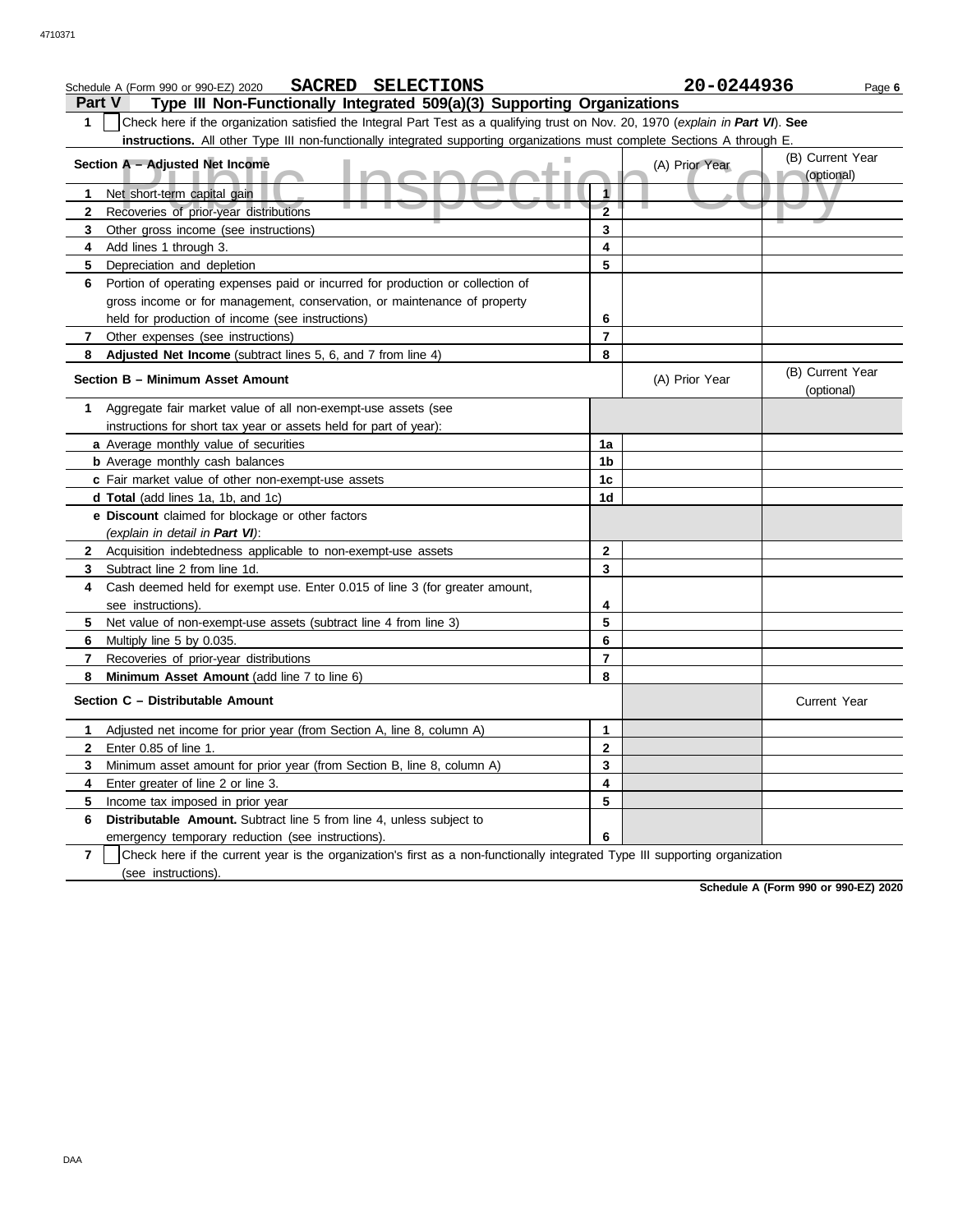|                                                                                               | 20-0244936<br><b>SACRED</b><br><b>SELECTIONS</b><br>Schedule A (Form 990 or 990-EZ) 2020<br>Page 7                                       |                                    |                                                      |                                                  |  |  |
|-----------------------------------------------------------------------------------------------|------------------------------------------------------------------------------------------------------------------------------------------|------------------------------------|------------------------------------------------------|--------------------------------------------------|--|--|
| Type III Non-Functionally Integrated 509(a)(3) Supporting Organizations (continued)<br>Part V |                                                                                                                                          |                                    |                                                      |                                                  |  |  |
|                                                                                               | Section D - Distributions<br><b>Current Year</b>                                                                                         |                                    |                                                      |                                                  |  |  |
| 1                                                                                             | Amounts paid to supported organizations to accomplish exempt purposes                                                                    |                                    |                                                      |                                                  |  |  |
| $\mathbf{2}$                                                                                  | Amounts paid to perform activity that directly furthers exempt purposes of supported<br>organizations, in excess of income from activity |                                    |                                                      |                                                  |  |  |
| 3                                                                                             | Administrative expenses paid to accomplish exempt purposes of supported organizations                                                    |                                    |                                                      |                                                  |  |  |
| 4                                                                                             | Amounts paid to acquire exempt-use assets                                                                                                |                                    |                                                      |                                                  |  |  |
| 5                                                                                             | Qualified set-aside amounts (prior IRS approval required-provide details in Part VI)                                                     |                                    |                                                      |                                                  |  |  |
| 6                                                                                             | Other distributions (describe in Part VI). See instructions.                                                                             |                                    |                                                      |                                                  |  |  |
| 7                                                                                             | Total annual distributions. Add lines 1 through 6.                                                                                       |                                    |                                                      |                                                  |  |  |
| 8                                                                                             | Distributions to attentive supported organizations to which the organization is responsive                                               |                                    |                                                      |                                                  |  |  |
|                                                                                               | (provide details in Part VI). See instructions.                                                                                          |                                    |                                                      |                                                  |  |  |
| 9                                                                                             | Distributable amount for 2020 from Section C, line 6                                                                                     |                                    |                                                      |                                                  |  |  |
| 10                                                                                            | Line 8 amount divided by line 9 amount                                                                                                   |                                    |                                                      |                                                  |  |  |
|                                                                                               | <b>Section E - Distribution Allocations (see instructions)</b>                                                                           | (i)<br><b>Excess Distributions</b> | (ii)<br><b>Underdistributions</b><br><b>Pre-2020</b> | (iii)<br><b>Distributable</b><br>Amount for 2020 |  |  |
| 1                                                                                             | Distributable amount for 2020 from Section C, line 6                                                                                     |                                    |                                                      |                                                  |  |  |
| $\mathbf{2}$                                                                                  | Underdistributions, if any, for years prior to 2020<br>(reasonable cause required-explain in Part VI). See<br>instructions.              |                                    |                                                      |                                                  |  |  |
| 3                                                                                             | Excess distributions carryover, if any, to 2020                                                                                          |                                    |                                                      |                                                  |  |  |
|                                                                                               |                                                                                                                                          |                                    |                                                      |                                                  |  |  |
|                                                                                               |                                                                                                                                          |                                    |                                                      |                                                  |  |  |
|                                                                                               | <b>c</b> From 2017                                                                                                                       |                                    |                                                      |                                                  |  |  |
|                                                                                               |                                                                                                                                          |                                    |                                                      |                                                  |  |  |
|                                                                                               |                                                                                                                                          |                                    |                                                      |                                                  |  |  |
|                                                                                               | f Total of lines 3a through 3e                                                                                                           |                                    |                                                      |                                                  |  |  |
|                                                                                               | g Applied to underdistributions of prior years                                                                                           |                                    |                                                      |                                                  |  |  |
|                                                                                               | h Applied to 2020 distributable amount                                                                                                   |                                    |                                                      |                                                  |  |  |
|                                                                                               | <i>i</i> Carryover from 2015 not applied (see instructions)                                                                              |                                    |                                                      |                                                  |  |  |
|                                                                                               | Remainder. Subtract lines 3q, 3h, and 3i from line 3f.                                                                                   |                                    |                                                      |                                                  |  |  |
| 4                                                                                             | Distributions for 2020 from                                                                                                              |                                    |                                                      |                                                  |  |  |
|                                                                                               | \$<br>Section D, line 7:                                                                                                                 |                                    |                                                      |                                                  |  |  |
|                                                                                               | a Applied to underdistributions of prior years                                                                                           |                                    |                                                      |                                                  |  |  |
|                                                                                               | <b>b</b> Applied to 2020 distributable amount                                                                                            |                                    |                                                      |                                                  |  |  |
|                                                                                               | c Remainder. Subtract lines 4a and 4b from line 4.                                                                                       |                                    |                                                      |                                                  |  |  |
| 5                                                                                             | Remaining underdistributions for years prior to 2020, if                                                                                 |                                    |                                                      |                                                  |  |  |
|                                                                                               | any. Subtract lines 3g and 4a from line 2. For result                                                                                    |                                    |                                                      |                                                  |  |  |
|                                                                                               | greater than zero, explain in Part VI. See instructions.                                                                                 |                                    |                                                      |                                                  |  |  |
| 6                                                                                             | Remaining underdistributions for 2020 Subtract lines 3h                                                                                  |                                    |                                                      |                                                  |  |  |
|                                                                                               | and 4b from line 1. For result greater than zero, explain in                                                                             |                                    |                                                      |                                                  |  |  |
|                                                                                               | Part VI. See instructions.                                                                                                               |                                    |                                                      |                                                  |  |  |
| 7                                                                                             | Excess distributions carryover to 2021. Add lines 3j                                                                                     |                                    |                                                      |                                                  |  |  |
|                                                                                               | and 4c.                                                                                                                                  |                                    |                                                      |                                                  |  |  |
| 8                                                                                             | Breakdown of line 7:                                                                                                                     |                                    |                                                      |                                                  |  |  |
|                                                                                               |                                                                                                                                          |                                    |                                                      |                                                  |  |  |
|                                                                                               | <b>b</b> Excess from 2017                                                                                                                |                                    |                                                      |                                                  |  |  |
|                                                                                               |                                                                                                                                          |                                    |                                                      |                                                  |  |  |
|                                                                                               |                                                                                                                                          |                                    |                                                      |                                                  |  |  |
|                                                                                               | e Excess from 2020                                                                                                                       |                                    |                                                      |                                                  |  |  |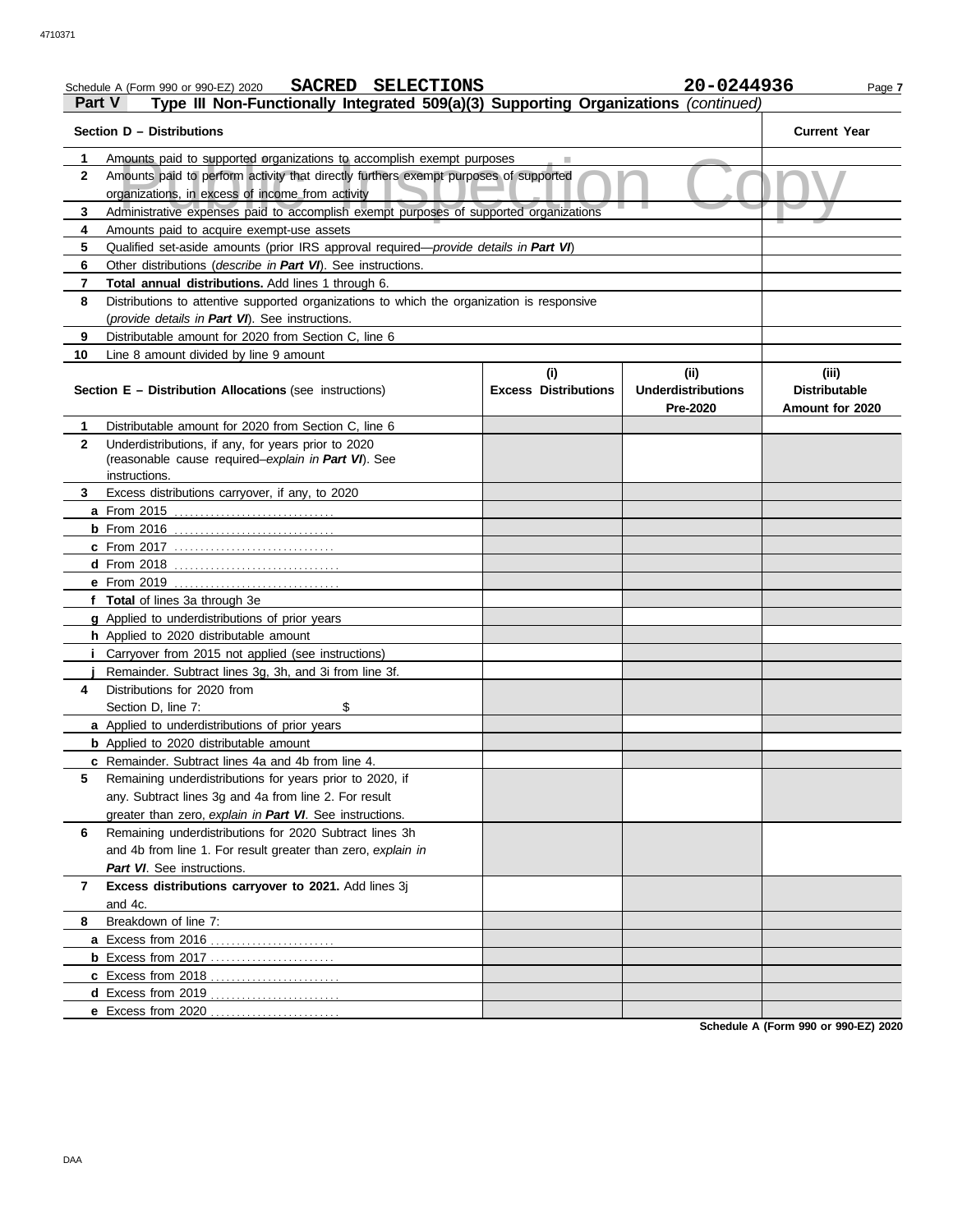| SACRED SELECTIONS<br>Schedule A (Form 990 or 990-EZ) 2020<br>Supplemental Information. Provide the explanations required by Part II, line 10; Part II, line 17a or 17b; Part<br>Part VI<br>III, line 12; Part IV, Section A, lines 1, 2, 3b, 3c, 4b, 4c, 5a, 6, 9a, 9b, 9c, 11a, 11b, and 11c; Part IV, Section<br>B, lines 1 and 2; Part IV, Section C, line 1; Part IV, Section D, lines 2 and 3; Part IV, Section E, lines 1c, 2a, 2b,<br>3a, and 3b; Part V, line 1; Part V, Section B, line 1e; Part V, Section D, lines 5, 6, and 8; and Part V, Section E,<br>lines 2, 5, and 6. Also complete this part for any additional information. (See instructions.)<br>PART II, LINE 10 - OTHER INCOME DETAIL | 20-0244936<br>Page 8 |
|---------------------------------------------------------------------------------------------------------------------------------------------------------------------------------------------------------------------------------------------------------------------------------------------------------------------------------------------------------------------------------------------------------------------------------------------------------------------------------------------------------------------------------------------------------------------------------------------------------------------------------------------------------------------------------------------------------------|----------------------|
| \$                                                                                                                                                                                                                                                                                                                                                                                                                                                                                                                                                                                                                                                                                                            | 2,458,550            |
|                                                                                                                                                                                                                                                                                                                                                                                                                                                                                                                                                                                                                                                                                                               |                      |
|                                                                                                                                                                                                                                                                                                                                                                                                                                                                                                                                                                                                                                                                                                               |                      |
|                                                                                                                                                                                                                                                                                                                                                                                                                                                                                                                                                                                                                                                                                                               |                      |
|                                                                                                                                                                                                                                                                                                                                                                                                                                                                                                                                                                                                                                                                                                               |                      |
|                                                                                                                                                                                                                                                                                                                                                                                                                                                                                                                                                                                                                                                                                                               |                      |
|                                                                                                                                                                                                                                                                                                                                                                                                                                                                                                                                                                                                                                                                                                               |                      |
|                                                                                                                                                                                                                                                                                                                                                                                                                                                                                                                                                                                                                                                                                                               |                      |
|                                                                                                                                                                                                                                                                                                                                                                                                                                                                                                                                                                                                                                                                                                               |                      |
|                                                                                                                                                                                                                                                                                                                                                                                                                                                                                                                                                                                                                                                                                                               |                      |
|                                                                                                                                                                                                                                                                                                                                                                                                                                                                                                                                                                                                                                                                                                               |                      |
|                                                                                                                                                                                                                                                                                                                                                                                                                                                                                                                                                                                                                                                                                                               |                      |
|                                                                                                                                                                                                                                                                                                                                                                                                                                                                                                                                                                                                                                                                                                               |                      |
|                                                                                                                                                                                                                                                                                                                                                                                                                                                                                                                                                                                                                                                                                                               |                      |
|                                                                                                                                                                                                                                                                                                                                                                                                                                                                                                                                                                                                                                                                                                               |                      |
|                                                                                                                                                                                                                                                                                                                                                                                                                                                                                                                                                                                                                                                                                                               |                      |
|                                                                                                                                                                                                                                                                                                                                                                                                                                                                                                                                                                                                                                                                                                               |                      |
|                                                                                                                                                                                                                                                                                                                                                                                                                                                                                                                                                                                                                                                                                                               |                      |
|                                                                                                                                                                                                                                                                                                                                                                                                                                                                                                                                                                                                                                                                                                               |                      |
|                                                                                                                                                                                                                                                                                                                                                                                                                                                                                                                                                                                                                                                                                                               |                      |
|                                                                                                                                                                                                                                                                                                                                                                                                                                                                                                                                                                                                                                                                                                               |                      |
|                                                                                                                                                                                                                                                                                                                                                                                                                                                                                                                                                                                                                                                                                                               |                      |
|                                                                                                                                                                                                                                                                                                                                                                                                                                                                                                                                                                                                                                                                                                               |                      |
|                                                                                                                                                                                                                                                                                                                                                                                                                                                                                                                                                                                                                                                                                                               |                      |
|                                                                                                                                                                                                                                                                                                                                                                                                                                                                                                                                                                                                                                                                                                               |                      |
|                                                                                                                                                                                                                                                                                                                                                                                                                                                                                                                                                                                                                                                                                                               |                      |
|                                                                                                                                                                                                                                                                                                                                                                                                                                                                                                                                                                                                                                                                                                               |                      |
|                                                                                                                                                                                                                                                                                                                                                                                                                                                                                                                                                                                                                                                                                                               |                      |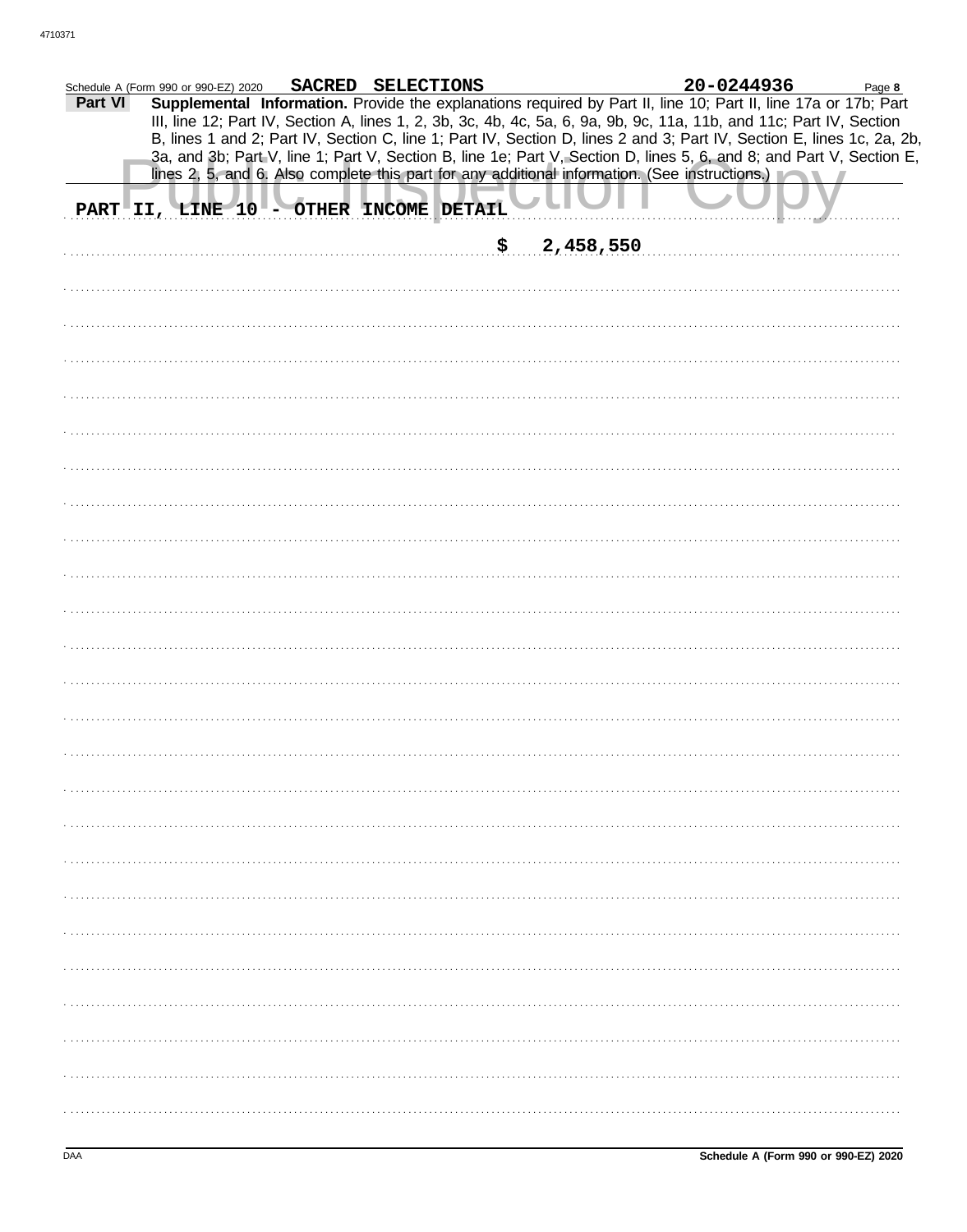| Filers of:<br>Section:<br>$ \mathbf{X} $ 501(c)(<br>3 ) (enter number) organization<br>Form 990 or 990-EZ<br>4947(a)(1) nonexempt charitable trust not treated as a private foundation<br>527 political organization<br>501(c)(3) exempt private foundation<br>Form 990-PF | OMB No. 1545-0047<br>2020<br><b>Employer identification number</b> |
|----------------------------------------------------------------------------------------------------------------------------------------------------------------------------------------------------------------------------------------------------------------------------|--------------------------------------------------------------------|
|                                                                                                                                                                                                                                                                            |                                                                    |
|                                                                                                                                                                                                                                                                            |                                                                    |
|                                                                                                                                                                                                                                                                            |                                                                    |
| 4947(a)(1) nonexempt charitable trust treated as a private foundation<br>501(c)(3) taxable private foundation                                                                                                                                                              |                                                                    |

**Note:** Only a section 501(c)(7), (8), or (10) organization can check boxes for both the General Rule and a Special Rule. See instructions.

## **General Rule**

For an organization filing Form 990, 990-EZ, or 990-PF that received, during the year, contributions totaling \$5,000 or more (in money or property) from any one contributor. Complete Parts I and II. See instructions for determining a contributor's total contributions.

## **Special Rules**

 $\overline{X}$  For an organization described in section 501(c)(3) filing Form 990 or 990-EZ that met the 33<sup>1</sup>/3% support test of the regulations under sections 509(a)(1) and 170(b)(1)(A)(vi), that checked Schedule A (Form 990 or 990-EZ), Part II, line 13, 16a, or 16b, and that received from any one contributor, during the year, total contributions of the greater of **(1)** \$5,000; or **(2)** 2% of the amount on (i) Form 990, Part VIII, line 1h; or (ii) Form 990-EZ, line 1. Complete Parts I and II.

literary, or educational purposes, or for the prevention of cruelty to children or animals. Complete Parts I (entering For an organization described in section 501(c)(7), (8), or (10) filing Form 990 or 990-EZ that received from any one contributor, during the year, total contributions of more than \$1,000 *exclusively* for religious, charitable, scientific, "N/A" in column (b) instead of the contributor name and address), II, and III.

For an organization described in section 501(c)(7), (8), or (10) filing Form 990 or 990-EZ that received from any one contributor, during the year, contributions *exclusively* for religious, charitable, etc., purposes, but no such contributions totaled more than \$1,000. If this box is checked, enter here the total contributions that were received during the year for an *exclusively* religious, charitable, etc., purpose. Don't complete any of the parts unless the **General Rule** applies to this organization because it received *nonexclusively* religious, charitable, etc., contributions totaling \$5,000 or more during the year . . . . . . . . . . . . . . . . . . . . . . . . . . . . . . . . . . . . . . . . . . . . . . . . . . . . . . . . . . . . . . . . . . . . . . . . . . . .  $\triangleright$  \$

990-EZ, or 990-PF), but it **must** answer "No" on Part IV, line 2, of its Form 990; or check the box on line H of its Form 990-EZ or on its Form 990-PF, Part I, line 2, to certify that it doesn't meet the filing requirements of Schedule B (Form 990, 990-EZ, or 990-PF). **Caution:** An organization that isn't covered by the General Rule and/or the Special Rules doesn't file Schedule B (Form 990,

**For Paperwork Reduction Act Notice, see the instructions for Form 990, 990-EZ, or 990-PF.**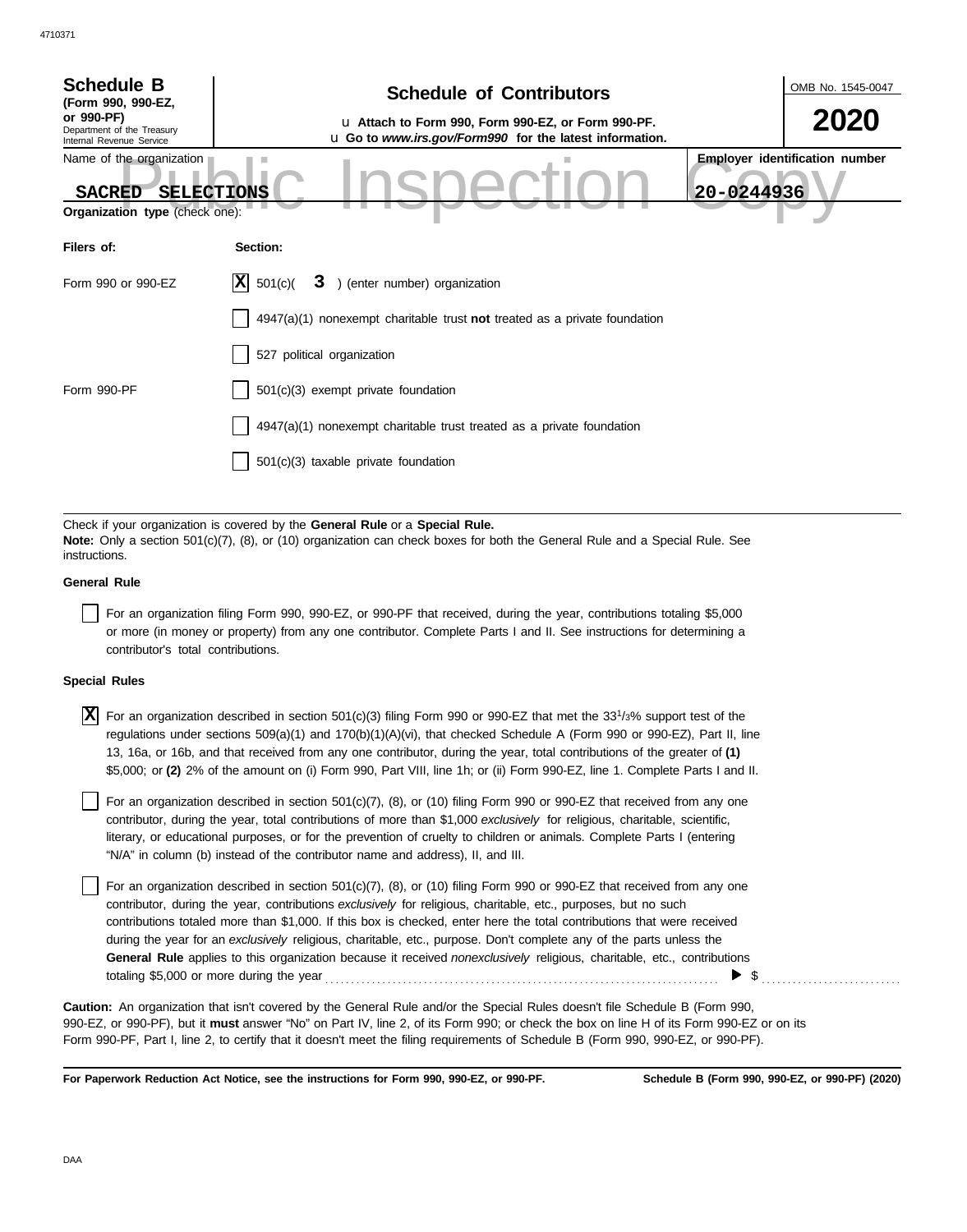|                         | Schedule B (Form 990, 990-EZ, or 990-PF) (2020)<br>Name of organization                                             |                                   | PAGE 1 OF 1<br>Page 2<br>Employer identification number                                                |
|-------------------------|---------------------------------------------------------------------------------------------------------------------|-----------------------------------|--------------------------------------------------------------------------------------------------------|
| <b>SACRED</b><br>Part I | <b>SELECTIONS</b><br>Contributors (see instructions). Use duplicate copies of Part I if additional space is needed. |                                   | 20-0244936                                                                                             |
| (a)<br>No.              | (b)<br>Name, address, and ZIP + 4                                                                                   | (c)<br><b>Total contributions</b> | (d)<br>Type of contribution                                                                            |
| $1$ .                   |                                                                                                                     | 501,650<br>$\mathsf{\$}$          | $\mathbf x$<br>Person<br>Payroll<br><b>Noncash</b><br>(Complete Part II for<br>noncash contributions.) |
| (a)<br>No.              | (b)<br>Name, address, and ZIP + 4                                                                                   | (c)<br><b>Total contributions</b> | (d)<br>Type of contribution                                                                            |
| $\overline{2}$          |                                                                                                                     | 200,000<br>\$                     | ΙX<br>Person<br>Payroll<br><b>Noncash</b><br>(Complete Part II for<br>noncash contributions.)          |
| (a)<br>No.              | (b)<br>Name, address, and ZIP + 4                                                                                   | (c)<br><b>Total contributions</b> | (d)<br>Type of contribution                                                                            |
| $\overline{3}$          |                                                                                                                     | 60,000<br>\$                      | $\mathbf x$<br>Person<br>Payroll<br><b>Noncash</b><br>(Complete Part II for<br>noncash contributions.) |
| (a)<br>No.              | (b)<br>Name, address, and ZIP + 4                                                                                   | (c)<br><b>Total contributions</b> | (d)<br>Type of contribution                                                                            |
|                         |                                                                                                                     | \$                                | Person<br><b>Payroll</b><br>Noncash<br>(Complete Part II for<br>noncash contributions.)                |
| (a)<br>No.              | (b)<br>Name, address, and ZIP + 4                                                                                   | (c)<br><b>Total contributions</b> | (d)<br>Type of contribution                                                                            |
|                         |                                                                                                                     | \$                                | Person<br>Payroll<br>Noncash<br>(Complete Part II for<br>noncash contributions.)                       |
| (a)<br>No.              | (b)<br>Name, address, and ZIP + 4                                                                                   | (c)<br><b>Total contributions</b> | (d)<br>Type of contribution                                                                            |
|                         |                                                                                                                     | \$                                | Person<br>Payroll<br>Noncash<br>(Complete Part II for<br>noncash contributions.)                       |

**Schedule B (Form 990, 990-EZ, or 990-PF) (2020)**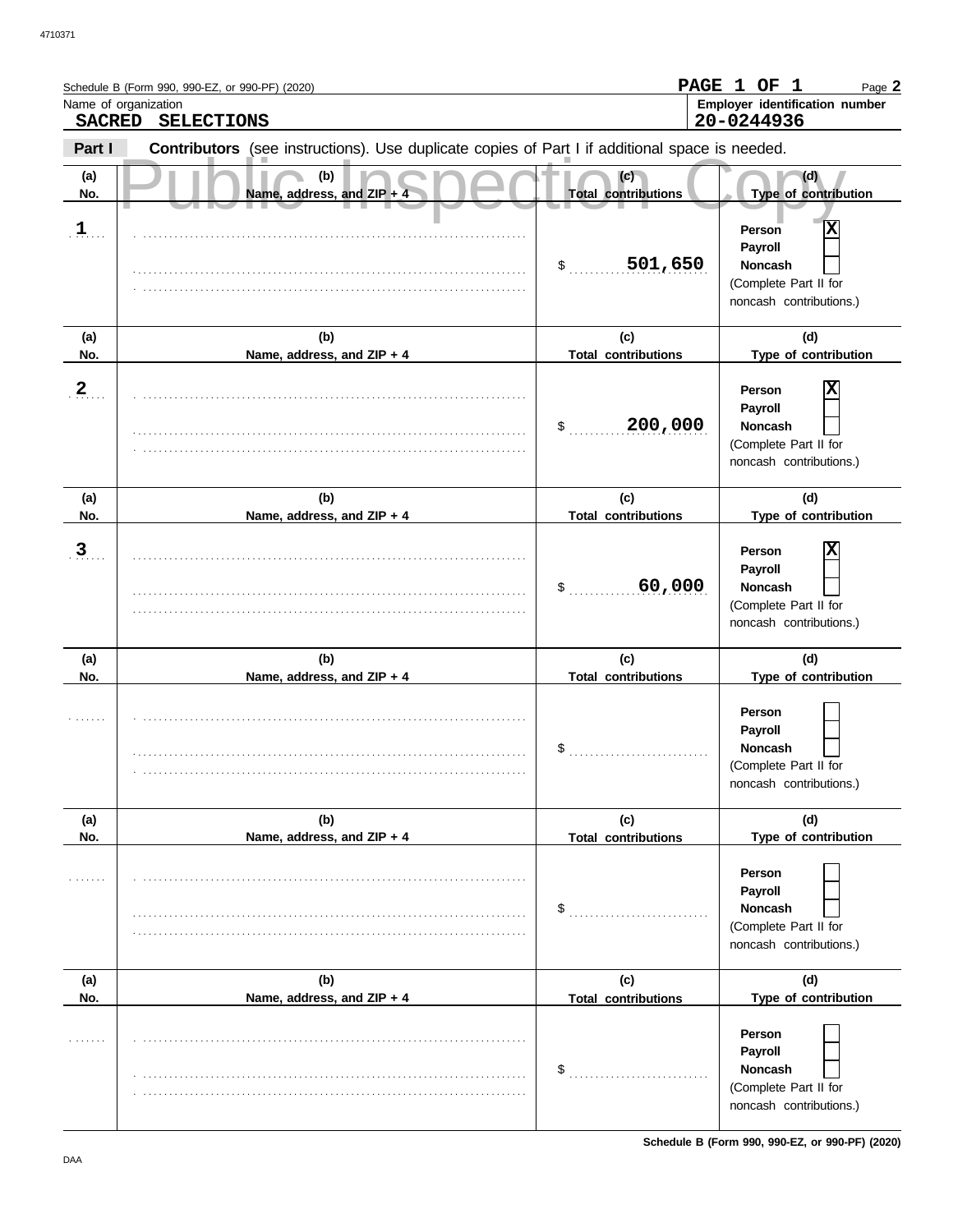|              | <b>SCHEDULE D</b>          |                                                                                                                                                                           |                       | <b>Supplemental Financial Statements</b>                                               |    |                                       | OMB No. 1545-0047               |
|--------------|----------------------------|---------------------------------------------------------------------------------------------------------------------------------------------------------------------------|-----------------------|----------------------------------------------------------------------------------------|----|---------------------------------------|---------------------------------|
|              | (Form 990)                 |                                                                                                                                                                           |                       | u Complete if the organization answered "Yes" on Form 990,                             |    |                                       |                                 |
|              | Department of the Treasury |                                                                                                                                                                           | u Attach to Form 990. | Part IV, line 6, 7, 8, 9, 10, 11a, 11b, 11c, 11d, 11e, 11f, 12a, or 12b.               |    |                                       | <b>Open to Public</b>           |
|              | Internal Revenue Service   |                                                                                                                                                                           |                       | <b>u</b> Go to <i>www.irs.gov/Form990</i> for instructions and the latest information. |    |                                       | <b>Inspection</b>               |
|              | Name of the organization   | ٠                                                                                                                                                                         |                       |                                                                                        |    | <b>Employer identification number</b> |                                 |
|              | <b>SACRED</b>              | <b>SELECTIONS</b>                                                                                                                                                         |                       |                                                                                        |    | 20-0244936                            |                                 |
|              | Part I                     | Organizations Maintaining Donor Advised Funds or Other Similar Funds or Accounts.                                                                                         |                       |                                                                                        |    |                                       |                                 |
|              |                            | Complete if the organization answered "Yes" on Form 990, Part IV, line 6.                                                                                                 |                       |                                                                                        |    |                                       |                                 |
|              |                            |                                                                                                                                                                           |                       | (a) Donor advised funds                                                                |    | (b) Funds and other accounts          |                                 |
| 1            |                            |                                                                                                                                                                           |                       |                                                                                        |    |                                       |                                 |
| 2            |                            | Aggregate value of contributions to (during year)                                                                                                                         |                       |                                                                                        |    |                                       |                                 |
| 3            |                            | Aggregate value of grants from (during year)                                                                                                                              |                       |                                                                                        |    |                                       |                                 |
| 4            |                            |                                                                                                                                                                           |                       |                                                                                        |    |                                       |                                 |
| 5            |                            | Did the organization inform all donors and donor advisors in writing that the assets held in donor advised                                                                |                       |                                                                                        |    |                                       |                                 |
|              |                            |                                                                                                                                                                           |                       |                                                                                        |    |                                       | Yes<br>No                       |
| 6            |                            | Did the organization inform all grantees, donors, and donor advisors in writing that grant funds can be used                                                              |                       |                                                                                        |    |                                       |                                 |
|              |                            | only for charitable purposes and not for the benefit of the donor or donor advisor, or for any other purpose                                                              |                       |                                                                                        |    |                                       |                                 |
|              | Part II                    | <b>Conservation Easements.</b>                                                                                                                                            |                       |                                                                                        |    |                                       | Yes<br>No                       |
|              |                            | Complete if the organization answered "Yes" on Form 990, Part IV, line 7.                                                                                                 |                       |                                                                                        |    |                                       |                                 |
|              |                            | 1 Purpose(s) of conservation easements held by the organization (check all that apply).                                                                                   |                       |                                                                                        |    |                                       |                                 |
|              |                            | Preservation of land for public use (for example, recreation or education                                                                                                 |                       | Preservation of a historically important land area                                     |    |                                       |                                 |
|              |                            | Protection of natural habitat                                                                                                                                             |                       | Preservation of a certified historic structure                                         |    |                                       |                                 |
|              |                            | Preservation of open space                                                                                                                                                |                       |                                                                                        |    |                                       |                                 |
| $\mathbf{2}$ |                            | Complete lines 2a through 2d if the organization held a qualified conservation contribution in the form of a conservation                                                 |                       |                                                                                        |    |                                       |                                 |
|              |                            | easement on the last day of the tax year.                                                                                                                                 |                       |                                                                                        |    |                                       | Held at the End of the Tax Year |
|              |                            |                                                                                                                                                                           |                       |                                                                                        | 2a |                                       |                                 |
| b            |                            |                                                                                                                                                                           |                       |                                                                                        | 2b |                                       |                                 |
|              |                            | Number of conservation easements on a certified historic structure included in (a)                                                                                        |                       |                                                                                        | 2c |                                       |                                 |
|              |                            | d Number of conservation easements included in (c) acquired after 7/25/06, and not on a                                                                                   |                       |                                                                                        |    |                                       |                                 |
|              |                            |                                                                                                                                                                           |                       |                                                                                        | 2d |                                       |                                 |
| 3            |                            | Number of conservation easements modified, transferred, released, extinguished, or terminated by the organization during the                                              |                       |                                                                                        |    |                                       |                                 |
|              |                            | tax year $\mathbf{u}$ ,                                                                                                                                                   |                       |                                                                                        |    |                                       |                                 |
|              |                            | Number of states where property subject to conservation easement is located <b>u</b>                                                                                      |                       |                                                                                        |    |                                       |                                 |
| 5            |                            | Does the organization have a written policy regarding the periodic monitoring, inspection, handling of                                                                    |                       |                                                                                        |    |                                       |                                 |
|              |                            | violations, and enforcement of the conservation easements it holds?                                                                                                       |                       |                                                                                        |    |                                       | Yes<br>No                       |
| 6            |                            | Staff and volunteer hours devoted to monitoring, inspecting, handling of violations, and enforcing conservation easements during the year                                 |                       |                                                                                        |    |                                       |                                 |
|              | $\mathbf{u}$               |                                                                                                                                                                           |                       |                                                                                        |    |                                       |                                 |
| 7            |                            | Amount of expenses incurred in monitoring, inspecting, handling of violations, and enforcing conservation easements during the year                                       |                       |                                                                                        |    |                                       |                                 |
|              |                            |                                                                                                                                                                           |                       |                                                                                        |    |                                       |                                 |
| 8            |                            | Does each conservation easement reported on line 2(d) above satisfy the requirements of section 170(h)(4)(B)(i)                                                           |                       |                                                                                        |    |                                       |                                 |
|              |                            |                                                                                                                                                                           |                       |                                                                                        |    |                                       | Yes $\vert$ $\vert$<br>No       |
| 9            |                            | In Part XIII, describe how the organization reports conservation easements in its revenue and expense statement and                                                       |                       |                                                                                        |    |                                       |                                 |
|              |                            | balance sheet, and include, if applicable, the text of the footnote to the organization's financial statements that describes the                                         |                       |                                                                                        |    |                                       |                                 |
|              |                            | organization's accounting for conservation easements.                                                                                                                     |                       |                                                                                        |    |                                       |                                 |
|              | Part III                   | Organizations Maintaining Collections of Art, Historical Treasures, or Other Similar Assets.<br>Complete if the organization answered "Yes" on Form 990, Part IV, line 8. |                       |                                                                                        |    |                                       |                                 |
|              |                            | 1a If the organization elected, as permitted under FASB ASC 958, not to report in its revenue statement and balance sheet works                                           |                       |                                                                                        |    |                                       |                                 |
|              |                            | of art, historical treasures, or other similar assets held for public exhibition, education, or research in furtherance of public                                         |                       |                                                                                        |    |                                       |                                 |
|              |                            | service, provide in Part XIII the text of the footnote to its financial statements that describes these items.                                                            |                       |                                                                                        |    |                                       |                                 |
|              |                            | <b>b</b> If the organization elected, as permitted under FASB ASC 958, to report in its revenue statement and balance sheet works of                                      |                       |                                                                                        |    |                                       |                                 |
|              |                            | art, historical treasures, or other similar assets held for public exhibition, education, or research in furtherance of public service,                                   |                       |                                                                                        |    |                                       |                                 |
|              |                            | provide the following amounts relating to these items:                                                                                                                    |                       |                                                                                        |    |                                       |                                 |
|              |                            |                                                                                                                                                                           |                       |                                                                                        |    |                                       | $\mathbf{u}$ \$                 |
|              |                            |                                                                                                                                                                           |                       |                                                                                        |    |                                       | $\mathbf{u}$ \$                 |
| 2            |                            | If the organization received or held works of art, historical treasures, or other similar assets for financial gain, provide the                                          |                       |                                                                                        |    |                                       |                                 |
|              |                            | following amounts required to be reported under FASB ASC 958 relating to these items:                                                                                     |                       |                                                                                        |    |                                       |                                 |
|              |                            | <b>a</b> Revenue included on Form 990, Part VIII, line 1 $\ldots$ $\ldots$ $\ldots$ $\ldots$ $\ldots$ $\ldots$ $\ldots$ $\ldots$ $\ldots$ $\ldots$                        |                       |                                                                                        |    |                                       |                                 |
|              |                            |                                                                                                                                                                           |                       |                                                                                        |    |                                       |                                 |
|              |                            | For Paperwork Reduction Act Notice, see the Instructions for Form 990.                                                                                                    |                       |                                                                                        |    |                                       | Schedule D (Form 990) 2020      |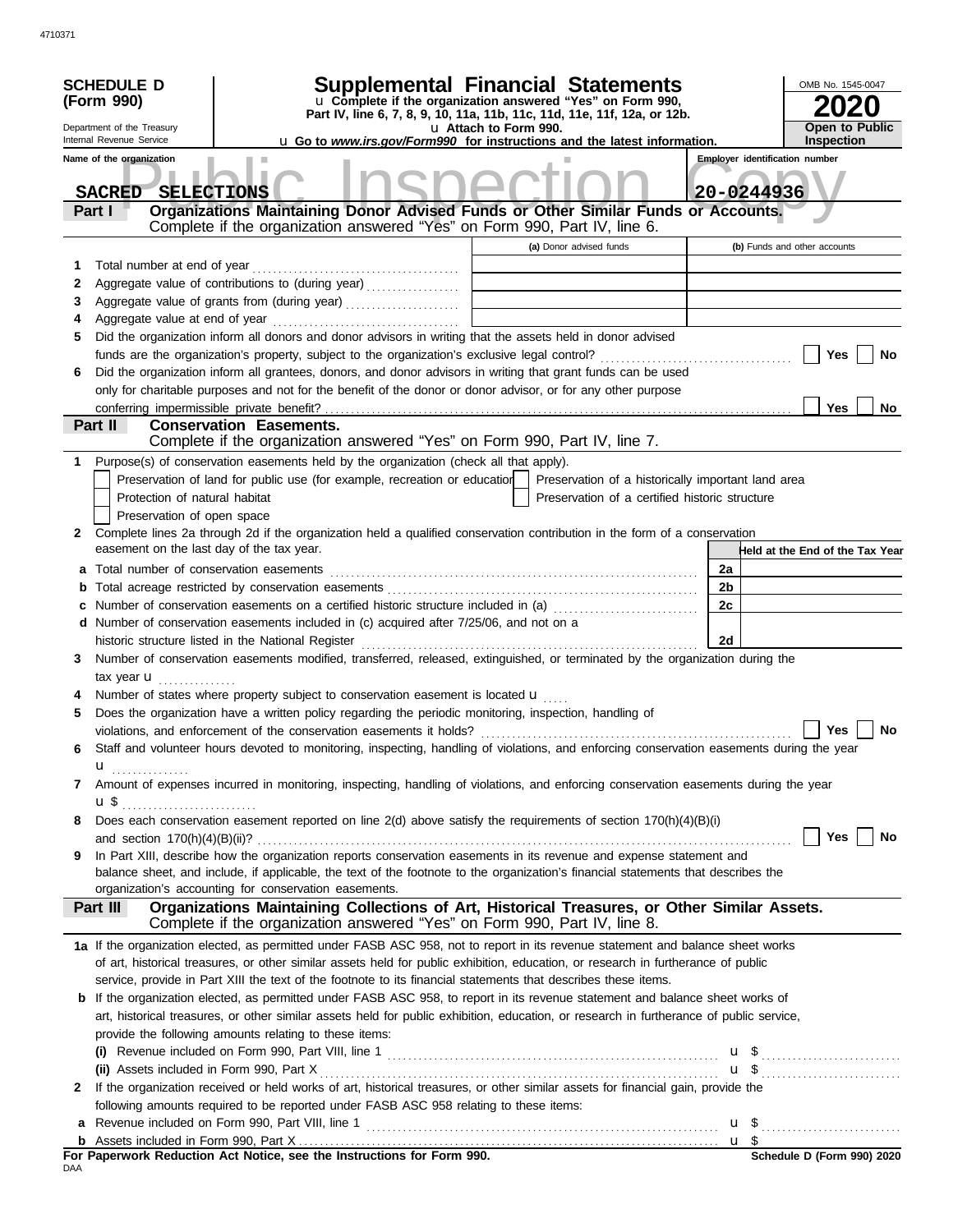|             | Schedule D (Form 990) 2020 SACRED SELECTIONS                                                                                                                                                                              |                                          |                                                  |                    | 20-0244936      |                      |                     | Page 2           |
|-------------|---------------------------------------------------------------------------------------------------------------------------------------------------------------------------------------------------------------------------|------------------------------------------|--------------------------------------------------|--------------------|-----------------|----------------------|---------------------|------------------|
|             | Organizations Maintaining Collections of Art, Historical Treasures, or Other Similar Assets (continued)<br><b>Part III</b>                                                                                                |                                          |                                                  |                    |                 |                      |                     |                  |
|             | 3 Using the organization's acquisition, accession, and other records, check any of the following that make significant use of its<br>collection items (check all that apply):                                             |                                          |                                                  |                    |                 |                      |                     |                  |
| a<br>b<br>c | Public exhibition<br>Scholarly research<br>Preservation for future generations<br>Provide a description of the organization's collections and explain how they further the organization's exempt purpose in Part<br>XIII. | d<br>e                                   | Loan or exchange program<br>Other <b>Company</b> | <b>DELLE</b>       |                 |                      |                     |                  |
| 5           | During the year, did the organization solicit or receive donations of art, historical treasures, or other similar                                                                                                         |                                          |                                                  |                    |                 |                      |                     |                  |
|             | assets to be sold to raise funds rather than to be maintained as part of the organization's collection?                                                                                                                   |                                          |                                                  |                    |                 |                      | Yes                 | No               |
|             | <b>Escrow and Custodial Arrangements.</b><br><b>Part IV</b>                                                                                                                                                               |                                          |                                                  |                    |                 |                      |                     |                  |
|             | Complete if the organization answered "Yes" on Form 990, Part IV, line 9, or reported an amount on Form<br>990, Part X, line 21.                                                                                          |                                          |                                                  |                    |                 |                      |                     |                  |
|             | 1a Is the organization an agent, trustee, custodian or other intermediary for contributions or other assets not<br>included on Form 990, Part X?                                                                          |                                          |                                                  |                    |                 |                      | Yes                 | No               |
|             | <b>b</b> If "Yes," explain the arrangement in Part XIII and complete the following table:                                                                                                                                 |                                          |                                                  |                    |                 |                      |                     |                  |
|             |                                                                                                                                                                                                                           |                                          |                                                  |                    |                 |                      | Amount              |                  |
|             | c Beginning balance                                                                                                                                                                                                       |                                          |                                                  |                    |                 | 1c                   |                     |                  |
|             |                                                                                                                                                                                                                           |                                          |                                                  |                    |                 | 1 <sub>d</sub>       |                     |                  |
|             |                                                                                                                                                                                                                           |                                          |                                                  |                    |                 | 1е<br>1f             |                     |                  |
|             | 2a Did the organization include an amount on Form 990, Part X, line 21, for escrow or custodial account liability?                                                                                                        |                                          |                                                  |                    |                 |                      | <b>Yes</b>          | No               |
|             |                                                                                                                                                                                                                           |                                          |                                                  |                    |                 |                      |                     |                  |
|             | <b>Part V</b><br><b>Endowment Funds.</b>                                                                                                                                                                                  |                                          |                                                  |                    |                 |                      |                     |                  |
|             | Complete if the organization answered "Yes" on Form 990, Part IV, line 10.                                                                                                                                                |                                          |                                                  |                    |                 |                      |                     |                  |
|             |                                                                                                                                                                                                                           | (a) Current year                         | (b) Prior year                                   | (c) Two years back |                 | (d) Three years back | (e) Four years back |                  |
|             | 1a Beginning of year balance                                                                                                                                                                                              |                                          |                                                  |                    |                 |                      |                     |                  |
|             | <b>b</b> Contributions                                                                                                                                                                                                    |                                          |                                                  |                    |                 |                      |                     |                  |
|             | c Net investment earnings, gains, and<br>losses                                                                                                                                                                           |                                          |                                                  |                    |                 |                      |                     |                  |
|             | <b>d</b> Grants or scholarships<br>.                                                                                                                                                                                      |                                          |                                                  |                    |                 |                      |                     |                  |
|             | e Other expenditures for facilities and<br>programs                                                                                                                                                                       |                                          |                                                  |                    |                 |                      |                     |                  |
|             | f Administrative expenses                                                                                                                                                                                                 |                                          |                                                  |                    |                 |                      |                     |                  |
|             |                                                                                                                                                                                                                           |                                          |                                                  |                    |                 |                      |                     |                  |
| 2           | Provide the estimated percentage of the current year end balance (line 1g, column (a)) held as:                                                                                                                           |                                          |                                                  |                    |                 |                      |                     |                  |
|             | a Board designated or quasi-endowment u                                                                                                                                                                                   | $\ldots \ldots \overset{\mathsf{96}}{ }$ |                                                  |                    |                 |                      |                     |                  |
|             | Permanent endowment <b>u</b> %<br>c Term endowment u                                                                                                                                                                      |                                          |                                                  |                    |                 |                      |                     |                  |
|             | .<br>The percentages on lines 2a, 2b, and 2c should equal 100%.                                                                                                                                                           |                                          |                                                  |                    |                 |                      |                     |                  |
|             | 3a Are there endowment funds not in the possession of the organization that are held and administered for the                                                                                                             |                                          |                                                  |                    |                 |                      |                     |                  |
|             | organization by:                                                                                                                                                                                                          |                                          |                                                  |                    |                 |                      |                     | <b>Yes</b><br>No |
|             | (i) Unrelated organizations                                                                                                                                                                                               |                                          |                                                  |                    |                 |                      | 3a(i)               |                  |
|             | (ii) Related organizations                                                                                                                                                                                                |                                          |                                                  |                    |                 |                      | 3a(ii)              |                  |
|             |                                                                                                                                                                                                                           |                                          |                                                  |                    |                 |                      | 3b                  |                  |
|             | Describe in Part XIII the intended uses of the organization's endowment funds.<br><b>Part VI</b>                                                                                                                          |                                          |                                                  |                    |                 |                      |                     |                  |
|             | Land, Buildings, and Equipment.<br>Complete if the organization answered "Yes" on Form 990, Part IV, line 11a. See Form 990, Part X, line 10.                                                                             |                                          |                                                  |                    |                 |                      |                     |                  |
|             | Description of property                                                                                                                                                                                                   | (a) Cost or other basis                  | (b) Cost or other basis                          |                    | (c) Accumulated |                      | (d) Book value      |                  |
|             |                                                                                                                                                                                                                           | (investment)                             | (other)                                          |                    | depreciation    |                      |                     |                  |
|             |                                                                                                                                                                                                                           |                                          |                                                  |                    |                 |                      |                     |                  |
|             |                                                                                                                                                                                                                           |                                          |                                                  |                    |                 |                      |                     |                  |
|             | c Leasehold improvements                                                                                                                                                                                                  |                                          |                                                  |                    |                 |                      |                     |                  |
|             |                                                                                                                                                                                                                           |                                          |                                                  |                    |                 |                      |                     |                  |
|             |                                                                                                                                                                                                                           |                                          |                                                  |                    |                 |                      |                     |                  |
|             |                                                                                                                                                                                                                           |                                          |                                                  |                    |                 |                      |                     |                  |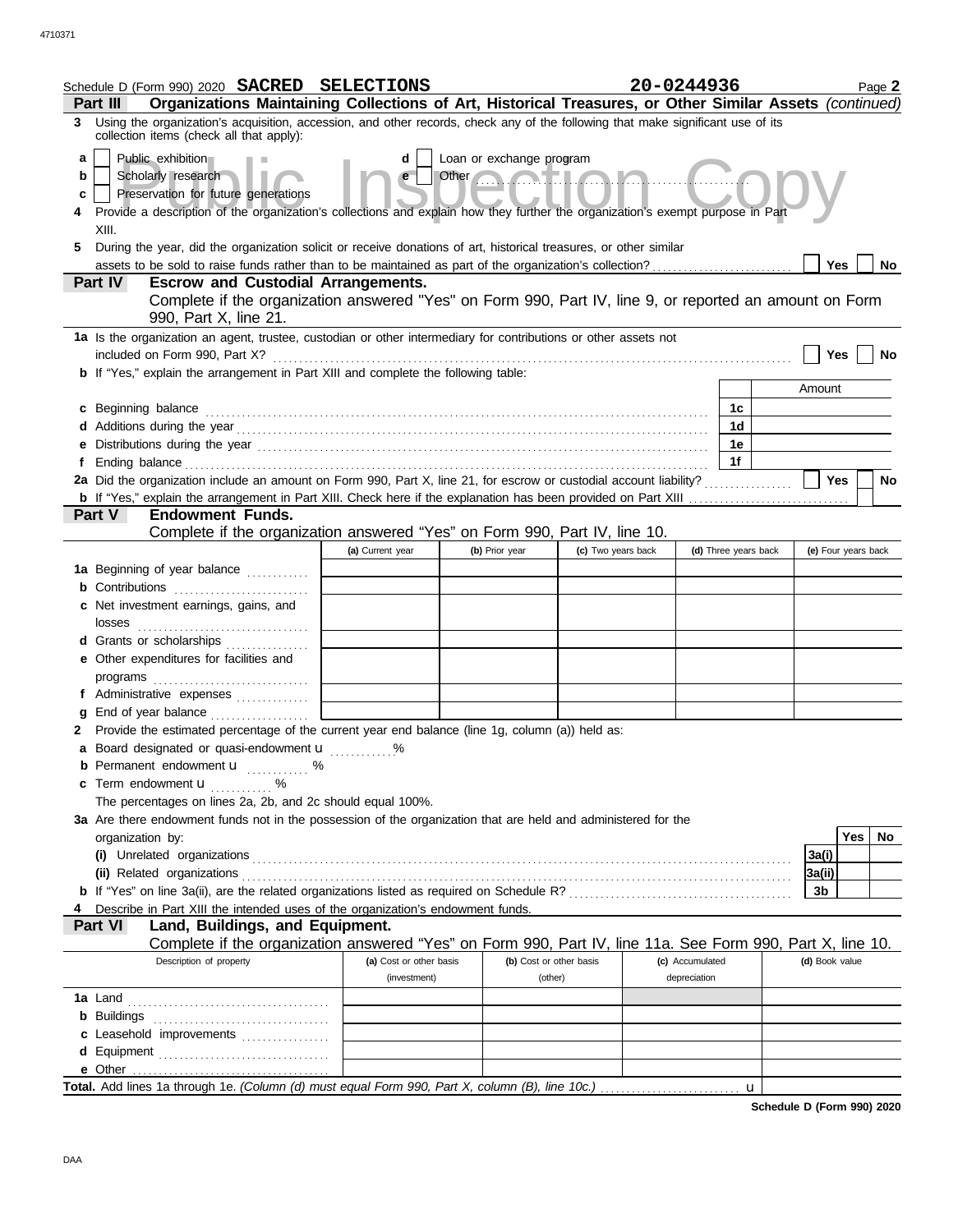|                           | Schedule D (Form 990) 2020 SACRED SELECTIONS                                                                                                         |                | 20-0244936                       | Page 3         |
|---------------------------|------------------------------------------------------------------------------------------------------------------------------------------------------|----------------|----------------------------------|----------------|
| <b>Part VII</b>           | <b>Investments - Other Securities.</b>                                                                                                               |                |                                  |                |
|                           | Complete if the organization answered "Yes" on Form 990, Part IV, line 11b. See Form 990, Part X, line 12.                                           |                |                                  |                |
|                           | (a) Description of security or category                                                                                                              | (b) Book value | (c) Method of valuation:         |                |
|                           | (including name of security)                                                                                                                         |                | Cost or end-of-year market value |                |
| (1) Financial derivatives |                                                                                                                                                      |                |                                  |                |
|                           | (2) Closely held equity interests                                                                                                                    |                |                                  |                |
|                           |                                                                                                                                                      |                |                                  |                |
| (3) Other                 |                                                                                                                                                      |                |                                  |                |
| $(A)$ .                   |                                                                                                                                                      |                |                                  |                |
| (B)                       |                                                                                                                                                      |                |                                  |                |
| (C)                       |                                                                                                                                                      |                |                                  |                |
| (D)                       |                                                                                                                                                      |                |                                  |                |
| $(E)$ .                   |                                                                                                                                                      |                |                                  |                |
| (F)                       |                                                                                                                                                      |                |                                  |                |
| (G)                       |                                                                                                                                                      |                |                                  |                |
| (H)                       |                                                                                                                                                      |                |                                  |                |
|                           | Total. (Column (b) must equal Form 990, Part X, col. (B) line 12.)<br>u                                                                              |                |                                  |                |
| <b>Part VIII</b>          | Investments - Program Related.                                                                                                                       |                |                                  |                |
|                           | Complete if the organization answered "Yes" on Form 990, Part IV, line 11c. See Form 990, Part X, line 13.                                           |                |                                  |                |
|                           | (a) Description of investment                                                                                                                        | (b) Book value | (c) Method of valuation:         |                |
|                           |                                                                                                                                                      |                | Cost or end-of-year market value |                |
|                           |                                                                                                                                                      |                |                                  |                |
| (1)                       |                                                                                                                                                      |                |                                  |                |
| (2)                       |                                                                                                                                                      |                |                                  |                |
| (3)                       |                                                                                                                                                      |                |                                  |                |
| (4)                       |                                                                                                                                                      |                |                                  |                |
| (5)                       |                                                                                                                                                      |                |                                  |                |
| (6)                       |                                                                                                                                                      |                |                                  |                |
| (7)                       |                                                                                                                                                      |                |                                  |                |
| (8)                       |                                                                                                                                                      |                |                                  |                |
| (9)                       |                                                                                                                                                      |                |                                  |                |
|                           | Total. (Column (b) must equal Form 990, Part X, col. (B) line 13.)<br>u                                                                              |                |                                  |                |
| Part IX                   | <b>Other Assets.</b>                                                                                                                                 |                |                                  |                |
|                           | Complete if the organization answered "Yes" on Form 990, Part IV, line 11d. See Form 990, Part X, line 15.                                           |                |                                  |                |
|                           | (a) Description                                                                                                                                      |                |                                  | (b) Book value |
| (1)                       |                                                                                                                                                      |                |                                  |                |
| (2)                       |                                                                                                                                                      |                |                                  |                |
| (3)                       |                                                                                                                                                      |                |                                  |                |
| (4)                       |                                                                                                                                                      |                |                                  |                |
| (5)                       |                                                                                                                                                      |                |                                  |                |
| (6)                       |                                                                                                                                                      |                |                                  |                |
|                           |                                                                                                                                                      |                |                                  |                |
| (7)                       |                                                                                                                                                      |                |                                  |                |
| (8)                       |                                                                                                                                                      |                |                                  |                |
| (9)                       |                                                                                                                                                      |                |                                  |                |
|                           | Total. (Column (b) must equal Form 990, Part X, col. (B) line 15.)                                                                                   |                | u                                |                |
| Part X                    | Other Liabilities.                                                                                                                                   |                |                                  |                |
|                           | Complete if the organization answered "Yes" on Form 990, Part IV, line 11e or 11f. See Form 990, Part X,                                             |                |                                  |                |
|                           | line 25.                                                                                                                                             |                |                                  |                |
| 1.                        | (a) Description of liability                                                                                                                         |                |                                  | (b) Book value |
| (1)                       | Federal income taxes                                                                                                                                 |                |                                  |                |
| (2)                       |                                                                                                                                                      |                |                                  |                |
| (3)                       |                                                                                                                                                      |                |                                  |                |
| (4)                       |                                                                                                                                                      |                |                                  |                |
| (5)                       |                                                                                                                                                      |                |                                  |                |
| (6)                       |                                                                                                                                                      |                |                                  |                |
| (7)                       |                                                                                                                                                      |                |                                  |                |
| (8)                       |                                                                                                                                                      |                |                                  |                |
|                           |                                                                                                                                                      |                |                                  |                |
| (9)                       |                                                                                                                                                      |                |                                  |                |
|                           | Total. (Column (b) must equal Form 990, Part X, col. (B) line 25.)                                                                                   |                | u                                |                |
|                           | 2. Liability for uncertain tax positions. In Part XIII, provide the text of the footnote to the organization's financial statements that reports the |                |                                  |                |
|                           | organization's liability for uncertain tax positions under FASB ASC 740. Check here if the text of the footnote has been provided in Part XIII       |                |                                  |                |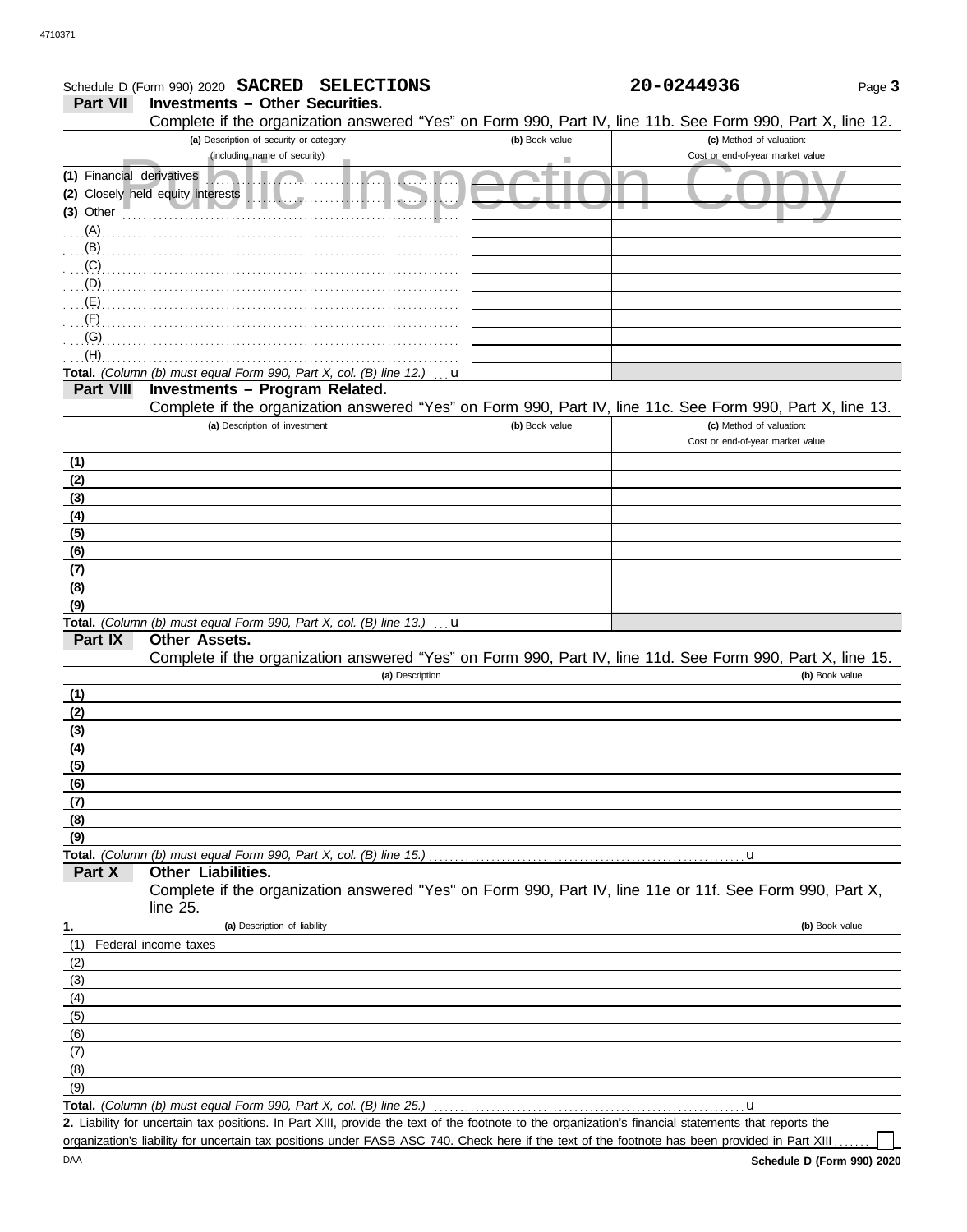| Schedule D (Form 990) 2020 SACRED SELECTIONS                                                                                                       |                | 20-0244936 |             | Page 4                     |
|----------------------------------------------------------------------------------------------------------------------------------------------------|----------------|------------|-------------|----------------------------|
| Reconciliation of Revenue per Audited Financial Statements With Revenue per Return.<br>Part XI                                                     |                |            |             |                            |
| Complete if the organization answered "Yes" on Form 990, Part IV, line 12a.                                                                        |                |            |             |                            |
| 1 Total revenue, gains, and other support per audited financial statements                                                                         |                |            | 1           | 2,338,399                  |
| Amounts included on line 1 but not on Form 990, Part VIII, line 12:<br>2                                                                           |                |            |             |                            |
| Net unrealized gains (losses) on investments <b>All Community</b><br>a                                                                             | 2a             |            |             |                            |
| b                                                                                                                                                  | 2 <sub>b</sub> |            |             |                            |
| c                                                                                                                                                  | 2c             |            |             |                            |
| d                                                                                                                                                  | 2d             | 54,404     |             |                            |
| е                                                                                                                                                  |                |            | 2e<br>3     | <u>54,404</u><br>2,283,995 |
| 3<br>Amounts included on Form 990, Part VIII, line 12, but not on line 1:<br>4                                                                     |                |            |             |                            |
| Investment expenses not included on Form 990, Part VIII, line 7b<br>a                                                                              | 4a             |            |             |                            |
| b                                                                                                                                                  | 4 <sub>b</sub> |            |             |                            |
| Add lines 4a and 4b<br>C                                                                                                                           |                |            | 4c          |                            |
| 5.                                                                                                                                                 |                |            | 5           | 2,283,995                  |
| Reconciliation of Expenses per Audited Financial Statements With Expenses per Return.<br><b>Part XII</b>                                           |                |            |             |                            |
| Complete if the organization answered "Yes" on Form 990, Part IV, line 12a.                                                                        |                |            |             |                            |
| 1 Total expenses and losses per audited financial statements                                                                                       |                |            | $\mathbf 1$ | 1,659,751                  |
| Amounts included on line 1 but not on Form 990, Part IX, line 25:<br>2                                                                             |                |            |             |                            |
| a                                                                                                                                                  | 2a             |            |             |                            |
| b                                                                                                                                                  | 2 <sub>b</sub> | $-4,908$   |             |                            |
| C                                                                                                                                                  | 2c             |            |             |                            |
| d                                                                                                                                                  | 2d             | 54,404     |             |                            |
| Add lines 2a through 2d [[11] Add [11] Add lines 2a through 2d [11] Add lines 2a through 2d [11] Add lines 2.<br>е                                 |                |            | 2e          | 49,496                     |
| 3                                                                                                                                                  |                |            | 3           | 1,610,255                  |
| Amounts included on Form 990, Part IX, line 25, but not on line 1:<br>4                                                                            |                |            |             |                            |
| Investment expenses not included on Form 990, Part VIII, line 7b<br>a                                                                              | 4a             |            |             |                            |
| b                                                                                                                                                  | 4 <sub>b</sub> |            |             |                            |
| c Add lines 4a and 4b                                                                                                                              |                |            | 4c          |                            |
|                                                                                                                                                    |                |            | 5           | 1,610,255                  |
| Part XIII Supplemental Information.                                                                                                                |                |            |             |                            |
| Provide the descriptions required for Part II, lines 3, 5, and 9; Part III, lines 1a and 4; Part IV, lines 1b and 2b; Part V, line 4; Part X, line |                |            |             |                            |
| 2; Part XI, lines 2d and 4b; and Part XII, lines 2d and 4b. Also complete this part to provide any additional information.                         |                |            |             |                            |
| PART XI, LINE 2D - REVENUE AMOUNTS INCLUDED IN FINANCIALS - OTHER                                                                                  |                |            |             |                            |
|                                                                                                                                                    |                |            |             |                            |
| <b>EXPENSES</b><br><b>EVENT</b>                                                                                                                    |                |            | \$          | 54,404                     |
|                                                                                                                                                    |                |            |             |                            |
|                                                                                                                                                    |                |            |             |                            |
|                                                                                                                                                    |                |            |             |                            |
| PART XII, LINE 2D - EXPENSE AMOUNTS INCLUDED IN FINANCIALS - OTHER                                                                                 |                |            |             |                            |
| EVENT EXPENSES                                                                                                                                     |                |            |             | 54,404                     |
|                                                                                                                                                    |                |            |             |                            |
|                                                                                                                                                    |                |            |             |                            |
|                                                                                                                                                    |                |            |             |                            |
|                                                                                                                                                    |                |            |             |                            |
|                                                                                                                                                    |                |            |             |                            |
|                                                                                                                                                    |                |            |             |                            |
|                                                                                                                                                    |                |            |             |                            |
|                                                                                                                                                    |                |            |             |                            |
|                                                                                                                                                    |                |            |             |                            |
|                                                                                                                                                    |                |            |             |                            |
|                                                                                                                                                    |                |            |             |                            |
|                                                                                                                                                    |                |            |             |                            |
|                                                                                                                                                    |                |            |             |                            |
|                                                                                                                                                    |                |            |             |                            |
|                                                                                                                                                    |                |            |             |                            |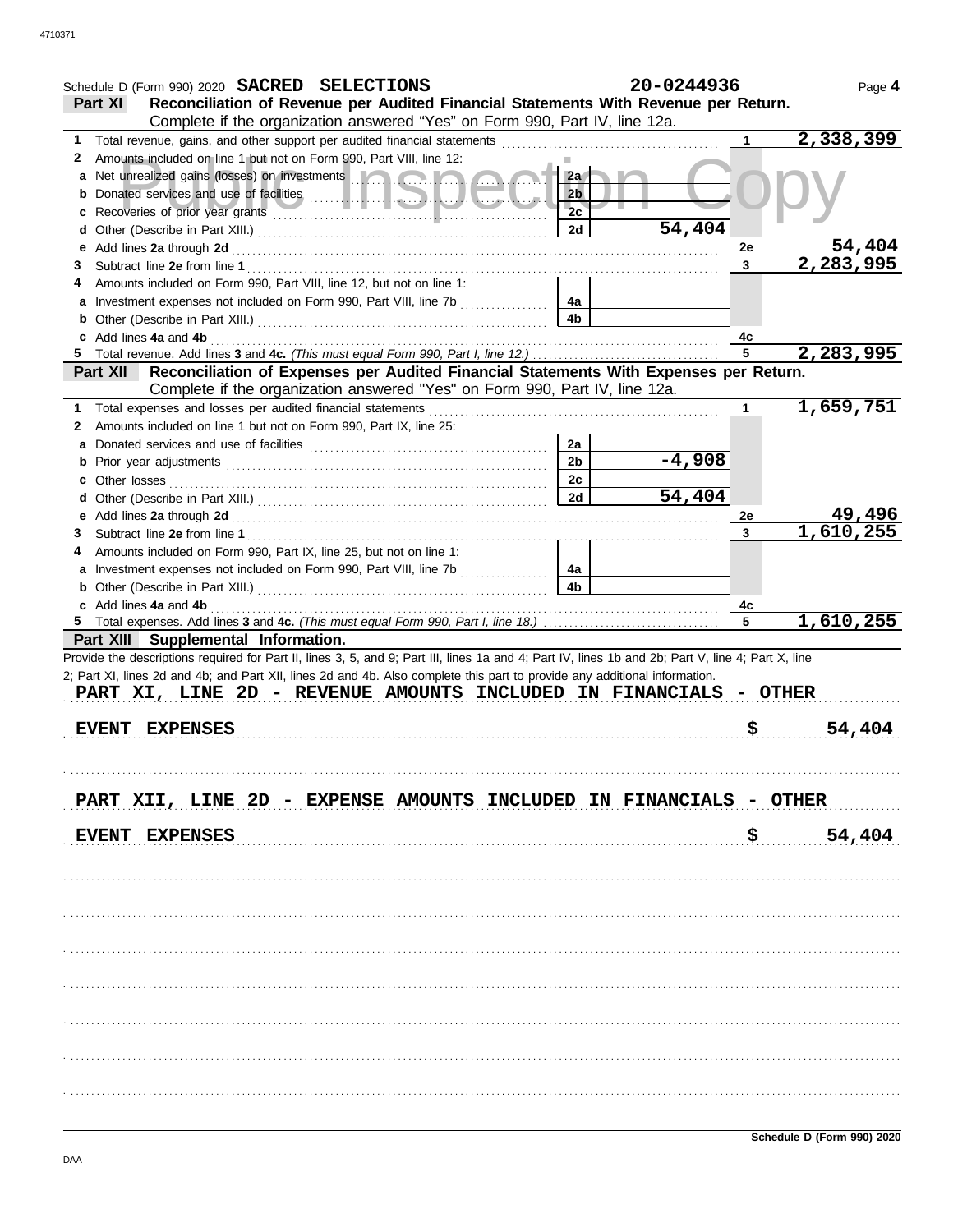| Schedule D (Form 990) 2020 SACRED SELECTIONS   | 20-0244936<br>Page 5 |
|------------------------------------------------|----------------------|
| Part XIII Supplemental Information (continued) |                      |
|                                                |                      |
|                                                |                      |
| Public Inspection Co                           |                      |
|                                                |                      |
|                                                |                      |
|                                                |                      |
|                                                |                      |
|                                                |                      |
|                                                |                      |
|                                                |                      |
|                                                |                      |
|                                                |                      |
|                                                |                      |
|                                                |                      |
|                                                |                      |
|                                                |                      |
|                                                |                      |
|                                                |                      |
|                                                |                      |
|                                                |                      |
|                                                |                      |
|                                                |                      |
|                                                |                      |
|                                                |                      |
|                                                |                      |
|                                                |                      |
|                                                |                      |
|                                                | .                    |
|                                                |                      |
|                                                |                      |
|                                                |                      |
|                                                |                      |
|                                                |                      |
|                                                |                      |
|                                                |                      |
|                                                |                      |
|                                                |                      |
|                                                |                      |
|                                                |                      |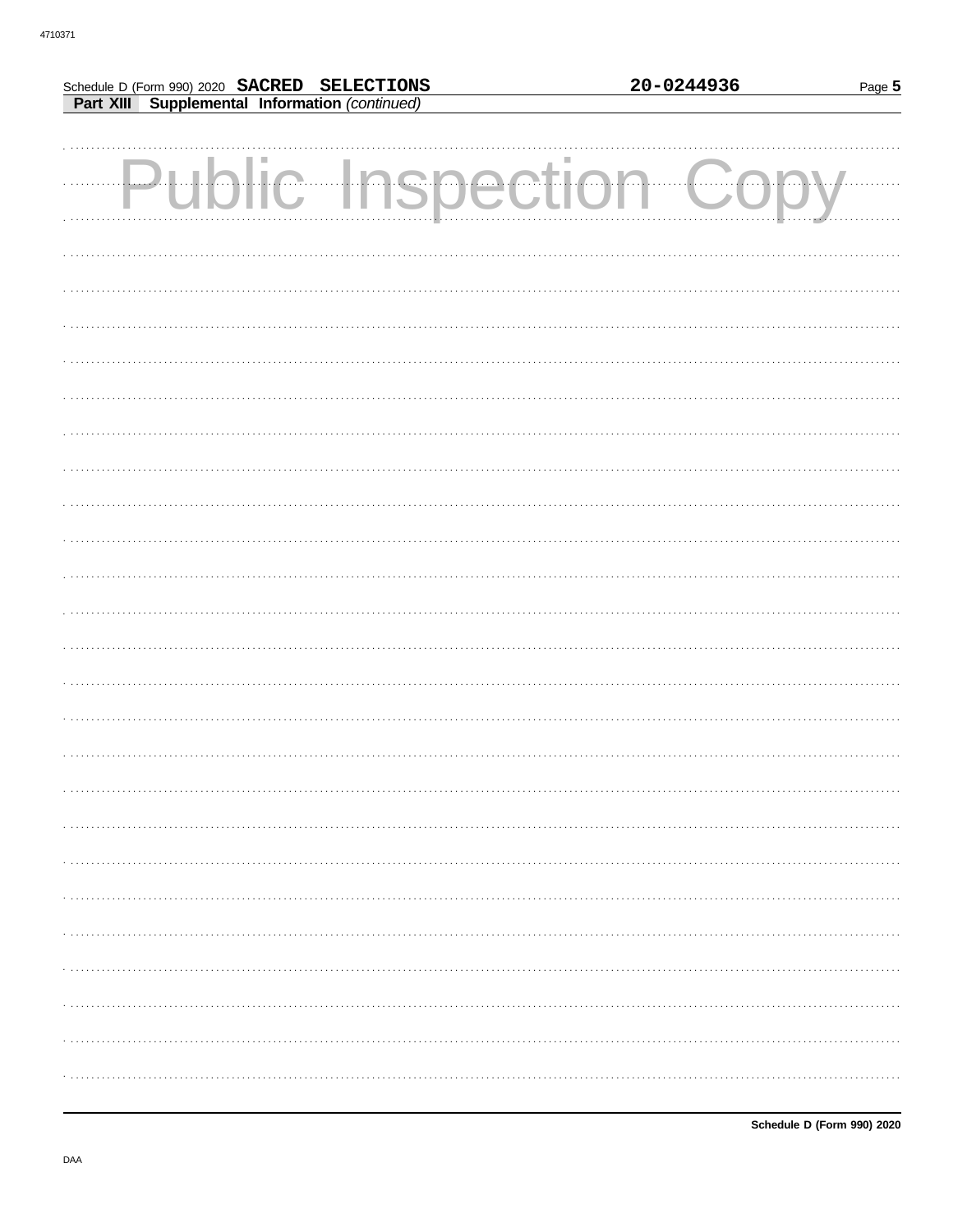| <b>SCHEDULE G</b><br>(Form 990 or 990-EZ)                                                                                               | Supplemental Information Regarding Fundraising or Gaming Activities<br>Complete if the organization answered "Yes" on Form 990, Part IV, line 17, 18, or 19, or if the                                                                                                                                                                                                                                                                        |                                 |  |                                |                                                                                 |                                              | OMB No. 1545-0047                    |
|-----------------------------------------------------------------------------------------------------------------------------------------|-----------------------------------------------------------------------------------------------------------------------------------------------------------------------------------------------------------------------------------------------------------------------------------------------------------------------------------------------------------------------------------------------------------------------------------------------|---------------------------------|--|--------------------------------|---------------------------------------------------------------------------------|----------------------------------------------|--------------------------------------|
| organization entered more than \$15,000 on Form 990-EZ, line 6a.<br>La Attach to Form 990 or Form 990-EZ.<br>Department of the Treasury |                                                                                                                                                                                                                                                                                                                                                                                                                                               |                                 |  |                                | Open to Public                                                                  |                                              |                                      |
| Internal Revenue Service                                                                                                                |                                                                                                                                                                                                                                                                                                                                                                                                                                               |                                 |  |                                | <b>u</b> Go to www.irs.gov/Form990 for instructions and the latest information. |                                              | Inspection                           |
| Name of the organization                                                                                                                | SACRED SELECTIONS                                                                                                                                                                                                                                                                                                                                                                                                                             |                                 |  |                                |                                                                                 | Employer identification number<br>20-0244936 |                                      |
| Part I                                                                                                                                  | Fundraising Activities. Complete if the organization answered "Yes" on Form 990, Part IV, line 17.<br>Form 990-EZ filers are not required to complete this part.                                                                                                                                                                                                                                                                              |                                 |  |                                |                                                                                 |                                              |                                      |
|                                                                                                                                         | 1 Indicate whether the organization raised funds through any of the following activities. Check all that apply.                                                                                                                                                                                                                                                                                                                               |                                 |  |                                |                                                                                 |                                              |                                      |
| Mail solicitations<br>a                                                                                                                 |                                                                                                                                                                                                                                                                                                                                                                                                                                               | е                               |  |                                | Solicitation of non-government grants                                           |                                              |                                      |
| Internet and email solicitations<br>b                                                                                                   |                                                                                                                                                                                                                                                                                                                                                                                                                                               |                                 |  |                                | Solicitation of government grants                                               |                                              |                                      |
| Phone solicitations                                                                                                                     |                                                                                                                                                                                                                                                                                                                                                                                                                                               | Special fundraising events<br>g |  |                                |                                                                                 |                                              |                                      |
| In-person solicitations<br>d                                                                                                            |                                                                                                                                                                                                                                                                                                                                                                                                                                               |                                 |  |                                |                                                                                 |                                              |                                      |
|                                                                                                                                         | 2a Did the organization have a written or oral agreement with any individual (including officers, directors, trustees,<br>or key employees listed in Form 990, Part VII) or entity in connection with professional fundraising services?<br><b>b</b> If "Yes," list the 10 highest paid individuals or entities (fundraisers) pursuant to agreements under which the fundraiser is to be<br>compensated at least \$5,000 by the organization. |                                 |  |                                |                                                                                 |                                              | Yes<br>No                            |
|                                                                                                                                         |                                                                                                                                                                                                                                                                                                                                                                                                                                               |                                 |  | (iii) Did fund-<br>raiser have |                                                                                 | (v) Amount paid to                           | (vi) Amount paid to                  |
|                                                                                                                                         | (i) Name and address of individual<br>or entity (fundraiser)                                                                                                                                                                                                                                                                                                                                                                                  | (ii) Activity                   |  | custody or<br>control of       | (iv) Gross receipts<br>from activity                                            | (or retained by)<br>fundraiser listed in     | (or retained by)<br>organization     |
|                                                                                                                                         |                                                                                                                                                                                                                                                                                                                                                                                                                                               |                                 |  | contributions?                 |                                                                                 | col. (i)                                     |                                      |
| 1                                                                                                                                       |                                                                                                                                                                                                                                                                                                                                                                                                                                               |                                 |  | Yes No                         |                                                                                 |                                              |                                      |
| $\mathbf{2}$                                                                                                                            |                                                                                                                                                                                                                                                                                                                                                                                                                                               |                                 |  |                                |                                                                                 |                                              |                                      |
|                                                                                                                                         |                                                                                                                                                                                                                                                                                                                                                                                                                                               |                                 |  |                                |                                                                                 |                                              |                                      |
| 3                                                                                                                                       |                                                                                                                                                                                                                                                                                                                                                                                                                                               |                                 |  |                                |                                                                                 |                                              |                                      |
|                                                                                                                                         |                                                                                                                                                                                                                                                                                                                                                                                                                                               |                                 |  |                                |                                                                                 |                                              |                                      |
| 4                                                                                                                                       |                                                                                                                                                                                                                                                                                                                                                                                                                                               |                                 |  |                                |                                                                                 |                                              |                                      |
|                                                                                                                                         |                                                                                                                                                                                                                                                                                                                                                                                                                                               |                                 |  |                                |                                                                                 |                                              |                                      |
| 5                                                                                                                                       |                                                                                                                                                                                                                                                                                                                                                                                                                                               |                                 |  |                                |                                                                                 |                                              |                                      |
| 6                                                                                                                                       |                                                                                                                                                                                                                                                                                                                                                                                                                                               |                                 |  |                                |                                                                                 |                                              |                                      |
|                                                                                                                                         |                                                                                                                                                                                                                                                                                                                                                                                                                                               |                                 |  |                                |                                                                                 |                                              |                                      |
| 7                                                                                                                                       |                                                                                                                                                                                                                                                                                                                                                                                                                                               |                                 |  |                                |                                                                                 |                                              |                                      |
|                                                                                                                                         |                                                                                                                                                                                                                                                                                                                                                                                                                                               |                                 |  |                                |                                                                                 |                                              |                                      |
| 8                                                                                                                                       |                                                                                                                                                                                                                                                                                                                                                                                                                                               |                                 |  |                                |                                                                                 |                                              |                                      |
| 9                                                                                                                                       |                                                                                                                                                                                                                                                                                                                                                                                                                                               |                                 |  |                                |                                                                                 |                                              |                                      |
|                                                                                                                                         |                                                                                                                                                                                                                                                                                                                                                                                                                                               |                                 |  |                                |                                                                                 |                                              |                                      |
| 10                                                                                                                                      |                                                                                                                                                                                                                                                                                                                                                                                                                                               |                                 |  |                                |                                                                                 |                                              |                                      |
|                                                                                                                                         |                                                                                                                                                                                                                                                                                                                                                                                                                                               |                                 |  |                                |                                                                                 |                                              |                                      |
| Total                                                                                                                                   |                                                                                                                                                                                                                                                                                                                                                                                                                                               |                                 |  |                                |                                                                                 |                                              |                                      |
| 3<br>registration or licensing.                                                                                                         | List all states in which the organization is registered or licensed to solicit contributions or has been notified it is exempt from                                                                                                                                                                                                                                                                                                           |                                 |  |                                |                                                                                 |                                              |                                      |
|                                                                                                                                         |                                                                                                                                                                                                                                                                                                                                                                                                                                               |                                 |  |                                |                                                                                 |                                              |                                      |
|                                                                                                                                         |                                                                                                                                                                                                                                                                                                                                                                                                                                               |                                 |  |                                |                                                                                 |                                              |                                      |
|                                                                                                                                         |                                                                                                                                                                                                                                                                                                                                                                                                                                               |                                 |  |                                |                                                                                 |                                              |                                      |
|                                                                                                                                         |                                                                                                                                                                                                                                                                                                                                                                                                                                               |                                 |  |                                |                                                                                 |                                              |                                      |
|                                                                                                                                         | For Paperwork Reduction Act Notice, see the Instructions for Form 000 or 000-F7                                                                                                                                                                                                                                                                                                                                                               |                                 |  |                                |                                                                                 |                                              | Schodule C (Form 000 or 000-F7) 2020 |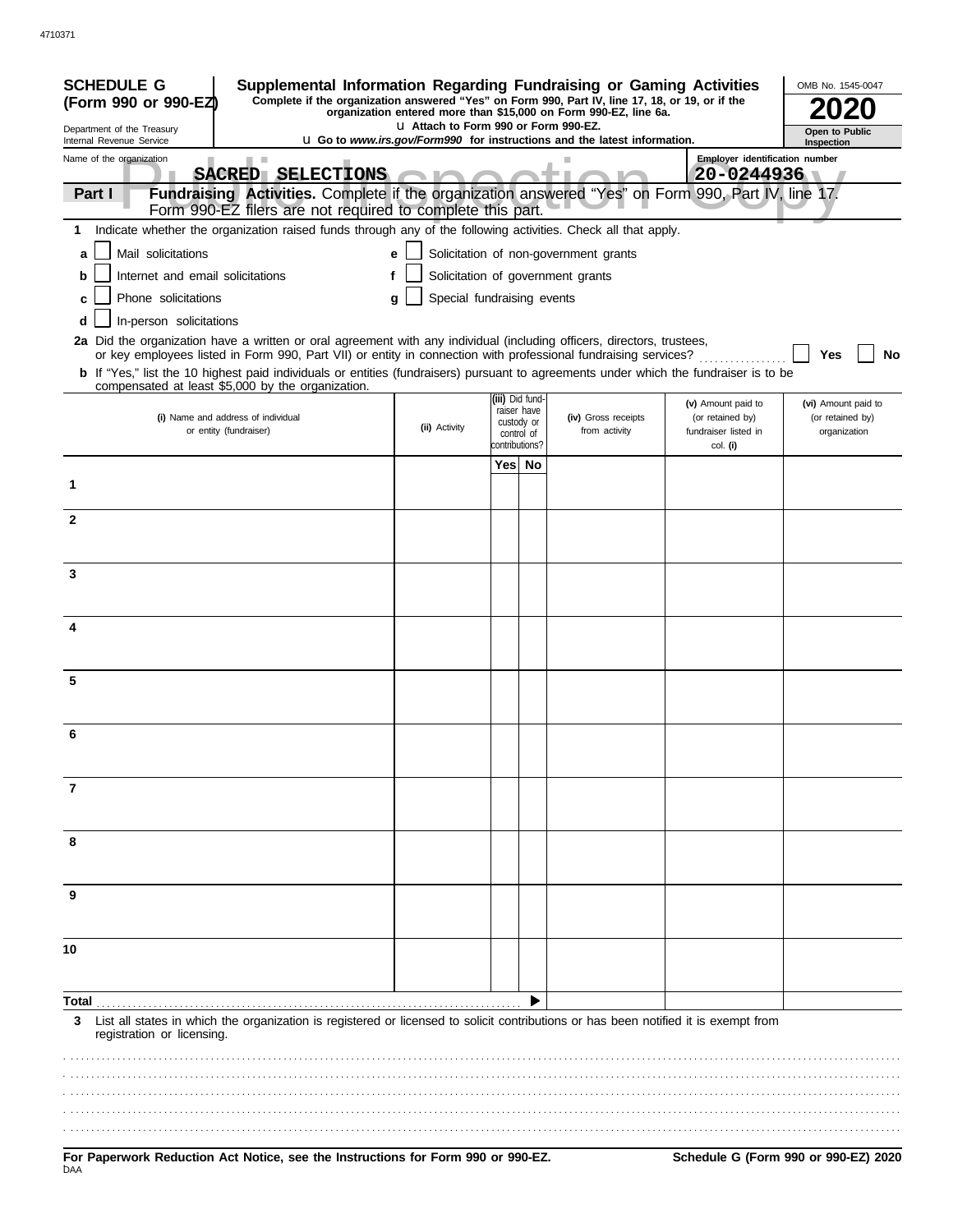#### Schedule G (Form 990 or 990-EZ) 2020 **SACRED SELECTIONS** 20 - 20 - 0244936 Page 2 **SACRED SELECTIONS 20-0244936**

**Part II Fundraising Events.** Complete if the organization answered "Yes" on Form 990, Part IV, line 18, or reported more gross receipts greater than \$5,000. than \$15,000 of fundraising event contributions and gross income on Form 990-EZ, lines 1 and 6b. List events with

|                 |          |                                                                    | gross receipts greater than \$5,000.                                                                     |                                                                              |                                          |                                                       |
|-----------------|----------|--------------------------------------------------------------------|----------------------------------------------------------------------------------------------------------|------------------------------------------------------------------------------|------------------------------------------|-------------------------------------------------------|
|                 |          |                                                                    | (a) Event #1<br><b>HILL</b><br><b>COUNTRY</b><br>TХ<br>(event type)                                      | (b) Event $#2$<br>ш<br><b>UNDER</b><br>.\$5<br><b>EVENTS</b><br>(event type) | (c) Other events<br>32<br>(total number) | (d) Total events<br>(add col. (a) through<br>col. (c) |
| Revenue         |          | 1 Gross receipts                                                   | 139,310                                                                                                  | 71,192                                                                       | 622,068                                  | 832,570                                               |
|                 |          | 2 Less: Contributions<br>3 Gross income (line 1 minus<br>line $2)$ | 139,310                                                                                                  | 71,192                                                                       | 622,068                                  | 832,570                                               |
|                 |          | 4 Cash prizes                                                      |                                                                                                          |                                                                              |                                          |                                                       |
|                 |          | 5 Noncash prizes                                                   |                                                                                                          |                                                                              |                                          |                                                       |
|                 |          | 6 Rent/facility costs                                              |                                                                                                          | 12,512                                                                       | 8,617                                    | <u>21,129</u>                                         |
| Direct Expenses |          | 7 Food and beverages                                               |                                                                                                          | 2,713                                                                        | 4,904                                    | 7,617                                                 |
|                 |          | 8 Entertainment                                                    |                                                                                                          |                                                                              |                                          |                                                       |
|                 |          | 9 Other direct expenses                                            | 89                                                                                                       | 12,194                                                                       | 13,375                                   | 25,658                                                |
|                 |          |                                                                    | 10 Direct expense summary. Add lines 4 through 9 in column (d)                                           |                                                                              | ▶                                        | 54,404<br>$-54,404$                                   |
|                 | Part III |                                                                    | Gaming. Complete if the organization answered "Yes" on Form 990, Part IV, line 19, or reported more than |                                                                              |                                          |                                                       |
|                 |          |                                                                    | \$15,000 on Form 990-EZ, line 6a.                                                                        |                                                                              |                                          |                                                       |
| Revenue         |          |                                                                    | (a) Bingo                                                                                                | (b) Pull tabs/instant<br>bingo/progressive bingo                             | (c) Other gaming                         | (d) Total gaming (add<br>col. (a) through col. (c))   |
|                 |          |                                                                    |                                                                                                          |                                                                              |                                          |                                                       |
|                 |          | 1 Gross revenue                                                    |                                                                                                          |                                                                              |                                          |                                                       |
| Expenses        |          | 2 Cash prizes                                                      |                                                                                                          |                                                                              |                                          |                                                       |
|                 |          | 3 Noncash prizes                                                   |                                                                                                          |                                                                              |                                          |                                                       |
| Direct          |          | 4 Rent/facility costs                                              |                                                                                                          |                                                                              |                                          |                                                       |
|                 |          | 5 Other direct expenses                                            |                                                                                                          |                                                                              |                                          |                                                       |
|                 |          | 6 Volunteer labor                                                  | Yes <sub>with</sub><br>$\ldots$ %<br>No                                                                  | Yes %<br>No                                                                  | $\%$<br>Yes<br><b>No</b>                 |                                                       |
|                 |          |                                                                    | 7 Direct expense summary. Add lines 2 through 5 in column (d)                                            |                                                                              | ▶                                        |                                                       |
|                 |          |                                                                    |                                                                                                          |                                                                              | ▶                                        |                                                       |
|                 |          | <b>b</b> If "No," explain:                                         |                                                                                                          |                                                                              |                                          | Yes<br>No                                             |
|                 |          | <b>b</b> If "Yes," explain:                                        |                                                                                                          |                                                                              |                                          | Yes<br>No                                             |
|                 |          |                                                                    |                                                                                                          |                                                                              |                                          |                                                       |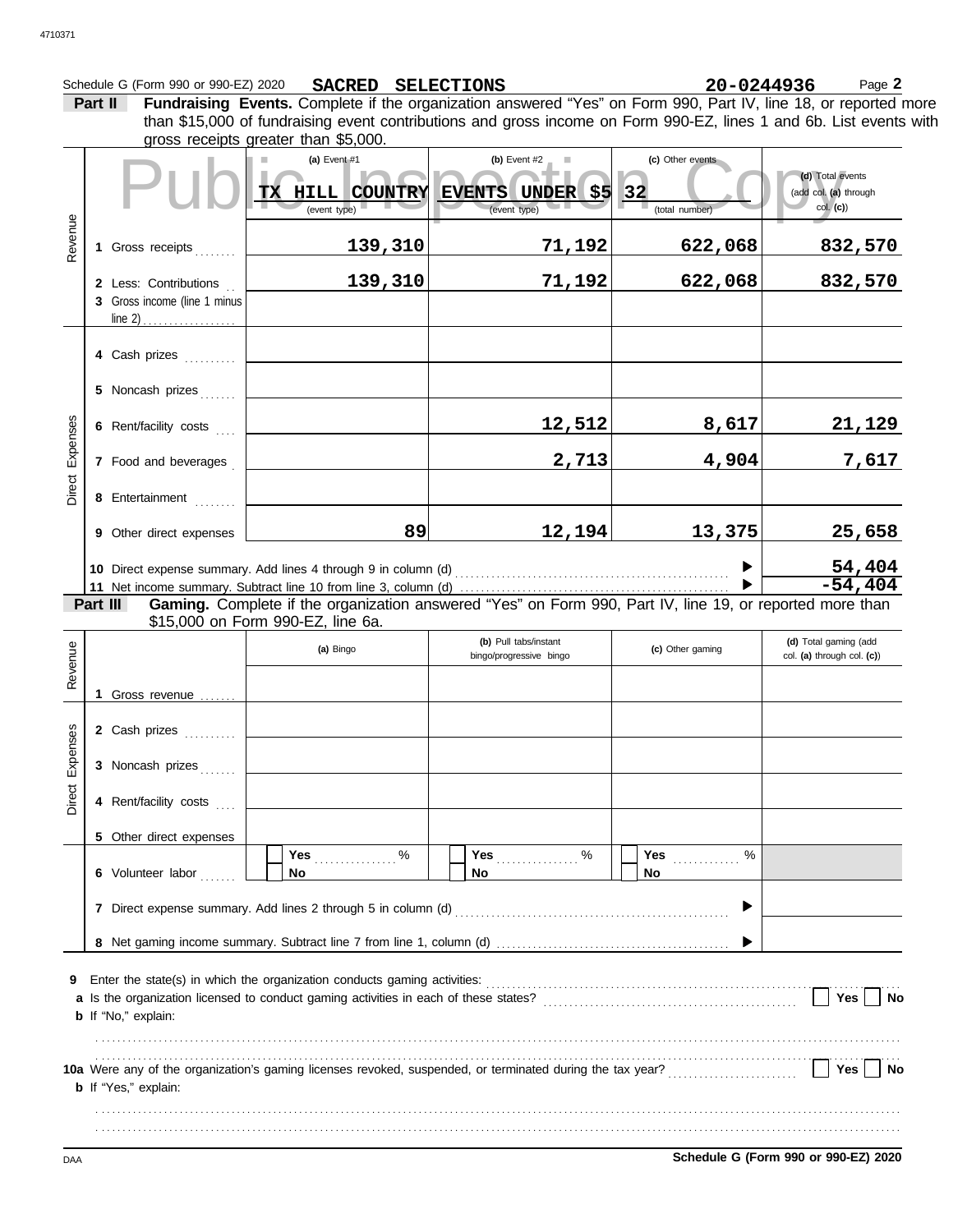|    | Schedule G (Form 990 or 990-EZ) 2020 SACRED SELECTIONS                               |          |                                                                                                                                                                                                                                                     | 20-0244936                           |            | Page 3    |
|----|--------------------------------------------------------------------------------------|----------|-----------------------------------------------------------------------------------------------------------------------------------------------------------------------------------------------------------------------------------------------------|--------------------------------------|------------|-----------|
| 11 | Does the organization conduct gaming activities with nonmembers?                     |          |                                                                                                                                                                                                                                                     |                                      | <b>Yes</b> | <b>No</b> |
| 12 |                                                                                      |          | Is the organization a grantor, beneficiary or trustee of a trust, or a member of a partnership or other entity                                                                                                                                      |                                      | Yes        | No        |
| 13 | Indicate the percentage of gaming activity conducted in:                             |          |                                                                                                                                                                                                                                                     |                                      |            |           |
| a  |                                                                                      |          | The organization's facility <b>with the contract of the organization's facility</b>                                                                                                                                                                 | 13a                                  |            | %         |
| b  |                                                                                      |          | An outside facility and the contract of the contract of the contract of the contract of the contract of the contract of the contract of the contract of the contract of the contract of the contract of the contract of the co<br>HITTI III. ATA WA | 13b                                  |            | %         |
| 14 | records:                                                                             |          | Enter the name and address of the person who prepares the organization's gaming/special events books and                                                                                                                                            |                                      |            |           |
|    |                                                                                      |          |                                                                                                                                                                                                                                                     |                                      |            |           |
|    |                                                                                      |          | Address <b>u</b>                                                                                                                                                                                                                                    |                                      |            |           |
|    |                                                                                      |          | 15a Does the organization have a contract with a third party from whom the organization receives gaming                                                                                                                                             |                                      |            |           |
|    |                                                                                      |          |                                                                                                                                                                                                                                                     |                                      | Yes        | No        |
|    |                                                                                      |          |                                                                                                                                                                                                                                                     |                                      |            |           |
|    |                                                                                      |          | amount of gaming revenue retained by the third party <b>u</b> \$                                                                                                                                                                                    |                                      |            |           |
|    | If "Yes," enter name and address of the third party:                                 |          |                                                                                                                                                                                                                                                     |                                      |            |           |
|    |                                                                                      |          | Name <b>u</b> entre and the contract of the contract of the contract of the contract of the contract of the contract of the contract of the contract of the contract of the contract of the contract of the contract of the contrac                 |                                      |            |           |
|    |                                                                                      |          | Address <b>u</b> <u>contractive and the contractive and the contractive and the contractive and the contractive and the contractive and the contractive and contract and contract and contract and contract and contract and contract</u>           |                                      |            |           |
| 16 | Gaming manager information:                                                          |          |                                                                                                                                                                                                                                                     |                                      |            |           |
|    |                                                                                      |          |                                                                                                                                                                                                                                                     |                                      |            |           |
|    |                                                                                      |          |                                                                                                                                                                                                                                                     |                                      |            |           |
|    |                                                                                      |          |                                                                                                                                                                                                                                                     |                                      |            |           |
|    | Director/officer                                                                     | Employee | Independent contractor                                                                                                                                                                                                                              |                                      |            |           |
| 17 |                                                                                      |          |                                                                                                                                                                                                                                                     |                                      |            |           |
|    | Mandatory distributions:                                                             |          | Is the organization required under state law to make charitable distributions from the gaming proceeds to                                                                                                                                           |                                      |            |           |
|    | retain the state gaming license?                                                     |          |                                                                                                                                                                                                                                                     |                                      | Yes        | No        |
|    |                                                                                      |          | Enter the amount of distributions required under state law to be distributed to other exempt organizations or                                                                                                                                       |                                      |            |           |
|    | spent in the organization's own exempt activities during the tax year $\mathbf{u}^*$ |          |                                                                                                                                                                                                                                                     |                                      |            |           |
|    | Part IV<br>See instructions.                                                         |          | Supplemental Information. Provide the explanations required by Part I, line 2b, columns (iii) and (v); and<br>Part III, lines 9, 9b, 10b, 15b, 15c, 16, and 17b, as applicable. Also provide any additional information.                            |                                      |            |           |
|    |                                                                                      |          |                                                                                                                                                                                                                                                     |                                      |            |           |
|    |                                                                                      |          |                                                                                                                                                                                                                                                     |                                      |            |           |
|    |                                                                                      |          |                                                                                                                                                                                                                                                     |                                      |            |           |
|    |                                                                                      |          |                                                                                                                                                                                                                                                     |                                      |            |           |
|    |                                                                                      |          |                                                                                                                                                                                                                                                     |                                      |            |           |
|    |                                                                                      |          |                                                                                                                                                                                                                                                     |                                      |            |           |
|    |                                                                                      |          |                                                                                                                                                                                                                                                     |                                      |            |           |
|    |                                                                                      |          |                                                                                                                                                                                                                                                     |                                      |            |           |
|    |                                                                                      |          |                                                                                                                                                                                                                                                     |                                      |            |           |
|    |                                                                                      |          |                                                                                                                                                                                                                                                     |                                      |            |           |
|    |                                                                                      |          |                                                                                                                                                                                                                                                     |                                      |            |           |
|    |                                                                                      |          |                                                                                                                                                                                                                                                     |                                      |            |           |
|    |                                                                                      |          |                                                                                                                                                                                                                                                     | Schedule G (Form 990 or 990-EZ) 2020 |            |           |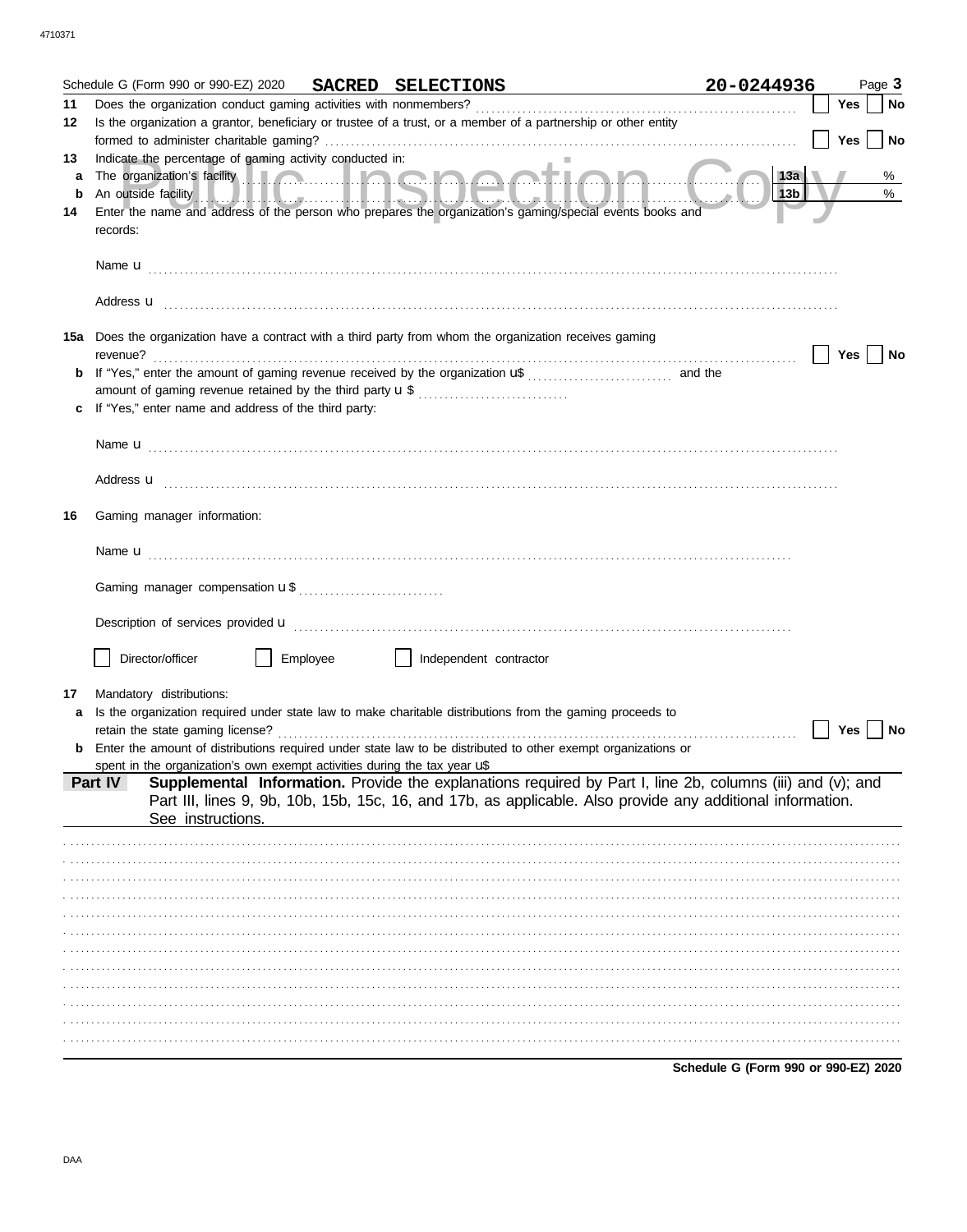| (Form 990)<br>Governments, and Individuals in the United States<br>Complete if the organization answered "Yes" on Form 990, Part IV, line 21 or 22.<br>u Attach to Form 990.<br>Department of the Treasury<br>u Go to www.irs.gov/Form990 for the latest information.<br>Internal Revenue Service<br>Employer identification number<br>Name of the organization<br>SACRED SELECTIONS<br>20-0244936<br><b>General Information on Grants and Assistance</b><br>Part I<br>Does the organization maintain records to substantiate the amount of the grants or assistance, the grantees' eligibility for the grants or assistance, and<br>1<br>the selection criteria used to award the grants or assistance?<br>2 Describe in Part IV the organization's procedures for monitoring the use of grant funds in the United States.<br>Grants and Other Assistance to Domestic Organizations and Domestic Governments. Complete if the organization answered "Yes" on Form 990,<br>Part II<br>Part IV, line 21, for any recipient that received more than \$5,000. Part II can be duplicated if additional space is needed. | <b>Open to Public</b><br>Inspection   |
|---------------------------------------------------------------------------------------------------------------------------------------------------------------------------------------------------------------------------------------------------------------------------------------------------------------------------------------------------------------------------------------------------------------------------------------------------------------------------------------------------------------------------------------------------------------------------------------------------------------------------------------------------------------------------------------------------------------------------------------------------------------------------------------------------------------------------------------------------------------------------------------------------------------------------------------------------------------------------------------------------------------------------------------------------------------------------------------------------------------------|---------------------------------------|
|                                                                                                                                                                                                                                                                                                                                                                                                                                                                                                                                                                                                                                                                                                                                                                                                                                                                                                                                                                                                                                                                                                                     |                                       |
|                                                                                                                                                                                                                                                                                                                                                                                                                                                                                                                                                                                                                                                                                                                                                                                                                                                                                                                                                                                                                                                                                                                     |                                       |
|                                                                                                                                                                                                                                                                                                                                                                                                                                                                                                                                                                                                                                                                                                                                                                                                                                                                                                                                                                                                                                                                                                                     |                                       |
|                                                                                                                                                                                                                                                                                                                                                                                                                                                                                                                                                                                                                                                                                                                                                                                                                                                                                                                                                                                                                                                                                                                     |                                       |
|                                                                                                                                                                                                                                                                                                                                                                                                                                                                                                                                                                                                                                                                                                                                                                                                                                                                                                                                                                                                                                                                                                                     |                                       |
|                                                                                                                                                                                                                                                                                                                                                                                                                                                                                                                                                                                                                                                                                                                                                                                                                                                                                                                                                                                                                                                                                                                     | $\overline{X}$ Yes<br>No              |
|                                                                                                                                                                                                                                                                                                                                                                                                                                                                                                                                                                                                                                                                                                                                                                                                                                                                                                                                                                                                                                                                                                                     |                                       |
|                                                                                                                                                                                                                                                                                                                                                                                                                                                                                                                                                                                                                                                                                                                                                                                                                                                                                                                                                                                                                                                                                                                     |                                       |
| $(c)$ IRC<br>(f) Method of valuation<br>(d) Amount of cash<br>(a) Name and address of organization<br>(e) Amount of non-<br>$(b)$ EIN<br>(g) Description of<br>1<br>(book, FMV, appraisal,<br>other)<br>section<br>cash assistance<br>or government<br>grant<br>noncash assistance<br>(if applicable)                                                                                                                                                                                                                                                                                                                                                                                                                                                                                                                                                                                                                                                                                                                                                                                                               | (h) Purpose of grant<br>or assistance |
| (1)                                                                                                                                                                                                                                                                                                                                                                                                                                                                                                                                                                                                                                                                                                                                                                                                                                                                                                                                                                                                                                                                                                                 |                                       |
| (2)                                                                                                                                                                                                                                                                                                                                                                                                                                                                                                                                                                                                                                                                                                                                                                                                                                                                                                                                                                                                                                                                                                                 |                                       |
|                                                                                                                                                                                                                                                                                                                                                                                                                                                                                                                                                                                                                                                                                                                                                                                                                                                                                                                                                                                                                                                                                                                     |                                       |
| (3)                                                                                                                                                                                                                                                                                                                                                                                                                                                                                                                                                                                                                                                                                                                                                                                                                                                                                                                                                                                                                                                                                                                 |                                       |
|                                                                                                                                                                                                                                                                                                                                                                                                                                                                                                                                                                                                                                                                                                                                                                                                                                                                                                                                                                                                                                                                                                                     |                                       |
| (4)                                                                                                                                                                                                                                                                                                                                                                                                                                                                                                                                                                                                                                                                                                                                                                                                                                                                                                                                                                                                                                                                                                                 |                                       |
|                                                                                                                                                                                                                                                                                                                                                                                                                                                                                                                                                                                                                                                                                                                                                                                                                                                                                                                                                                                                                                                                                                                     |                                       |
| (5)                                                                                                                                                                                                                                                                                                                                                                                                                                                                                                                                                                                                                                                                                                                                                                                                                                                                                                                                                                                                                                                                                                                 |                                       |
|                                                                                                                                                                                                                                                                                                                                                                                                                                                                                                                                                                                                                                                                                                                                                                                                                                                                                                                                                                                                                                                                                                                     |                                       |
| (6)                                                                                                                                                                                                                                                                                                                                                                                                                                                                                                                                                                                                                                                                                                                                                                                                                                                                                                                                                                                                                                                                                                                 |                                       |
|                                                                                                                                                                                                                                                                                                                                                                                                                                                                                                                                                                                                                                                                                                                                                                                                                                                                                                                                                                                                                                                                                                                     |                                       |
| (7)                                                                                                                                                                                                                                                                                                                                                                                                                                                                                                                                                                                                                                                                                                                                                                                                                                                                                                                                                                                                                                                                                                                 |                                       |
|                                                                                                                                                                                                                                                                                                                                                                                                                                                                                                                                                                                                                                                                                                                                                                                                                                                                                                                                                                                                                                                                                                                     |                                       |
| (8)                                                                                                                                                                                                                                                                                                                                                                                                                                                                                                                                                                                                                                                                                                                                                                                                                                                                                                                                                                                                                                                                                                                 |                                       |
|                                                                                                                                                                                                                                                                                                                                                                                                                                                                                                                                                                                                                                                                                                                                                                                                                                                                                                                                                                                                                                                                                                                     |                                       |
| (9)                                                                                                                                                                                                                                                                                                                                                                                                                                                                                                                                                                                                                                                                                                                                                                                                                                                                                                                                                                                                                                                                                                                 |                                       |
|                                                                                                                                                                                                                                                                                                                                                                                                                                                                                                                                                                                                                                                                                                                                                                                                                                                                                                                                                                                                                                                                                                                     |                                       |
| Enter total number of section $501(c)(3)$ and government organizations listed in the line 1 table<br>u<br>$\mathbf{2}$<br>Enter total number of other organizations listed in the line 1 table                                                                                                                                                                                                                                                                                                                                                                                                                                                                                                                                                                                                                                                                                                                                                                                                                                                                                                                      |                                       |
| 3<br><u></u> <b>u</b><br>For Paperwork Reduction Act Notice, see the Instructions for Form 990.                                                                                                                                                                                                                                                                                                                                                                                                                                                                                                                                                                                                                                                                                                                                                                                                                                                                                                                                                                                                                     | Schedule I (Form 990) (2020)          |

DAA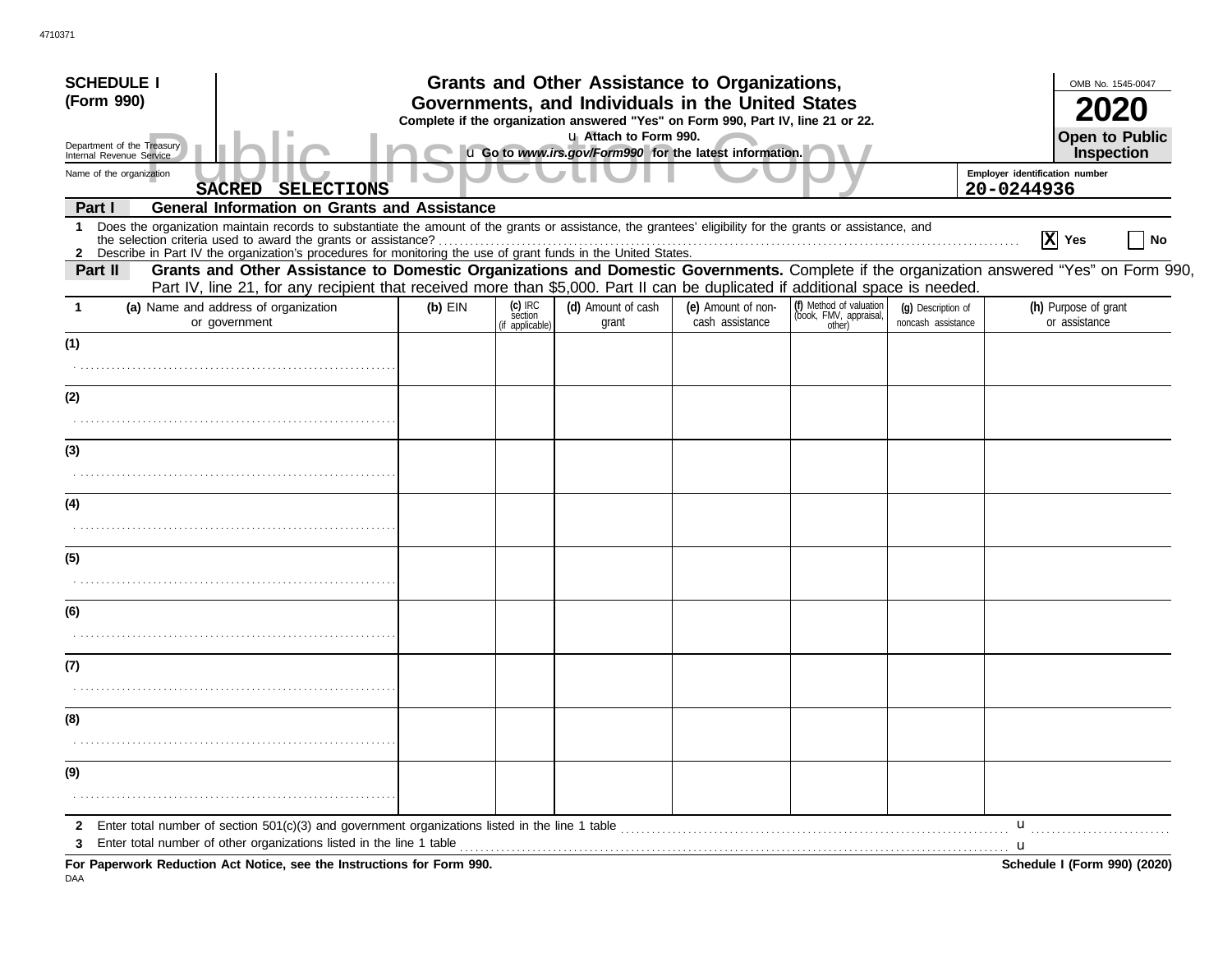# Schedule I (Form 990) (2020) Page **2 SACRED SELECTIONS 20-0244936**

## **Part III Grants and Other Assistance to Domestic Individuals.** Complete if the organization answered "Yes" on Form 990, Part IV, line 22. Part III can be duplicated if additional space is needed.

| Part in can be duplicated in additional space is needed.                   |                                                                                                                                           |                             |                                     |                        |                                                                                      |  |  |  |
|----------------------------------------------------------------------------|-------------------------------------------------------------------------------------------------------------------------------------------|-----------------------------|-------------------------------------|------------------------|--------------------------------------------------------------------------------------|--|--|--|
| (a) Type of grant or assistance                                            | (b) Number of<br>recipients                                                                                                               | (c) Amount of<br>cash grant | (d) Amount of<br>noncash assistance | FMV, appraisal, other) | $ e\rangle$ Method of valuation (book, $ f\rangle$ Description of noncash assistance |  |  |  |
| 1 ADOPTION AGENCIES                                                        | 92                                                                                                                                        | 985,320                     |                                     |                        |                                                                                      |  |  |  |
| 2 ATTORNEYS                                                                | 110                                                                                                                                       | 330,953                     |                                     |                        |                                                                                      |  |  |  |
| 3 SOCIAL WORKER                                                            | 22                                                                                                                                        | 6,850                       |                                     |                        |                                                                                      |  |  |  |
| <b>4 INTERNATIONAL</b><br><b>TRAVEL</b>                                    | $\mathbf{2}$                                                                                                                              | 5,980                       |                                     |                        |                                                                                      |  |  |  |
|                                                                            | 60                                                                                                                                        |                             |                                     |                        |                                                                                      |  |  |  |
| 5 BIRTH MOTHER SUPPORT                                                     |                                                                                                                                           | 192,281                     |                                     |                        |                                                                                      |  |  |  |
| 6                                                                          |                                                                                                                                           |                             |                                     |                        |                                                                                      |  |  |  |
| 7<br>Part IV                                                               | Supplemental Information. Provide the information required in Part I, line 2; Part III, column (b); and any other additional information. |                             |                                     |                        |                                                                                      |  |  |  |
| PART I, LINE 2 - PROCEDURES FOR MONITORING THE USE OF GRANT FUNDS          |                                                                                                                                           |                             |                                     |                        |                                                                                      |  |  |  |
| IN ORDER TO QUALIFY FOR ASSISTANCE, COUPLES WHO APPLY MUST BE MEMBERS IN   |                                                                                                                                           |                             |                                     |                        |                                                                                      |  |  |  |
| GOOD STANDING OF A CONSERVATIVE, NON-INSTITUTIONAL, NON-INSTRUMENTAL       |                                                                                                                                           |                             |                                     |                        |                                                                                      |  |  |  |
| CHURCH OF CHRIST. THE ORGANIZATION PAYS VENDORS DIRECTLY AND DOES NOT GIVE |                                                                                                                                           |                             |                                     |                        |                                                                                      |  |  |  |
| CASH PAYMENTS TO THE INDIVIDUALS WHO ARE RECEIVING ASSISTANCE.             |                                                                                                                                           |                             |                                     |                        |                                                                                      |  |  |  |
|                                                                            |                                                                                                                                           |                             |                                     |                        |                                                                                      |  |  |  |
|                                                                            |                                                                                                                                           |                             |                                     |                        |                                                                                      |  |  |  |
|                                                                            |                                                                                                                                           |                             |                                     |                        |                                                                                      |  |  |  |
|                                                                            |                                                                                                                                           |                             |                                     |                        |                                                                                      |  |  |  |
|                                                                            |                                                                                                                                           |                             |                                     |                        |                                                                                      |  |  |  |
|                                                                            |                                                                                                                                           |                             |                                     |                        |                                                                                      |  |  |  |
|                                                                            |                                                                                                                                           |                             |                                     |                        |                                                                                      |  |  |  |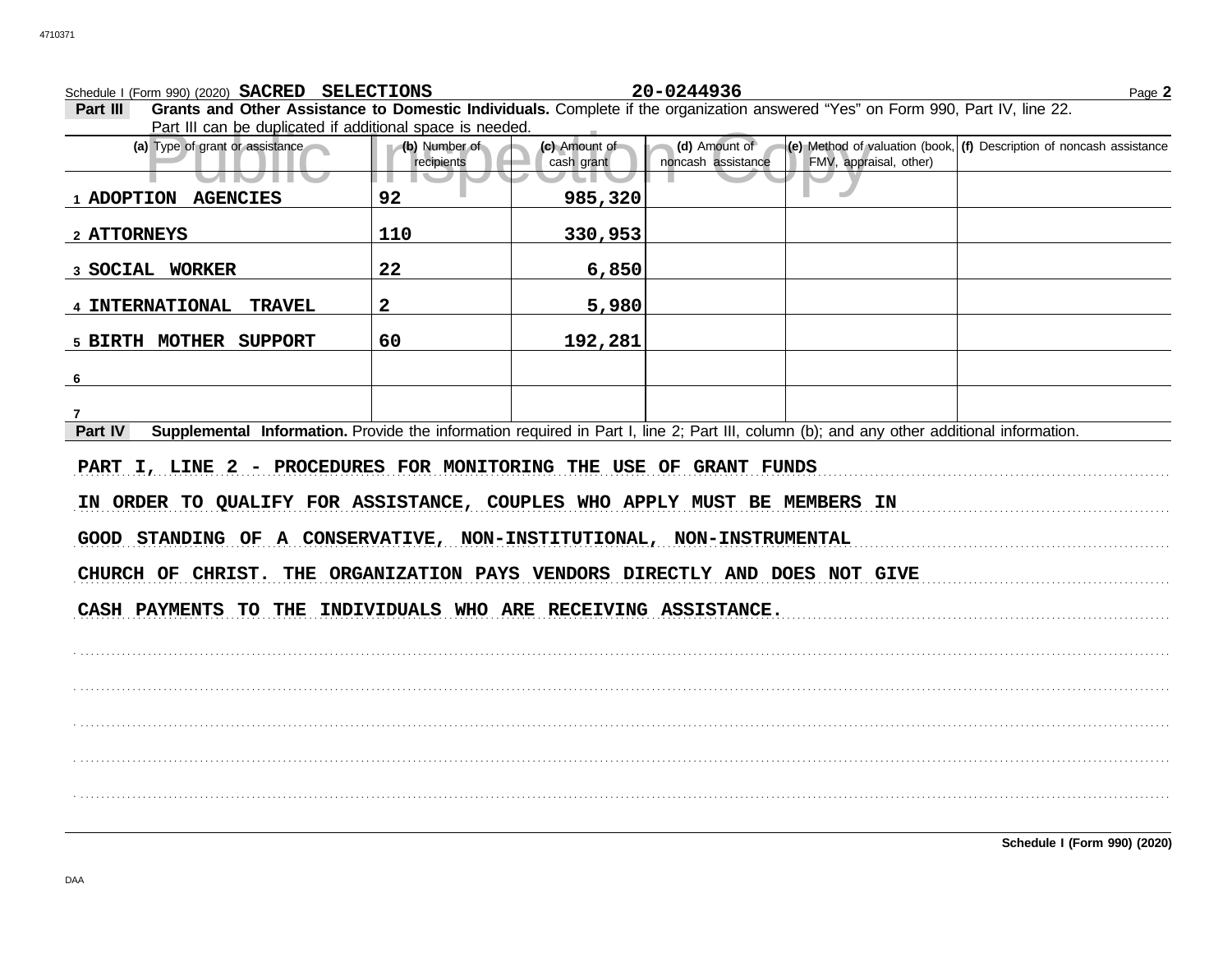| Supplemental Information to Form 990 or 990-EZ<br><b>SCHEDULE O</b><br>(Form 990 or 990-EZ)<br>Complete to provide information for responses to specific questions on<br>Form 990 or 990-EZ or to provide any additional information.<br>u Attach to Form 990 or 990-EZ.<br>Department of the Treasury<br>Internal Revenue Service<br>u Go to www.irs.gov/Form990 for the latest information.<br><b>Employer identification number</b><br>Name of the organization<br>20-0244936<br><b>SELECTIONS</b><br><b>SACRED</b><br><b>FORM 990</b><br>ORGANIZATION'S MISSION<br>$\overline{\phantom{a}}$<br><b>MISSION</b><br><b>SACRED</b><br><b>SELECTIONS</b><br>IS.<br>TO FINANCIALLY ASSIST<br>CHRISTIAN<br><b>HEARTS</b><br>AND<br>HOMES<br>ARE OPEN<br>TO LOVING AND RAISING<br>A CHILD<br>THE<br>IN<br>DREAM OF<br>PARENTING DOES NOT HAVE<br><b>ADMONITION</b><br>OF<br>THE<br>LORD.<br>THE<br>FINANCIAL RESOURCES.<br><b>CONSTRAINED</b><br>BY<br>LIMITED<br>THE<br>FOUNDATION, ITS | OMB No. 1545-0047<br><b>2020</b><br><b>Open to Public</b><br>Inspection<br><b>COUPLES</b><br><b>WHOSE</b><br><b>NURTURE AND</b><br>TO BE<br>BOARD, AND |
|--------------------------------------------------------------------------------------------------------------------------------------------------------------------------------------------------------------------------------------------------------------------------------------------------------------------------------------------------------------------------------------------------------------------------------------------------------------------------------------------------------------------------------------------------------------------------------------------------------------------------------------------------------------------------------------------------------------------------------------------------------------------------------------------------------------------------------------------------------------------------------------------------------------------------------------------------------------------------------------|--------------------------------------------------------------------------------------------------------------------------------------------------------|
| DONORS ARE<br>COMMITTED<br>USING<br>THE<br><b>BLESSINGS</b><br>MANY GENEROUS<br>TО<br><b>WE'VE</b><br>A CHRISTIAN HOME AND FAMILY<br><b>ASSIST</b><br>THE<br><b>WONDERFUL</b><br><b>EFFORT</b><br><b>CREATING</b><br>ΙN<br>IN.                                                                                                                                                                                                                                                                                                                                                                                                                                                                                                                                                                                                                                                                                                                                                       | <b>RECEIVED</b><br>TO                                                                                                                                  |
| FORM 990, PART VI,<br>LINE<br>-2<br><b>RELATED PARTY</b><br>INFORMATION AMONG<br>DANA CARROZZA<br><b>CARROZZA</b><br><b>DAVID</b><br><b>TREASURER</b><br><b>PRESIDENT</b><br><b>WIFE/HUSBAND</b>                                                                                                                                                                                                                                                                                                                                                                                                                                                                                                                                                                                                                                                                                                                                                                                     | <b>OFFICERS</b>                                                                                                                                        |
| FORM 990,<br>11B<br>ORGANIZATION'S<br><b>PROCESS</b><br><b>PART</b><br>LINE<br>TО<br>VI<br>THE FORM 990 IS REVIEWED BY THE BOARD OF DIRECTORS PRIOR TO FILING WITH THE<br>IRS                                                                                                                                                                                                                                                                                                                                                                                                                                                                                                                                                                                                                                                                                                                                                                                                        | <b>REVIEW FORM 990</b>                                                                                                                                 |
| FORM 990, PART VI, LINE 12C - ENFORCEMENT OF CONFLICTS POLICY<br>THE BOARD OF DIRECTORS REGULARLY DISCLOSES ANY CONFLICTS OF INTERESTS THAT<br>ARISE DURING THE COURSE OF BOARD DECISIONS AND VOTES                                                                                                                                                                                                                                                                                                                                                                                                                                                                                                                                                                                                                                                                                                                                                                                  |                                                                                                                                                        |
| FORM 990, PART VI, LINE 19 - GOVERNING DOCUMENTS DISCLOSURE EXPLANATION<br>THE ORGANIZATION'S GOVERNING DOCUMENTS ARE MADE AVAILABLE TO THE PUBLIC<br><b>UPON REQUEST</b>                                                                                                                                                                                                                                                                                                                                                                                                                                                                                                                                                                                                                                                                                                                                                                                                            |                                                                                                                                                        |